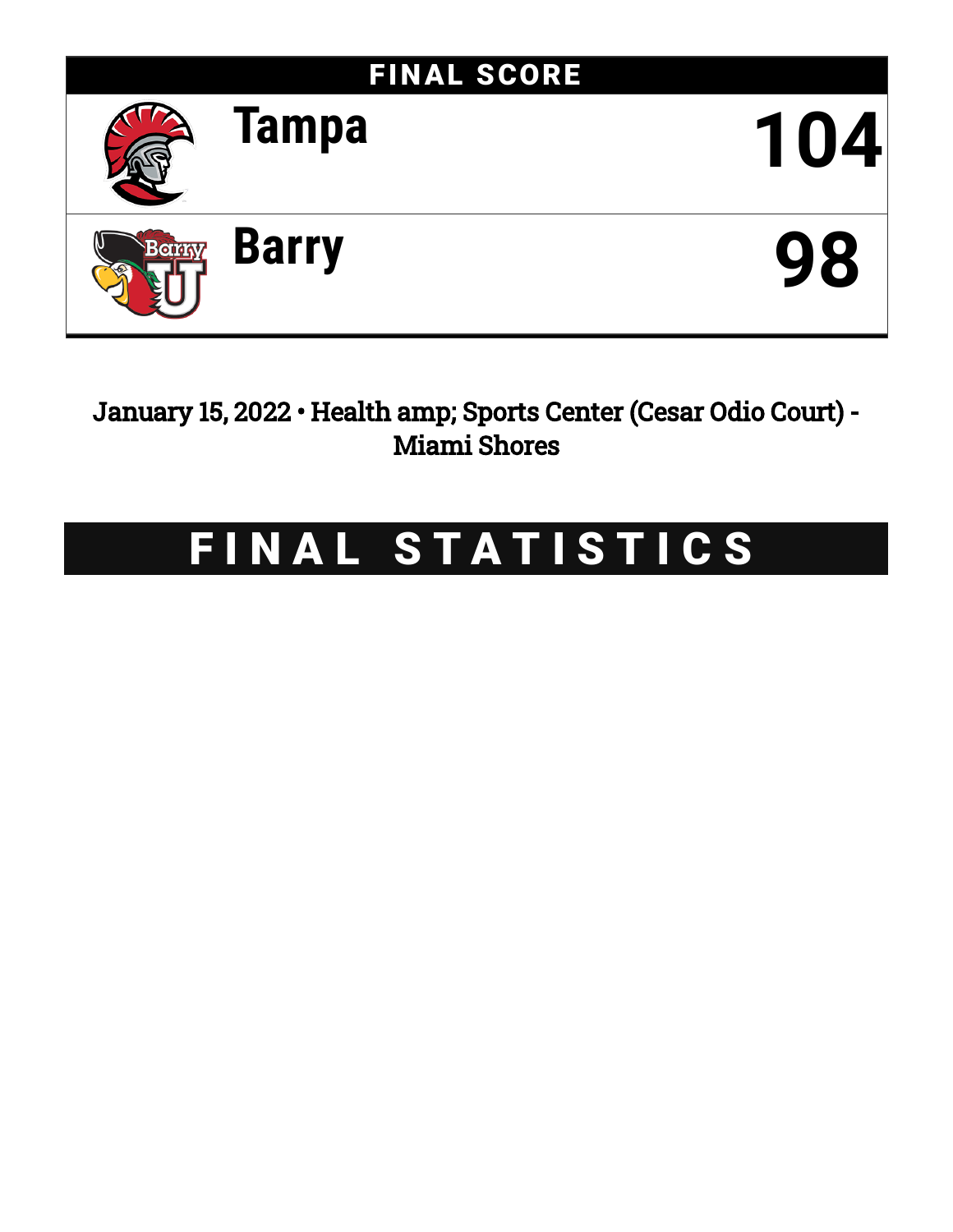# **Official Box Score Tampa vs Barry Game Totals -- Final Statistics January 15, 2022 at Health amp; Sports Center (Cesar Odio Court) - Miami Shores**



# **Tampa 104**

| No. | Player                 | S  | <b>Pts</b> | FG        | 3FG      | FT        | 0R       | DR | TR | РF | A        | TO | <b>B</b> lk  | Stl | Min    | $+/-$ |
|-----|------------------------|----|------------|-----------|----------|-----------|----------|----|----|----|----------|----|--------------|-----|--------|-------|
| 00  | LAKOVIC, MARTIN        | F  | 6          | $3-9$     | $0 - 3$  | $0 - 1$   | 3        | 5  | 8  | 2  |          |    | 3            |     | 36     | 7     |
| 01  | FELDER, DERRICK        | G  | 19         | $7 - 15$  | $2 - 7$  | $3 - 4$   |          | 5  | 6  | 3  | 3        | 3  | $\mathbf{0}$ | 4   | 36     | 10    |
| 02  | JONES, MAX             | G  | 38         | $12 - 20$ | $2-6$    | $12 - 15$ |          | 5  | 6  | 3  | 3        |    | 1            | 0   | 39     | 12    |
| 05  | <b>BROWN, MYKAH</b>    | G  |            | $0 - 1$   | $0 - 1$  | $1 - 2$   | 0        |    |    | 3  |          | 0  | 1            |     | 25     | $-4$  |
| 32  | LEITAO, TYSON          | F  | 9          | $3 - 3$   | $0 - 0$  | $3 - 4$   | 2        | 2  | 4  | 3  | $\Omega$ | 2  |              |     | 33     | 13    |
| 10  | HARVEY, DE'ANDRE       | G  | 4          | $2 - 2$   | $0 - 0$  | $0 - 0$   | $\Omega$ | 2  | 2  |    | $\Omega$ |    | 0            | 0   | 6      | -8    |
| 12  | <b>WILLIAMS, BRYAN</b> | G  | 18         | 7-16      | $2 - 4$  | $2 - 2$   |          | 4  | 5  | 2  | 3        | 0  |              | 5.  | 29     | 8     |
| 22  | <b>DUNCAN, BRENT</b>   | F. | 5          | $2 - 4$   | $0 - 0$  | $1 - 2$   | 0        | 2  | 2  | 3  | $\Omega$ |    | 0            | 0   | 10     | -6    |
| 23  | BRYANT II, JONATHAN    | G  | 4          | $2 - 6$   | $0 - 2$  | $0 - 1$   | 0        |    |    | 2  | $\Omega$ |    | 0            | 0   | 11     | $-2$  |
|     | <b>TEAM</b>            |    |            |           |          |           | 0        | 0  | 0  | 0  |          |    |              |     |        |       |
|     | <b>TOTALS</b>          |    |            | 104 38-76 | $6 - 23$ | $22 - 31$ | 8        | 27 | 35 | 22 | 11       | 11 | 7            |     | 12 225 |       |

| Period<br>1st Half | FG<br>16-37 | FG%<br>43% | 3FG<br>0-9 | 3FG%<br>$00\%$ | FT<br>7-13 | FT%<br>54% | Deadball Rebounds: 4,4<br>Last FG: 3rd-01:25<br>Biggest Run: 8-0 |
|--------------------|-------------|------------|------------|----------------|------------|------------|------------------------------------------------------------------|
| 2nd Half           | 19-34       | 56%        | $6 - 13$   | 46%            | $5-6$      | 83%        | Largest lead: By 8 at 3rd-00:09<br>Technical Fouls: None.        |
| 3rd Half           | $3-5$       | 60%        | $0 - 1$    | $00\%$         | $10-12$    | 83%        |                                                                  |
| Game               | 38-76       | 50.0%      | $6 - 23$   | 26.1%          | $22 - 31$  | 71.0%      |                                                                  |

# **Barry 98**

| No.     | Player                   | S  | Pts           | FG        | 3FG       | <b>FT</b> | <b>OR</b>      | DR | TR             | PF | A        | TO | Blk      | Stl | Min | $+/-$        |
|---------|--------------------------|----|---------------|-----------|-----------|-----------|----------------|----|----------------|----|----------|----|----------|-----|-----|--------------|
| 02      | DEAN, TORU               | G  | 10            | $3 - 11$  | $2 - 3$   | $2 - 2$   | 0              | 3  | 3              | 5  | 3        |    | 0        | 0   | 26  | $-11$        |
| 03      | KAKAR, JAKE              | G  | 14            | $4 - 7$   | $2 - 5$   | $4-6$     | 1              | 4  | 5              | 4  | 2        | 6  | 0        |     | 30  | $-6$         |
| 11      | MARCINKEVICIUS, JUSTINAS | F. | 21            | $10 - 16$ | $0 - 1$   | $1 - 2$   | 6              | 8  | 14             | 4  | 3        | 3  | 2        | 0   | 40  | -6           |
| $12 \,$ | KIRKWOOD, LANDON         | G  | 11            | $4-6$     | $2 - 2$   | $1 - 1$   | $\Omega$       | 1  |                | 3  | 1        | 2  | $\Omega$ |     | 22  | $-1$         |
| 23      | <b>SCHAEFER, MICHAEL</b> | F  | 3             | $1 - 7$   | $0 - 0$   | $1 - 2$   | 4              | 5  | 9              |    |          | 2  | 0        | 0   | 27  | $-16$        |
| 04      | SHEFFIELD, MILON         | G  |               | $3 - 4$   | $0 - 0$   | $1 - 2$   | 0              | 2  | 2              | 3  | 2        | 0  | $\Omega$ |     | 12  | $\mathbf{0}$ |
| 10      | <b>STANLEY, MALIK</b>    | G  |               | $3 - 3$   | $1 - 1$   | $0 - 0$   | 0              | 0  | $\Omega$       | 0  | 1        | 0  | $\Omega$ | 0   | 7   | 5            |
| 14      | <b>ANDERSON, NICK</b>    | G  | 15            | $5 - 12$  | $4-6$     | $1 - 3$   | $\Omega$       | 1  | 1              |    | 1        | 0  | $\Omega$ | 0   | 28  | $\mathbf{0}$ |
| 21      | MONTGOMERY, JAMES        | F  | 4             | $2 - 3$   | $0 - 0$   | $0 - 0$   | $\Omega$       | 3  | 3              | 2  | 0        | 2  |          |     | 11  | 6            |
| 24      | HAYNES, AMARI            | F. | $\mathcal{P}$ | $0 - 4$   | $0 - 0$   | $2 - 2$   | $\overline{2}$ | 0  | $\overline{2}$ |    | 0        | 2  |          | 0   | 6   | 3            |
| 25      | PEREZ, MARCELO           | G  | 4             | $1 - 7$   | $0 - 2$   | $2 - 2$   | 1.             | 4  | 5              | 0  | $\Omega$ | -1 | $\Omega$ | U   | 17  | $-4$         |
|         | <b>TEAM</b>              |    |               |           |           |           | 0              | 0  | 0              | 0  |          | 0  |          |     |     |              |
|         | <b>TOTALS</b>            |    | 98            | 36-80     | $11 - 20$ | $15 - 22$ | 14             | 31 | 45             | 24 | 14       | 19 | 4        | 4   | 225 |              |

| Game                                | $36 - 80$ | 45.0% | $11 - 20$ | 55.0% | 15-22  | 68.2% |
|-------------------------------------|-----------|-------|-----------|-------|--------|-------|
| 3rd Half                            | 4-9       | 44%   | $1 - 3$   | 33%   | $1-2$  | 50%   |
| 2nd Half                            | 15-33     | 45%   | 4-7       | 57%   | $7-13$ | 54%   |
| 1st Half                            | 17-38     | 45%   | 6-10      | 60%   | 7-7    | 100%  |
| <b>Shooting By Period</b><br>Period | FG        | FG%   | 3FG       | 3FG%  | FТ     | FT%   |

*Deadball Rebounds:* 6,4 *Last FG:* 3rd-00:03 *Biggest Run:* 10-0 *Largest lead:* By 10 at 1st-00:22 *Technical Fouls:* None.

| Game Notes:                                                   | <b>Score</b>                              | 1st | 2nd              | 3rd               | <b>TOT</b> | <b>Points</b> | <b>UTM</b>     | <b>BAR</b>     |
|---------------------------------------------------------------|-------------------------------------------|-----|------------------|-------------------|------------|---------------|----------------|----------------|
| Officials: Freddie Williams, Frank Raposo, Justin<br>Gonzalez | UTM                                       | 39  | 49               | 16                | 104        | In the Paint  | 50             | 44             |
|                                                               | <b>BAR</b>                                | 47  | 4 <sup>1</sup>   | 10                | 98         | Off Turns     | 14             | 17             |
| Start Time: 04:11 PM ET                                       |                                           |     |                  |                   |            | 2nd Chance    | 15             | 15             |
| End Time: 06:36 PM ET<br>Game Duration: 2:24                  | UTM led for 6:27. BAR led for 32:12.      |     |                  | <b>Fast Break</b> |            | 22            |                |                |
| Conference Game:                                              | Game was tied for 6:22.<br>Times tied: 11 |     | Lead Changes: 10 |                   |            | Bench         | 31             | 39             |
|                                                               |                                           |     |                  |                   |            | Per Poss      | 1.169<br>49/89 | 1.077<br>44/91 |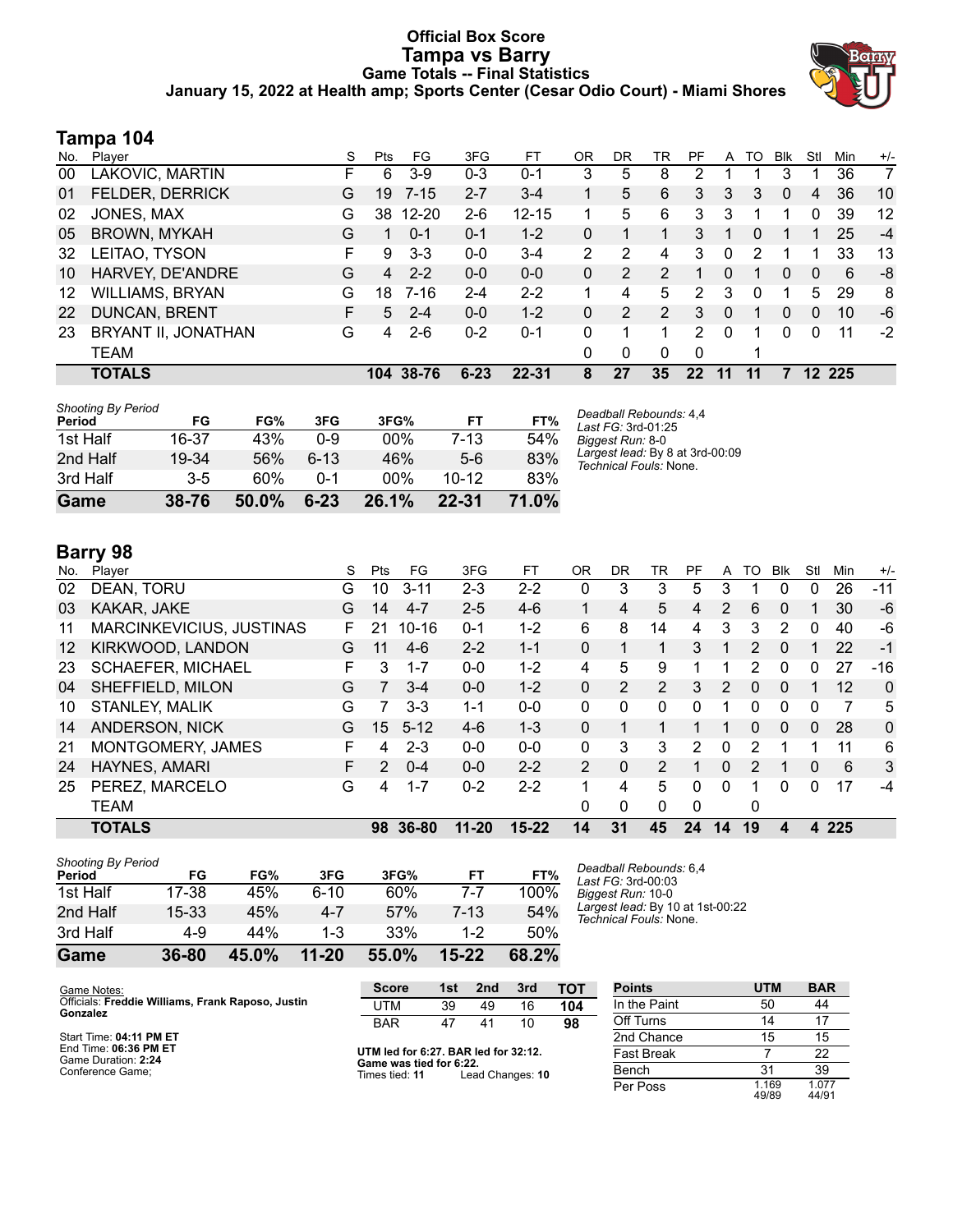# **Official Box Score Tampa vs Barry First Half Statistics Only January 15, 2022 at Health amp; Sports Center (Cesar Odio Court) - Miami Shores**



# **Tampa 39**

| No. | Plaver                 | S  | <b>Pts</b>    | FG      | 3FG     | <b>FT</b> | <b>OR</b> | <b>DR</b> | <b>TR</b> | PF             | A            | <b>TO</b>    | <b>B</b> lk  | Stl          | Min | $+/-$ |
|-----|------------------------|----|---------------|---------|---------|-----------|-----------|-----------|-----------|----------------|--------------|--------------|--------------|--------------|-----|-------|
| 00  | LAKOVIC, MARTIN        | F. | 4             | $2 - 4$ | $0 - 1$ | $0 - 1$   | 3         | 4         |           |                | 0            | 0            | 3            | 0            | 15  | -5    |
| 01  | <b>FELDER, DERRICK</b> | G  | 9             | $4-9$   | $0 - 3$ | $1 - 2$   |           | 1         | 2         | 0              |              |              | $\Omega$     | 2            | 14  | -9    |
| 02  | JONES, MAX             | G  | 10            | $3 - 8$ | $0 - 2$ | $4 - 5$   | 0         | 2         | 2         | 1              | 0            |              | 0            | $\Omega$     | 18  | -3    |
| 05  | <b>BROWN, MYKAH</b>    | G  |               | $0 - 0$ | $0 - 0$ | $1 - 2$   | 0         | 0         | 0         | $\overline{2}$ |              | 0            |              | 0            | 14  | -9    |
| 32  | LEITAO, TYSON          | F  | 5             | $2 - 2$ | $0 - 0$ | $1 - 2$   |           | 0         |           |                | 0            |              | 0            | 1            | 13  | -8    |
| 10  | HARVEY, DE'ANDRE       | G  | $\mathcal{P}$ | $1 - 1$ | $0 - 0$ | $0 - 0$   | 0         |           |           | 0              | 0            |              | $\mathbf{0}$ | $\mathbf{0}$ | 3   | $-5$  |
| 12  | <b>WILLIAMS, BRYAN</b> | G  | 4             | $2 - 7$ | $0 - 1$ | $0 - 0$   | 0         |           |           | 0              |              | 0            | 0            | 2            | 10  | 2     |
| 22  | <b>DUNCAN, BRENT</b>   | F. | $\mathcal{P}$ | $1 - 2$ | $0 - 0$ | $0 - 0$   | 0         |           |           | $\overline{2}$ | $\mathbf{0}$ | $\mathbf{0}$ | $\Omega$     | $\mathbf{0}$ | 5   | 1     |
| 23  | BRYANT II, JONATHAN    | G  | 2             | $1 - 4$ | $0 - 2$ | $0 - 1$   | 0         |           |           | 1              | $\Omega$     | $\Omega$     | $\Omega$     | 0            | 7   | $-4$  |
|     | <b>TEAM</b>            |    |               |         |         |           | 0         | 0         | 0         | 0              |              |              |              |              |     |       |
|     | <b>TOTALS</b>          |    | 39            | 16-37   | $0 - 9$ | $7 - 13$  | 5         | 11        | 16        | 8              | 3            | 5            | 4            | 5.           | 100 |       |

| <b>Shooting By Period</b><br>Period | FG        | FG%      | 3FG      | 3FG%  |           | FT%   | Deadball Rebounds: 4,4<br>Last FG Half: UTM 2nd-01:28 |
|-------------------------------------|-----------|----------|----------|-------|-----------|-------|-------------------------------------------------------|
| 1st Half                            | 16-37     | 43%      | n-9      | 00%   | 7-13      | 54%   |                                                       |
| Game                                | $38 - 76$ | $50.0\%$ | $6 - 23$ | 26.1% | $22 - 31$ | 71.0% |                                                       |

# **Barry 47**

| No.               | Player                   | S | <b>Pts</b>    | <b>FG</b> | 3FG      | <b>FT</b> | <b>OR</b>      | DR | TR             | PF            | A        | <b>TO</b> | <b>Blk</b>   | Stl         | Min | $+/-$    |
|-------------------|--------------------------|---|---------------|-----------|----------|-----------|----------------|----|----------------|---------------|----------|-----------|--------------|-------------|-----|----------|
| 02                | DEAN, TORU               | G | 5             | $1 - 3$   | 1-2      | $2 - 2$   | 0              | 2  | 2              | $\mathcal{P}$ |          |           | 0            | 0           | 12  | 5        |
| 03                | KAKAR, JAKE              | G |               | $2 - 2$   | $1 - 1$  | $2 - 2$   | $\Omega$       | 2  | 2              | $\mathcal{P}$ | 1        | 2         | $\Omega$     | 0           | 10  | 7        |
| 11                | MARCINKEVICIUS, JUSTINAS | F | 8             | $4 - 7$   | $0 - 0$  | $0-0$     | 4              | 3  |                |               |          |           |              | 0           | 16  | 8        |
| $12 \overline{ }$ | KIRKWOOD, LANDON         | G | 11            | $4-6$     | $2 - 2$  | $1 - 1$   | $\Omega$       |    |                |               |          | 2         | 0            |             | 14  | 6        |
| 23                | <b>SCHAEFER, MICHAEL</b> | F | 2             | $1 - 2$   | $0 - 0$  | $0 - 0$   | 0              | 3  | 3              |               |          |           | 0            | 0           | 10  | 5        |
| 04                | SHEFFIELD, MILON         | G | 0             | $0 - 0$   | $0 - 0$  | $0 - 0$   | $\mathbf{0}$   |    |                | $\mathcal{P}$ | $\Omega$ | 0         | $\Omega$     | 0           | 2   | $-2$     |
| 10                | <b>STANLEY, MALIK</b>    | G |               | $3 - 3$   | $1 - 1$  | $0 - 0$   | $\Omega$       | 0  | 0              | 0             | 1        | 0         | 0            | 0           | 7   | 5        |
| 14                | ANDERSON, NICK           | G | 5             | $2 - 8$   | $1 - 3$  | $0 - 0$   | $\Omega$       |    | 1              |               | 0        | 0         | $\mathbf{0}$ | $\Omega$    | 12  | 3        |
| 21                | <b>MONTGOMERY, JAMES</b> | F | 0             | $0 - 0$   | $0 - 0$  | $0 - 0$   | $\Omega$       | 2  | 2              | 2             | 0        | 0         | 0            |             | 6   | 1        |
| 24                | <b>HAYNES, AMARI</b>     | F | $\mathcal{P}$ | $0 - 3$   | $0 - 0$  | $2 - 2$   | $\overline{2}$ | 0  | $\overline{2}$ | $\Omega$      | 0        |           | 0            | $\Omega$    | 4   | $\Omega$ |
| 25                | PEREZ, MARCELO           | G | 0             | $0 - 4$   | $0 - 1$  | $0 - 0$   | $\Omega$       | 3  | 3              | 0             | $\Omega$ |           | $\Omega$     | 0           | 9   | 2        |
|                   | <b>TEAM</b>              |   |               |           |          |           | 0              | 0  | 0              | $\Omega$      |          | 0         |              |             |     |          |
|                   | <b>TOTALS</b>            |   | 47            | 17-38     | $6 - 10$ | $7 - 7$   | 6              | 18 | 24             | $12 \,$       | 6        | 9         |              | $\mathbf 2$ | 100 |          |

| <b>Shooting By Period</b><br>Period | FG        | FG%   | 3FG       | 3FG%  | FT        | FT%   | Deadb<br>Last F |
|-------------------------------------|-----------|-------|-----------|-------|-----------|-------|-----------------|
| 1st Half                            | 17-38     | 45%   | ჩ-10      | 60%   |           | 100%  |                 |
| Game                                | $36 - 80$ | 45.0% | $11 - 20$ | 55.0% | $15 - 22$ | 68.2% |                 |

*Deadball Rebounds:* 6,4 *Last FG Half:* BAR 2nd-02:12

| Game Notes:                                                   | <b>Score</b> | 1st | 2nd | 3rd | <b>TOT</b> | <b>Points (This Period)</b> | <b>UTM</b>     | <b>BAR</b>     |
|---------------------------------------------------------------|--------------|-----|-----|-----|------------|-----------------------------|----------------|----------------|
| Officials: Freddie Williams, Frank Raposo, Justin<br>Gonzalez | UTM          | 39  | 49  | 16  | 104        | In the Paint                | 28             | 16             |
|                                                               | <b>BAR</b>   | 47  | 41  | 10  | 98         | Off Turns                   |                |                |
| Start Time: 04:11 PM ET                                       |              |     |     |     |            | 2nd Chance                  |                |                |
| End Time: 06:36 PM ET<br>Game Duration: 2:24                  |              |     |     |     |            | <b>Fast Break</b>           |                | 10             |
| Conference Game:                                              |              |     |     |     |            | Bench                       |                | 14             |
|                                                               |              |     |     |     |            | Per Poss                    | 0.929<br>20/42 | 1.068<br>21/44 |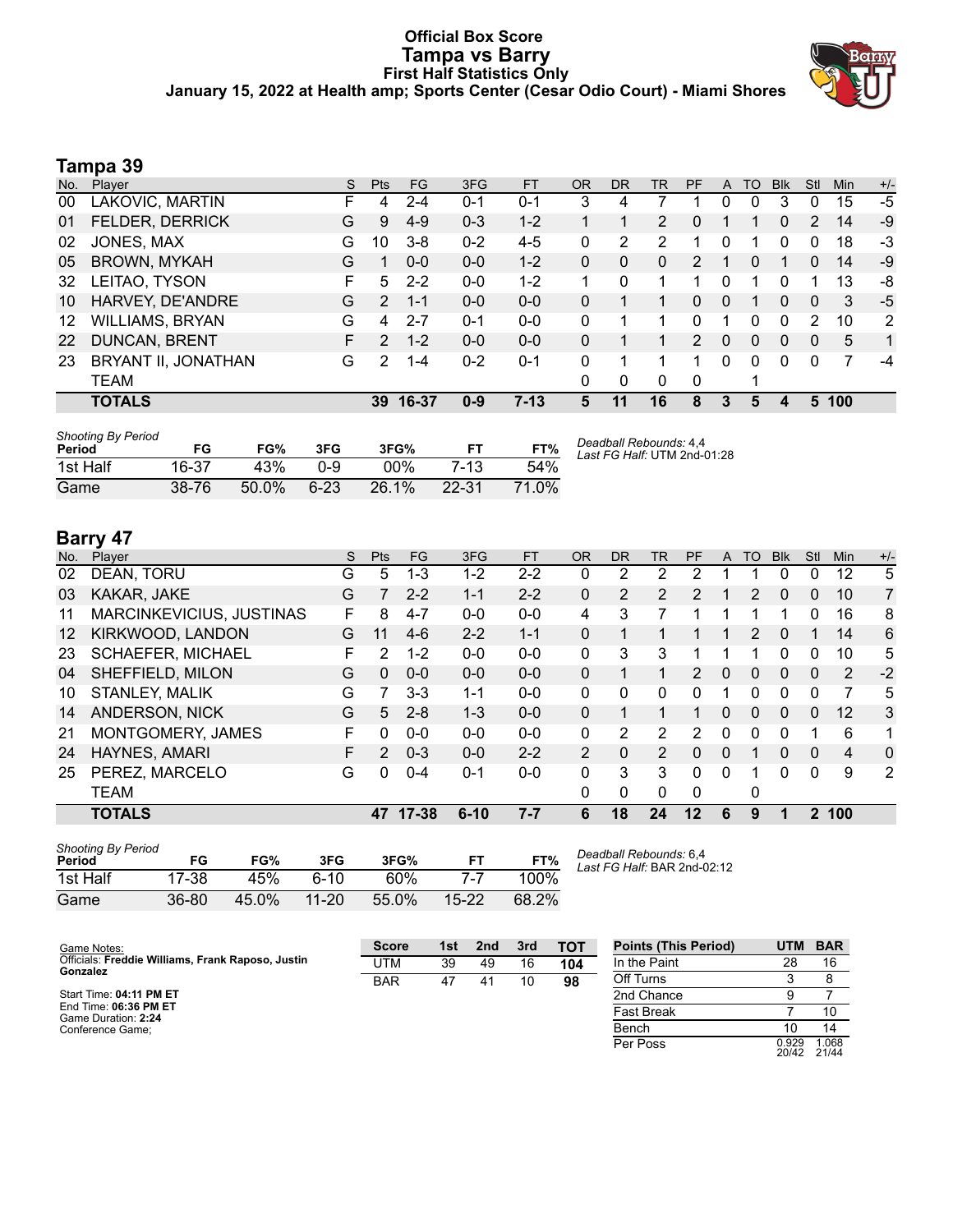# **Official Play-By-Play Tampa vs Barry First Half January 15, 2022 at Health amp; Sports Center (Cesar Odio Court) - Miami Shores**



### **Period 1**

<mark>Starters:</mark><br>Tampa: 0 LAKOVIC,MARTIN (F); 1 FELDER,DERRICK (G); 2 JONES,MAX (G); 5 BROWN,MYKAH (G); 32 LEITAO,TYSON (F);<br>**Barry**: 2 DEAN,TORU (G); 3 KAKAR,JAKE (G); 11 MARCINKEVICIUS,JUSTINAS (F); 12 KIRKWOOD,LANDON (G); 23

| Time           | <b>VISITORS: Tampa</b>                | <b>Score</b> | <b>Margin</b>  | <b>HOME: Barry</b>                          |
|----------------|---------------------------------------|--------------|----------------|---------------------------------------------|
| 19:45          |                                       |              |                | FOUL (OFF) by KIRKWOOD, LANDON              |
| 19:45          |                                       |              |                | TURNOVER (OFFENSIVE) by KIRKWOOD, LANDON    |
| 19:27          | MISSED 3PTR by JONES, MAX             |              |                |                                             |
| 19:23          |                                       |              |                | REBOUND (DEF) by KAKAR, JAKE                |
| 19:19          |                                       |              |                | TURNOVER (LOSTBALL) by KAKAR, JAKE          |
| 19:03          | TURNOVER (TRAVEL) by JONES, MAX       |              |                |                                             |
| 18:48          |                                       |              |                | TURNOVER (LOSTBALL) by SCHAEFER, MICHAEL    |
| 18:48          | STEAL by FELDER, DERRICK              |              |                |                                             |
| 18:43          | GOOD! LAYUP by LAKOVIC, MARTIN [FB]   | $0 - 2$      | V <sub>2</sub> |                                             |
| 18:43          | ASSIST by FELDER, DERRICK             |              |                |                                             |
| 18:31          |                                       | $3 - 2$      | H <sub>1</sub> | GOOD! 3PTR by KIRKWOOD, LANDON              |
| 18:31          |                                       |              |                | ASSIST by MARCINKEVICIUS, JUSTINAS          |
| 18:19<br>18:19 | MISSED FT by JONES, MAX               |              |                | FOUL (PERSONAL) by MARCINKEVICIUS, JUSTINAS |
| 18:19          | REBOUND (OFF) by TEAM                 |              |                |                                             |
| 18:19          | GOOD! FT by JONES, MAX                | $3 - 3$      | $\top$         |                                             |
| 18:10          |                                       | $6 - 3$      | H <sub>3</sub> | GOOD! 3PTR by KIRKWOOD, LANDON              |
| 18:10          |                                       |              |                | ASSIST by KAKAR, JAKE                       |
| 17:47          | FOUL (OFF) by LEITAO, TYSON           |              |                |                                             |
| 17:47          | TURNOVER (OFFENSIVE) by LEITAO, TYSON |              |                |                                             |
| 17:28          |                                       | $8-3$        | H <sub>5</sub> | GOOD! LAYUP by SCHAEFER, MICHAEL            |
| 17:28          |                                       |              |                | ASSIST by DEAN, TORU                        |
| 17:20          |                                       |              |                | FOUL (PERSONAL) by SCHAEFER, MICHAEL        |
| 17:20          | GOOD! FT by JONES, MAX [FB]           | $8 - 4$      | H4             |                                             |
| 17:20          | GOOD! FT by JONES, MAX [FB]           | $8 - 5$      | $H_3$          |                                             |
| 17:08          | FOUL (PERSONAL) by LAKOVIC, MARTIN    |              |                |                                             |
| 16:59          |                                       | $10-5$       | H <sub>5</sub> | GOOD! LAYUP by MARCINKEVICIUS, JUSTINAS     |
| 16:59          |                                       |              |                | ASSIST by SCHAEFER, MICHAEL                 |
| 16:37          | GOOD! LAYUP by LEITAO, TYSON          | $10 - 7$     | $H_3$          |                                             |
| 16:37          | ASSIST by BROWN, MYKAH                |              |                |                                             |
| 16:25          |                                       |              |                | MISSED LAYUP by SCHAEFER, MICHAEL           |
| 16:25          | BLOCK by LAKOVIC, MARTIN              |              |                |                                             |
| 16:18          |                                       |              |                | REBOUND (OFF) by MARCINKEVICIUS, JUSTINAS   |
| 16:17          |                                       | $12 - 7$     | H <sub>5</sub> | GOOD! LAYUP by MARCINKEVICIUS, JUSTINAS     |
| 16:04          | MISSED 3PTR by FELDER, DERRICK        |              |                |                                             |
| 16:00          |                                       |              |                | REBOUND (DEF) by KAKAR, JAKE                |
| 15:54          |                                       |              |                | MISSED LAYUP by MARCINKEVICIUS, JUSTINAS    |
| 15:52          |                                       |              |                | REBOUND (OFF) by TEAM                       |
| 15:52<br>15:52 |                                       |              |                | SUB OUT: KIRKWOOD, LANDON                   |
| 15:52          |                                       |              |                | SUB OUT: SCHAEFER, MICHAEL                  |
| 15:52          |                                       |              |                | SUB IN: ANDERSON, NICK                      |
| 15:52          |                                       |              |                | SUB IN: HAYNES, AMARI                       |
| 15:44          |                                       |              |                | MISSED 3PTR by DEAN, TORU                   |
| 15:41          |                                       |              |                | REBOUND (OFF) by MARCINKEVICIUS, JUSTINAS   |
| 15:34          |                                       | $15 - 7$     | H <sub>8</sub> | GOOD! 3PTR by KAKAR, JAKE                   |
| 15:24          | GOOD! LAYUP by JONES, MAX [PNT]       | $15-9$       | H <sub>6</sub> |                                             |
| 15:13          |                                       |              |                | MISSED JUMPER by ANDERSON, NICK             |
| 15:10          | REBOUND (DEF) by FELDER, DERRICK      |              |                |                                             |
| 15:07          | GOOD! LAYUP by FELDER, DERRICK        | $15 - 11$    | H <sub>4</sub> |                                             |
| 15:01          | FOUL (PERSONAL) by BROWN, MYKAH       |              |                |                                             |
| 15:01          | SUB OUT: BROWN, MYKAH                 |              |                |                                             |
| 15:01          | SUB IN: WILLIAMS, BRYAN               |              |                |                                             |
| 15:01          |                                       | $16-11$      | H <sub>5</sub> | GOOD! FT by HAYNES, AMARI [FB]              |
| 15:01          |                                       |              |                | SUB OUT: KAKAR, JAKE                        |
| 15:01          |                                       |              |                | SUB IN: PEREZ, MARCELO                      |
| 15:01          |                                       | $17 - 11$    | H <sub>6</sub> | GOOD! FT by HAYNES, AMARI [FB]              |
| 15:01          |                                       |              |                | SUB OUT: MARCINKEVICIUS, JUSTINAS           |
| 15:01          |                                       |              |                | SUB IN: MONTGOMERY, JAMES                   |
| 14:46          | GOOD! LAYUP by LEITAO, TYSON [PNT]    | $17 - 13$    | H4             |                                             |
| 14:33          |                                       | 19-13        | H <sub>6</sub> | GOOD! JUMPER by ANDERSON, NICK              |
| 14:15          |                                       |              |                | FOUL (PERSONAL) by DEAN, TORU               |
| 14:15          | SUB OUT: JONES, MAX                   |              |                |                                             |
| 14:15          | SUB IN: KARNES, KALEB                 |              |                |                                             |
| 14:15          |                                       |              |                | SUB OUT: DEAN, TORU                         |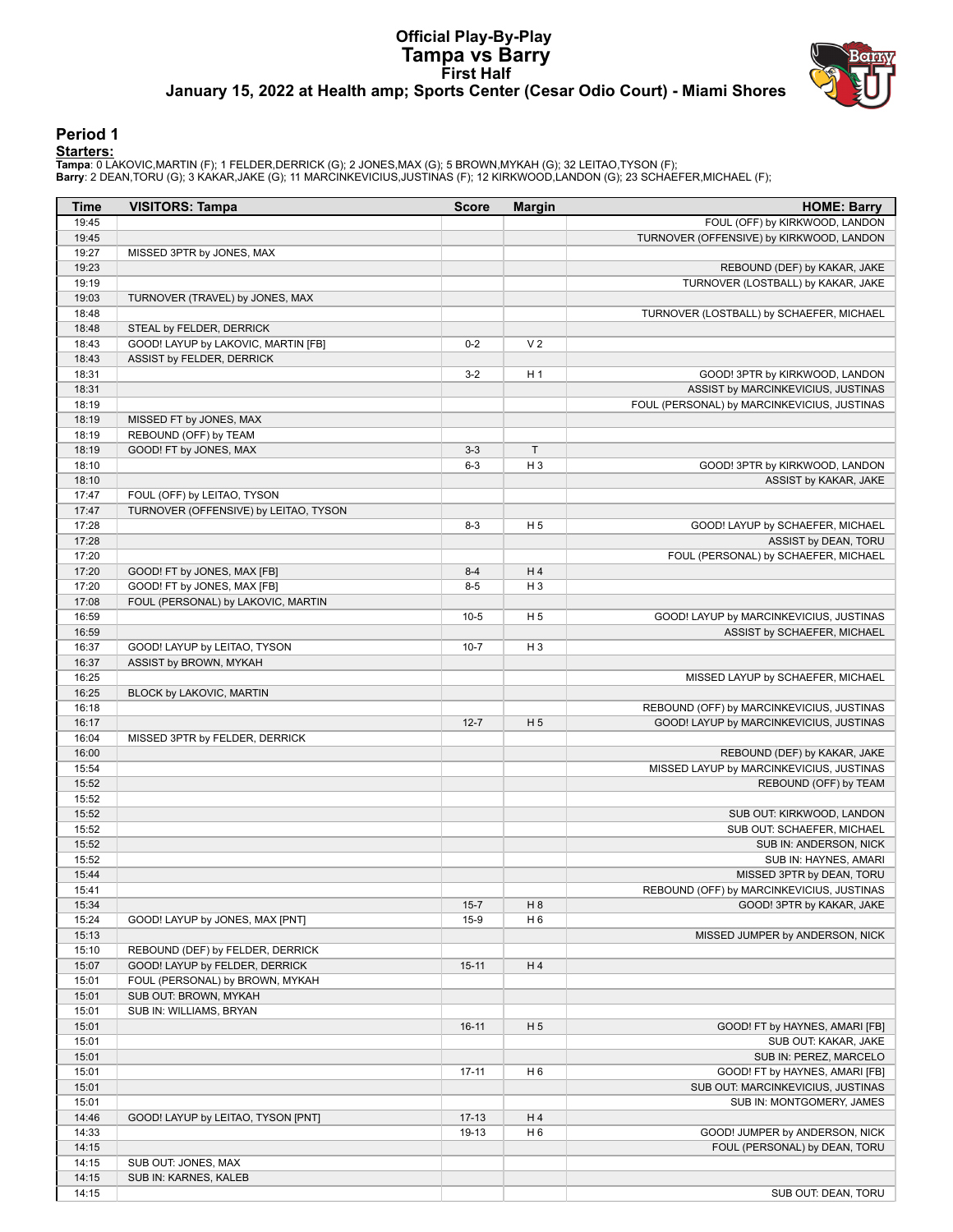| <b>Time</b>    | <b>VISITORS: Tampa</b>               | <b>Score</b> | <b>Margin</b>  | <b>HOME: Barry</b>                             |
|----------------|--------------------------------------|--------------|----------------|------------------------------------------------|
| 14:15          |                                      |              |                | SUB IN: SHEFFIELD, MILON                       |
| 14:15          | SUB OUT: KARNES, KALEB               |              |                |                                                |
| 14:15          | SUB IN: JONES, MAX                   |              |                |                                                |
| 14:13          | MISSED JUMPER by JONES, MAX          |              |                |                                                |
| 14:10          |                                      |              |                | REBOUND (DEF) by PEREZ, MARCELO                |
| 14:03          | FOUL (PERSONAL) by JONES, MAX        |              |                |                                                |
| 14:03          |                                      |              |                | SUB OUT: HAYNES, AMARI                         |
| 14:03          |                                      |              |                | SUB IN: MARCINKEVICIUS, JUSTINAS               |
| 13:56          |                                      |              |                | MISSED JUMPER by ANDERSON, NICK                |
| 13:53          | REBOUND (DEF) by LAKOVIC, MARTIN     |              |                |                                                |
| 13:38          | MISSED JUMPER by WILLIAMS, BRYAN     |              |                |                                                |
| 13:35          |                                      |              |                | REBOUND (DEF) by SHEFFIELD, MILON              |
| 13:29          |                                      |              |                | MISSED JUMPER by ANDERSON, NICK                |
| 13:27          | REBOUND (DEF) by JONES, MAX          |              |                |                                                |
| 13:23          | GOOD! LAYUP by FELDER, DERRICK [FB]  | 19-15        | H4             |                                                |
| 13:23          |                                      |              |                | FOUL (PERSONAL) by SHEFFIELD, MILON            |
| 13:23          | MISSED FT by FELDER, DERRICK         |              |                |                                                |
| 13:22          |                                      |              |                | REBOUND (DEF) by MONTGOMERY, JAMES             |
| 13:12          |                                      |              |                | TURNOVER (BADPASS) by PEREZ, MARCELO           |
| 13:12          | STEAL by LEITAO, TYSON               |              |                |                                                |
| 13:05          | MISSED 3PTR by FELDER, DERRICK       |              |                |                                                |
| 13:02          |                                      |              |                | REBOUND (DEF) by PEREZ, MARCELO                |
| 12:57          |                                      |              |                | MISSED LAYUP by PEREZ, MARCELO                 |
| 12:57          | BLOCK by LAKOVIC, MARTIN             |              |                |                                                |
| 12:55          | REBOUND (DEF) by LAKOVIC, MARTIN     |              |                |                                                |
| 12:55          | SUB OUT: LEITAO, TYSON               |              |                |                                                |
| 12:55          | SUB IN: DUNCAN, BRENT                |              |                |                                                |
| 12:54          |                                      |              |                | FOUL (PERSONAL) by SHEFFIELD, MILON            |
| 12:43          | MISSED 3PTR by WILLIAMS, BRYAN       |              |                |                                                |
| 12:41          |                                      |              |                | REBOUND (DEF) by TEAM                          |
| 12:41          |                                      |              |                | SUB OUT: SHEFFIELD, MILON                      |
| 12:41<br>12:41 |                                      |              |                | SUB OUT: MONTGOMERY, JAMES                     |
| 12:41          |                                      |              |                | SUB OUT: PEREZ, MARCELO                        |
| 12:41          |                                      |              |                | SUB IN: DEAN, TORU<br>SUB IN: KIRKWOOD, LANDON |
| 12:41          |                                      |              |                | SUB IN: SCHAEFER, MICHAEL                      |
| 12:28          |                                      |              |                | MISSED 3PTR by ANDERSON, NICK                  |
| 12:25          | REBOUND (DEF) by WILLIAMS, BRYAN     |              |                |                                                |
| 12:20          | GOOD! JUMPER by WILLIAMS, BRYAN      | 19-17        | H <sub>2</sub> |                                                |
| 12:12          |                                      |              |                | TURNOVER (DRIBBLING) by DEAN, TORU             |
| 11:52          | MISSED 3PTR by LAKOVIC, MARTIN       |              |                |                                                |
| 11:49          |                                      |              |                | REBOUND (DEF) by SCHAEFER, MICHAEL             |
| 11:44          |                                      |              |                | TURNOVER (BADPASS) by KIRKWOOD, LANDON         |
| 11:44          | STEAL by FELDER, DERRICK             |              |                |                                                |
| 11:38          | MISSED JUMPER by FELDER, DERRICK     |              |                |                                                |
| 11:34          |                                      |              |                | REBOUND (DEF) by SCHAEFER, MICHAEL             |
| 11:26          |                                      |              |                | MISSED JUMPER by DEAN, TORU                    |
| 11:23          | REBOUND (DEF) by DUNCAN, BRENT       |              |                |                                                |
| 11:13          |                                      |              |                |                                                |
| 11:13          |                                      |              |                | SUB OUT: ANDERSON, NICK                        |
| 11:13          |                                      |              |                | SUB IN: KAKAR, JAKE                            |
| 11:13          | SUB OUT: LAKOVIC, MARTIN             |              |                |                                                |
| 11:13          | SUB IN: BRYANT II, JONATHAN          |              |                |                                                |
| 10:58          | MISSED 3PTR by BRYANT II, JONATHAN   |              |                |                                                |
| 10:54          |                                      |              |                | REBOUND (DEF) by MARCINKEVICIUS, JUSTINAS      |
| 10:54          |                                      |              |                | TURNOVER (TRAVEL) by MARCINKEVICIUS, JUSTINAS  |
| 10:38          | MISSED JUMPER by BRYANT II, JONATHAN |              |                |                                                |
| 10:33          |                                      |              |                | REBOUND (DEF) by SCHAEFER, MICHAEL             |
| 10:26          | FOUL (PERSONAL) by DUNCAN, BRENT     |              |                |                                                |
| 10:26          |                                      | $20 - 17$    | $H_3$          | GOOD! FT by KAKAR, JAKE                        |
| 10:26          | SUB OUT: FELDER, DERRICK             |              |                |                                                |
| 10:26          | SUB IN: BROWN, MYKAH                 |              |                |                                                |
| 10:26          |                                      | $21 - 17$    | H4             | GOOD! FT by KAKAR, JAKE                        |
| 10:26          |                                      |              |                | SUB OUT: MARCINKEVICIUS, JUSTINAS              |
| 10:26          |                                      |              |                | SUB IN: HAYNES, AMARI                          |
| 09:53          | GOOD! LAYUP by DUNCAN, BRENT         | $21 - 19$    | H <sub>2</sub> |                                                |
| 09:46          |                                      |              |                | TURNOVER (LOSTBALL) by HAYNES, AMARI           |
| 09:46          | STEAL by WILLIAMS, BRYAN             |              |                |                                                |
| 09:42          | MISSED JUMPER by WILLIAMS, BRYAN     |              |                |                                                |
| 09:37          |                                      |              |                | REBOUND (DEF) by DEAN, TORU                    |
| 09:36          |                                      |              |                | MISSED JUMPER by KIRKWOOD, LANDON              |
| 09:36          | REBOUND (DEF) by TEAM                |              |                |                                                |
| 09:20          | MISSED JUMPER by DUNCAN, BRENT       |              |                |                                                |
| 09:18          |                                      |              |                | REBOUND (DEF) by KIRKWOOD, LANDON              |
| 09:14          |                                      | 24-19        | H <sub>5</sub> | GOOD! 3PTR by DEAN, TORU                       |
| 08:58          | GOOD! LAYUP by JONES, MAX            | $24 - 21$    | $H_3$          |                                                |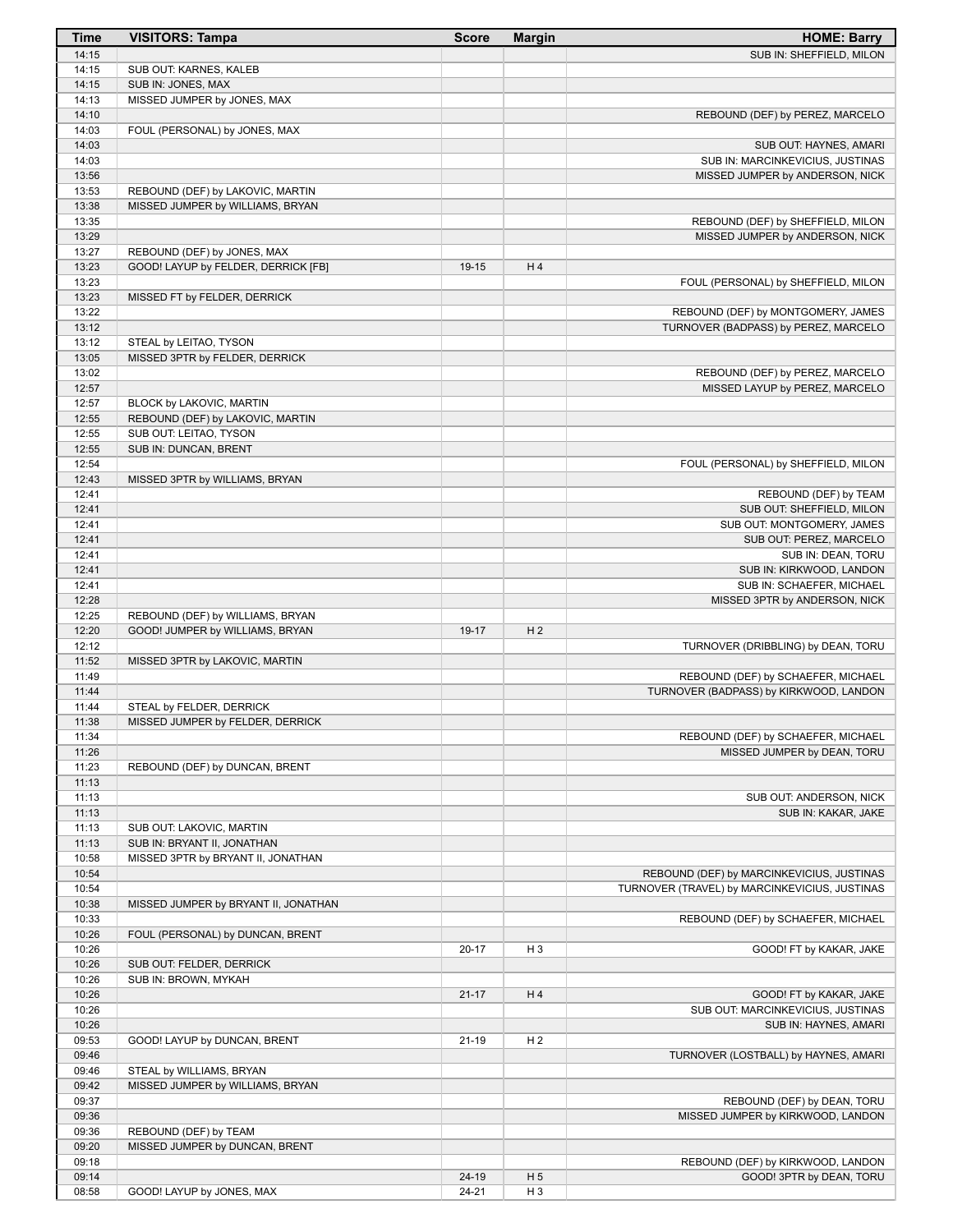| Time           | <b>VISITORS: Tampa</b>                   | <b>Score</b> | <b>Margin</b>  | <b>HOME: Barry</b>                        |
|----------------|------------------------------------------|--------------|----------------|-------------------------------------------|
| 08:45          |                                          |              |                | MISSED LAYUP by HAYNES, AMARI             |
| 08:42          |                                          |              |                | REBOUND (OFF) by HAYNES, AMARI            |
| 08:41          |                                          |              |                | MISSED LAYUP by HAYNES, AMARI             |
| 08:35          |                                          |              |                | REBOUND (OFF) by HAYNES, AMARI            |
| 08:34          |                                          |              |                | MISSED LAYUP by HAYNES, AMARI             |
| 08:28          | REBOUND (DEF) by BRYANT II, JONATHAN     |              |                |                                           |
| 08:28          | MISSED JUMPER by WILLIAMS, BRYAN         |              |                |                                           |
| 08:21<br>08:21 | FOUL (PERSONAL) by DUNCAN, BRENT         |              |                | REBOUND (DEF) by DEAN, TORU               |
| 08:21          |                                          |              |                | SUB OUT: DEAN, TORU                       |
| 08:21          |                                          |              |                | SUB OUT: KAKAR, JAKE                      |
| 08:21          |                                          |              |                | SUB OUT: KIRKWOOD, LANDON                 |
| 08:21          |                                          |              |                | SUB OUT: SCHAEFER, MICHAEL                |
| 08:21          |                                          |              |                | SUB OUT: HAYNES, AMARI                    |
| 08:21          |                                          |              |                | SUB IN: STANLEY, MALIK                    |
| 08:21          |                                          |              |                | SUB IN: MARCINKEVICIUS, JUSTINAS          |
| 08:21          |                                          |              |                | SUB IN: ANDERSON, NICK                    |
| 08:21          |                                          |              |                | SUB IN: MONTGOMERY, JAMES                 |
| 08:21          |                                          |              |                | SUB IN: PEREZ, MARCELO                    |
| 08:21          | SUB OUT: JONES, MAX                      |              |                |                                           |
| 08:21          | SUB OUT: DUNCAN, BRENT                   |              |                |                                           |
| 08:21          | SUB IN: LAKOVIC, MARTIN                  |              |                |                                           |
| 08:21          | SUB IN: HARVEY, DE'ANDRE                 | $26 - 21$    |                | GOOD! JUMPER by MARCINKEVICIUS, JUSTINAS  |
| 08:11<br>07:54 | MISSED 3PTR by BRYANT II, JONATHAN       |              | H <sub>5</sub> |                                           |
| 07:50          | REBOUND (OFF) by LAKOVIC, MARTIN         |              |                |                                           |
| 07:47          | GOOD! LAYUP by BRYANT II, JONATHAN [PNT] | 26-23        | $H_3$          |                                           |
| 07:47          |                                          |              |                | FOUL (PERSONAL) by MONTGOMERY, JAMES      |
| 07:47          |                                          |              |                |                                           |
| 07:47          | MISSED FT by BRYANT II, JONATHAN         |              |                |                                           |
| 07:45          |                                          |              |                | REBOUND (DEF) by MARCINKEVICIUS, JUSTINAS |
| 07:34          | SUB OUT: WILLIAMS, BRYAN                 |              |                |                                           |
| 07:34          | SUB OUT: BRYANT II, JONATHAN             |              |                |                                           |
| 07:34          | SUB IN: FELDER, DERRICK                  |              |                |                                           |
| 07:34          | SUB IN: LEITAO, TYSON                    |              |                |                                           |
| 07:33          |                                          |              |                | MISSED JUMPER by ANDERSON, NICK           |
| 07:33          | BLOCK by BROWN, MYKAH                    |              |                |                                           |
| 07:32          |                                          |              |                | REBOUND (OFF) by TEAM                     |
| 07:29          |                                          |              |                | MISSED 3PTR by ANDERSON, NICK             |
| 07:25<br>07:23 | REBOUND (DEF) by HARVEY, DE'ANDRE        |              |                |                                           |
| 07:23          | TURNOVER (BADPASS) by HARVEY, DE'ANDRE   |              |                | STEAL by MONTGOMERY, JAMES                |
| 07:17          |                                          | 29-23        | H <sub>6</sub> | GOOD! 3PTR by STANLEY, MALIK              |
| 06:56          | MISSED LAYUP by LAKOVIC, MARTIN          |              |                |                                           |
| 06:56          |                                          |              |                | REBOUND (DEF) by MONTGOMERY, JAMES        |
| 06:56          |                                          |              |                | BLOCK by MARCINKEVICIUS, JUSTINAS         |
| 06:51          |                                          | $31 - 23$    | H 8            | GOOD! LAYUP by STANLEY, MALIK [FB]        |
| 06:17          | TURNOVER (SHOTCLOCK) by TEAM             |              |                |                                           |
| 06:17          | SUB OUT: HARVEY, DE'ANDRE                |              |                |                                           |
| 06:17          | SUB IN: JONES, MAX                       |              |                |                                           |
| 06:02          |                                          |              |                | MISSED 3PTR by PEREZ, MARCELO             |
| 06:00          | REBOUND (DEF) by TEAM                    |              |                |                                           |
| 05:40          | MISSED 3PTR by FELDER, DERRICK           |              |                |                                           |
| 05:38          | REBOUND (OFF) by LEITAO, TYSON           |              |                |                                           |
| 05:33          | GOOD! LAYUP by FELDER, DERRICK           | $31 - 25$    | H <sub>6</sub> |                                           |
| 05:12          |                                          |              |                | MISSED LAYUP by MARCINKEVICIUS, JUSTINAS  |
| 05:11<br>05:11 | REBOUND (DEF) by LAKOVIC, MARTIN         |              |                | FOUL (PERSONAL) by MONTGOMERY, JAMES      |
| 05:11          |                                          |              |                | SUB OUT: MARCINKEVICIUS, JUSTINAS         |
| 05:11          |                                          |              |                | SUB IN: KAKAR, JAKE                       |
| 05:11          |                                          |              |                | SUB OUT: MONTGOMERY, JAMES                |
| 05:11          |                                          |              |                | SUB IN: KIRKWOOD, LANDON                  |
| 05:10          | MISSED FT by LAKOVIC, MARTIN             |              |                |                                           |
| 05:10          |                                          |              |                | SUB OUT: KAKAR, JAKE                      |
| 05:10          |                                          |              |                | SUB IN: MARCINKEVICIUS, JUSTINAS          |
| 05:06          |                                          |              |                | REBOUND (DEF) by ANDERSON, NICK           |
| 04:51          |                                          | 33-25        | H 8            | GOOD! LAYUP by KIRKWOOD, LANDON           |
| 04:33          | MISSED LAYUP by JONES, MAX               |              |                |                                           |
| 04:29          | REBOUND (OFF) by FELDER, DERRICK         |              |                |                                           |
| 04:28          | MISSED JUMPER by FELDER, DERRICK         |              |                |                                           |
| 04:20          |                                          |              |                | REBOUND (DEF) by PEREZ, MARCELO           |
| 04:16          |                                          |              |                | MISSED JUMPER by KIRKWOOD, LANDON         |
| 04:13          | REBOUND (DEF) by JONES, MAX              |              |                |                                           |
| 04:12          |                                          |              |                | SUB OUT: PEREZ, MARCELO                   |
| 04:12<br>04:12 |                                          |              |                | SUB IN: SCHAEFER, MICHAEL                 |
|                |                                          |              |                | SUB OUT: MARCINKEVICIUS, JUSTINAS         |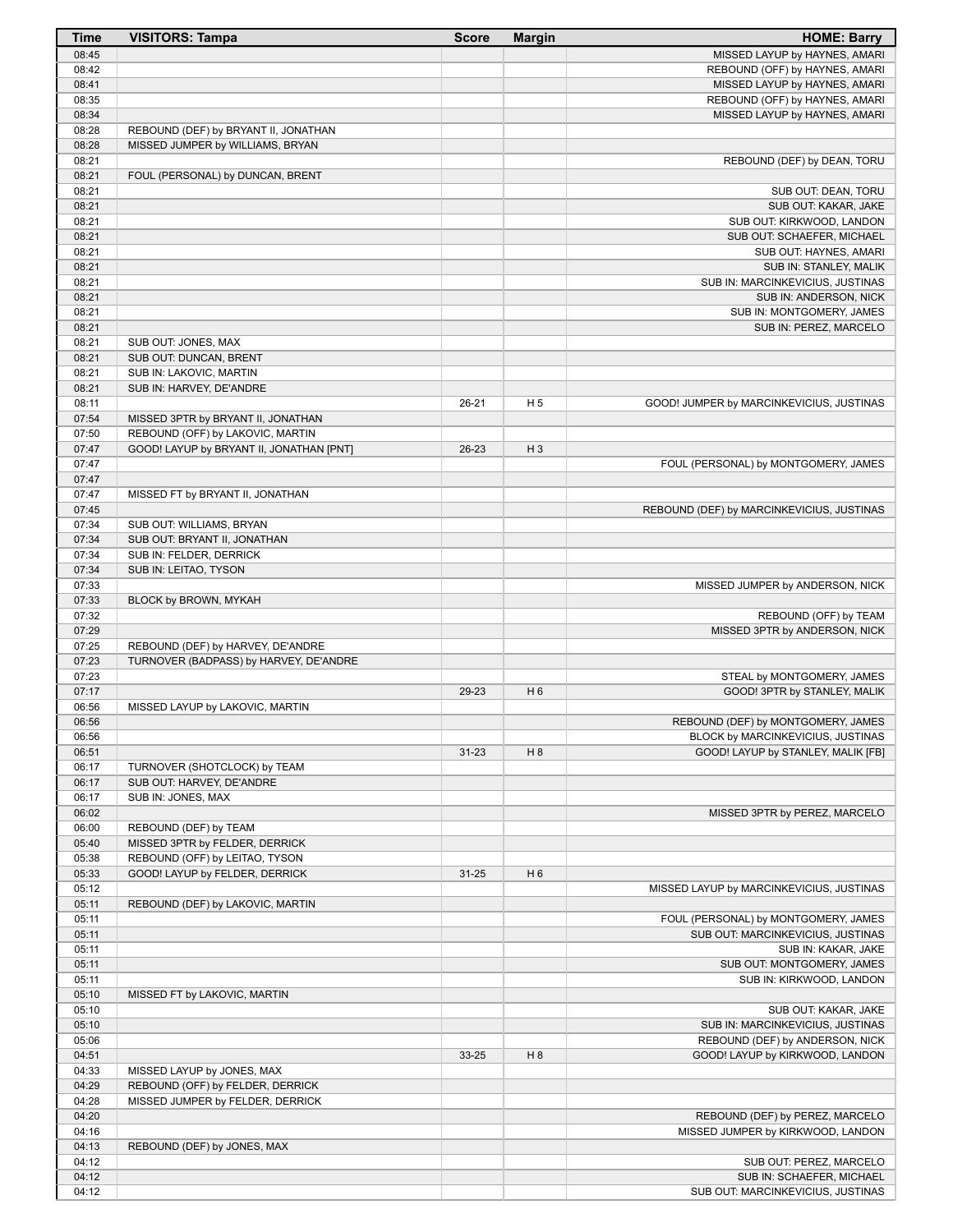| Time  | <b>VISITORS: Tampa</b>                 | <b>Score</b> | <b>Margin</b>  | <b>HOME: Barry</b>                        |
|-------|----------------------------------------|--------------|----------------|-------------------------------------------|
| 04:12 |                                        |              |                | SUB IN: KAKAR, JAKE                       |
| 03:59 | MISSED 3PTR by JONES, MAX              |              |                |                                           |
| 03:56 | REBOUND (OFF) by LAKOVIC, MARTIN       |              |                |                                           |
| 03:43 | GOOD! JUMPER by FELDER, DERRICK [PNT]  | 33-27        | H <sub>6</sub> |                                           |
| 03:43 |                                        |              |                | FOUL (PERSONAL) by ANDERSON, NICK         |
| 03:43 |                                        |              |                |                                           |
| 03:43 | GOOD! FT by FELDER, DERRICK            | 33-28        | H <sub>5</sub> |                                           |
| 03:43 | SUB OUT: LAKOVIC, MARTIN               |              |                |                                           |
| 03:43 | SUB IN: BRYANT II, JONATHAN            |              |                |                                           |
| 03:30 |                                        | 35-28        | H 7            | GOOD! LAYUP by STANLEY, MALIK             |
| 03:30 |                                        |              |                | ASSIST by KIRKWOOD, LANDON                |
| 03:02 | TURNOVER (LOSTBALL) by FELDER, DERRICK |              |                |                                           |
| 03:02 |                                        |              |                | STEAL by KIRKWOOD, LANDON                 |
| 02:57 |                                        | 37-28        | H9             | GOOD! LAYUP by KIRKWOOD, LANDON [FB]      |
| 02:57 | FOUL (PERSONAL) by BRYANT II, JONATHAN |              |                |                                           |
| 02:57 |                                        |              |                | SUB OUT: STANLEY, MALIK                   |
| 02:57 |                                        |              |                | SUB OUT: SCHAEFER, MICHAEL                |
| 02:57 |                                        |              |                | SUB IN: DEAN, TORU                        |
| 02:57 |                                        |              |                | SUB IN: MARCINKEVICIUS, JUSTINAS          |
| 02:57 | SUB OUT: FELDER, DERRICK               |              |                |                                           |
| 02:57 | SUB IN: WILLIAMS, BRYAN                |              |                |                                           |
| 02:57 |                                        | 38-28        | H 10           | GOOD! FT by KIRKWOOD, LANDON [FB]         |
| 02:57 |                                        |              |                | SUB OUT: ANDERSON, NICK                   |
| 02:57 |                                        |              |                | SUB IN: PEREZ, MARCELO                    |
| 02:44 | GOOD! LAYUP by WILLIAMS, BRYAN [PNT]   | 38-30        | H <sub>8</sub> |                                           |
| 02:33 |                                        |              |                | TURNOVER (BADPASS) by KAKAR, JAKE         |
| 02:33 | STEAL by WILLIAMS, BRYAN               |              |                |                                           |
| 02:29 |                                        |              |                | FOUL (PERSONAL) by KAKAR, JAKE            |
| 02:29 | MISSED FT by BROWN, MYKAH              |              |                |                                           |
| 02:29 | REBOUND (OFF) by TEAM                  |              |                |                                           |
| 02:29 | GOOD! FT by BROWN, MYKAH [FB]          | 38-31        | H <sub>7</sub> |                                           |
| 02:16 |                                        | 40-31        | H9             | GOOD! JUMPER by KAKAR, JAKE               |
| 02:00 |                                        |              |                | FOUL (PERSONAL) by KAKAR, JAKE            |
| 02:00 | MISSED FT by LEITAO, TYSON             |              |                |                                           |
| 02:00 | REBOUND (OFF) by TEAM                  |              |                |                                           |
| 02:00 |                                        |              |                | SUB OUT: KAKAR, JAKE                      |
| 02:00 |                                        |              |                | SUB IN: ANDERSON, NICK                    |
| 02:00 | GOOD! FT by LEITAO, TYSON              | 40-32        | H <sub>8</sub> |                                           |
| 01:49 |                                        |              |                | MISSED LAYUP by PEREZ, MARCELO            |
| 01:40 |                                        |              |                | REBOUND (OFF) by MARCINKEVICIUS, JUSTINAS |
| 01:40 |                                        | 42-32        | H 10           | GOOD! LAYUP by MARCINKEVICIUS, JUSTINAS   |
| 01:37 | GOOD! JUMPER by JONES, MAX             | 42-34        | H <sub>8</sub> |                                           |
| 01:37 |                                        |              |                | FOUL (PERSONAL) by DEAN, TORU             |
| 01:37 | GOOD! FT by JONES, MAX                 | 42-35        | H <sub>7</sub> |                                           |
| 01:37 | SUB OUT: LEITAO, TYSON                 |              |                |                                           |
| 01:37 | SUB IN: LAKOVIC, MARTIN                |              |                |                                           |
| 01:25 | FOUL (PERSONAL) by BROWN, MYKAH        |              |                |                                           |
| 01:25 |                                        | 43-35        | H <sub>8</sub> | GOOD! FT by DEAN, TORU                    |
| 01:25 | SUB OUT: BROWN, MYKAH                  |              |                |                                           |
| 01:25 | SUB IN: HARVEY, DE'ANDRE               |              |                |                                           |
| 01:25 |                                        | 44-35        | H9             | GOOD! FT by DEAN, TORU                    |
| 01:25 |                                        |              |                | SUB OUT: DEAN, TORU                       |
| 01:25 |                                        |              |                | SUB IN: STANLEY, MALIK                    |
| 00:58 | MISSED JUMPER by WILLIAMS, BRYAN       |              |                |                                           |
| 00:56 | REBOUND (OFF) by LAKOVIC, MARTIN       |              |                |                                           |
| 00:54 | GOOD! LAYUP by LAKOVIC, MARTIN         | 44-37        | H 7            |                                           |
| 00:42 |                                        |              |                | MISSED JUMPER by PEREZ, MARCELO           |
| 00:37 |                                        |              |                | REBOUND (OFF) by MARCINKEVICIUS, JUSTINAS |
| 00:36 |                                        |              |                | MISSED LAYUP by MARCINKEVICIUS, JUSTINAS  |
| 00:36 | BLOCK by LAKOVIC, MARTIN               |              |                |                                           |
| 00:30 | REBOUND (DEF) by LAKOVIC, MARTIN       |              |                |                                           |
| 00:29 | MISSED LAYUP by JONES, MAX             |              |                |                                           |
| 00:23 |                                        |              |                | REBOUND (DEF) by MARCINKEVICIUS, JUSTINAS |
| 00:22 |                                        | 47-37        | H 10           | GOOD! 3PTR by ANDERSON, NICK [FB]         |
| 00:22 |                                        |              |                | ASSIST by STANLEY, MALIK                  |
| 00:00 | GOOD! LAYUP by HARVEY, DE'ANDRE        | 47-39        | H <sub>8</sub> |                                           |
| 00:00 | ASSIST by WILLIAMS, BRYAN              |              |                |                                           |

**Tampa 39, Barry 47**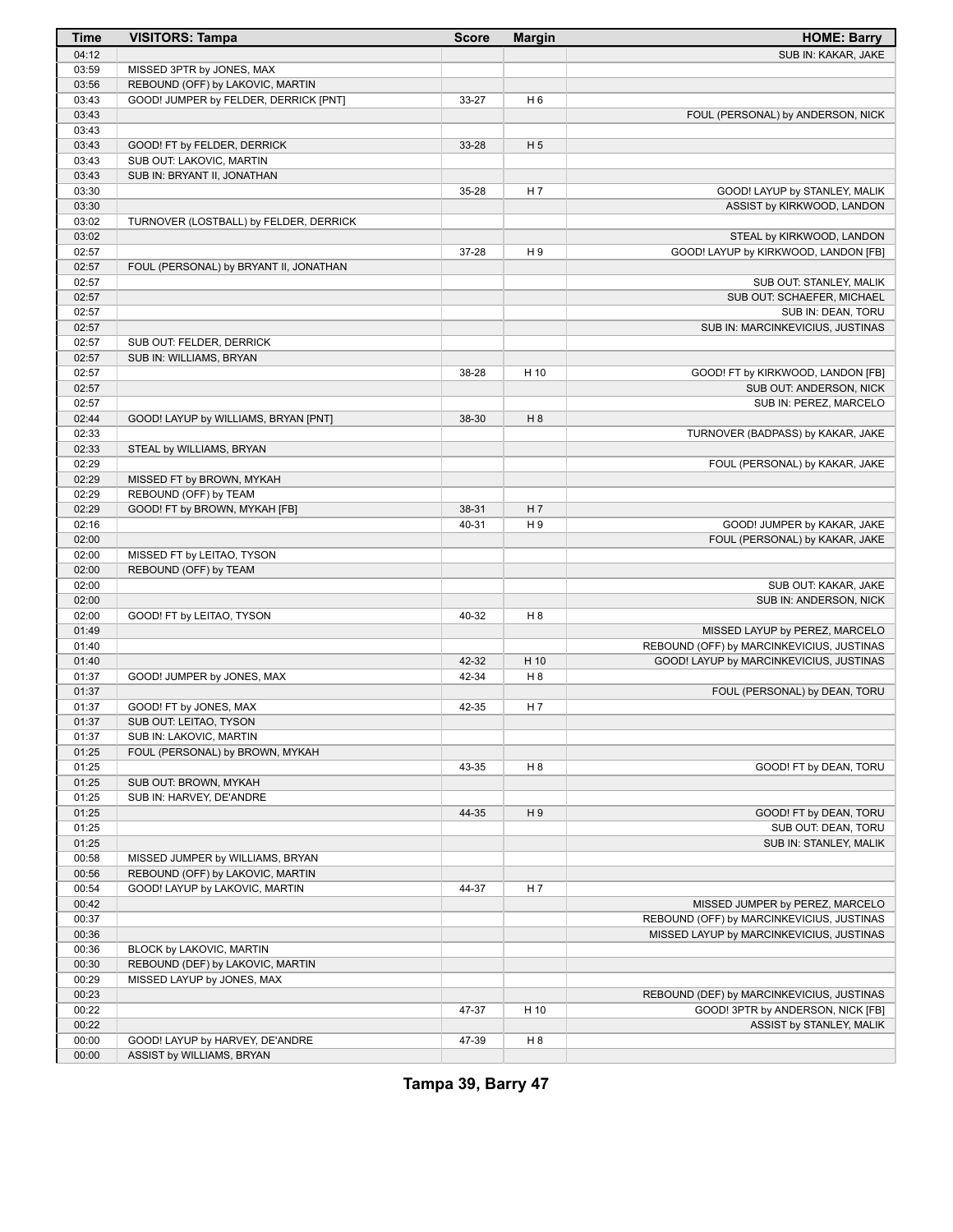| <b>Points (This Period)</b> | <b>UTM</b>     | <b>BAR</b>     |
|-----------------------------|----------------|----------------|
| In the Paint                | 28             | 16             |
| Off Turns                   | 3              |                |
| 2nd Chance                  | 9              |                |
| <b>Fast Break</b>           |                | 10             |
| Bench                       | 10             | 14             |
| Per Poss                    | 0.929<br>20/42 | 1.068<br>21/44 |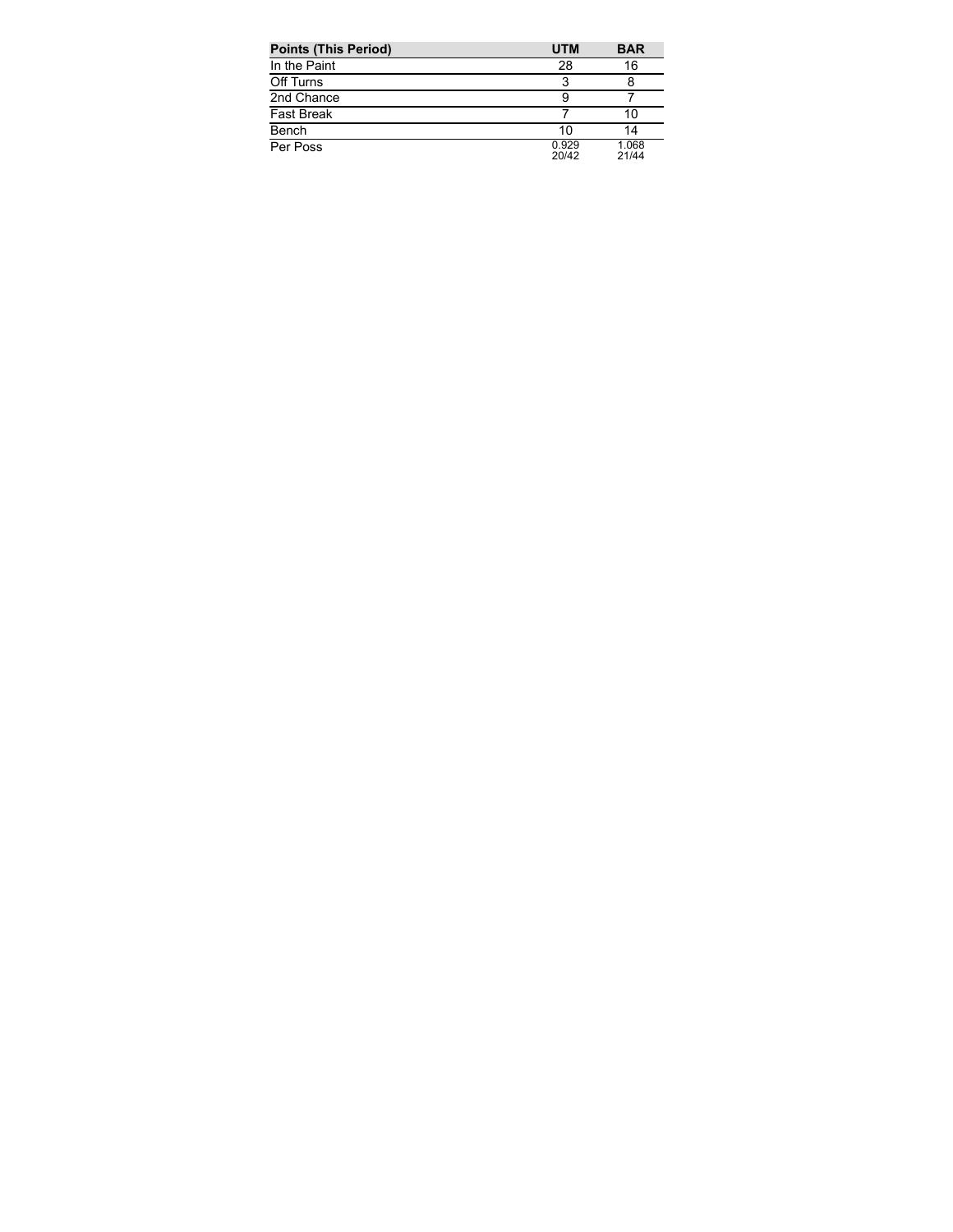### **Official Box Score Tampa vs Barry Second Half Statistics Only January 15, 2022 at Health amp; Sports Center (Cesar Odio Court) - Miami Shores**



# **Tampa 49**

| No. | Player                 | S  | <b>Pts</b>     | <b>FG</b> | 3FG      | <b>FT</b> | <b>OR</b> | <b>DR</b> | TR       | PF          | A        | TO       | <b>B</b> lk  | Stl         | Min | $+/-$          |
|-----|------------------------|----|----------------|-----------|----------|-----------|-----------|-----------|----------|-------------|----------|----------|--------------|-------------|-----|----------------|
| 00  | LAKOVIC, MARTIN        | F. | 2              | $1 - 3$   | $0 - 1$  | $0 - 0$   | 0         |           |          |             |          |          | 0            |             | 16  | 6              |
| 01  | <b>FELDER, DERRICK</b> | G  | 8              | $3-6$     | $2 - 4$  | $0 - 0$   | 0         | 2         | 2        | 3           | 2        | 2        | 0            | 2           | 17  | 13             |
| 02  | JONES, MAX             | G  | 18             | $6 - 9$   | $2 - 4$  | $4 - 4$   | 0         | 2         | 2        | 1           | 3        | $\Omega$ | 1            | 0           | 17  | 9              |
| 05  | <b>BROWN, MYKAH</b>    | G  | $\Omega$       | $0 - 1$   | $0 - 1$  | $0 - 0$   | 0         |           |          |             | $\Omega$ | $\Omega$ | $\Omega$     | 1           | 8   | $\overline{4}$ |
| 32  | LEITAO, TYSON          | F  | $\mathcal{P}$  | 1-1       | $0-0$    | $0 - 0$   | 0         | 2         | 2        | 2           | 0        |          |              | 0           | 15  | 15             |
| 10  | HARVEY, DE'ANDRE       | G  | $\overline{2}$ | $1 - 1$   | $0 - 0$  | $0 - 0$   | 0         | 1         |          |             | 0        | 0        | $\mathbf{0}$ | 0           | 2   | $-3$           |
| 12  | <b>WILLIAMS, BRYAN</b> | G  | 12             | $5-9$     | $2 - 3$  | $0 - 0$   |           | 2         | 3        | 2           | 2        | 0        | 0            | 3           | 17  | 1              |
| 22  | <b>DUNCAN, BRENT</b>   | F. | 3              | $1 - 2$   | $0 - 0$  | $1 - 2$   | 0         |           |          |             | 0        |          | $\mathbf{0}$ | 0           | 5   | $-7$           |
| 23  | BRYANT II, JONATHAN    | G  | 2              | $1 - 2$   | $0 - 0$  | $0 - 0$   | 0         | 0         | 0        |             | 0        |          | 0            | $\mathbf 0$ | 4   | 2              |
|     | <b>TEAM</b>            |    |                |           |          |           | 0         | 0         | $\Omega$ | $\mathbf 0$ |          | 0        |              |             |     |                |
|     | <b>TOTALS</b>          |    | 49             | 19-34     | $6 - 13$ | $5-6$     |           | 12        | 13       | 13          | 8        | 6        | 2            |             | 100 |                |

| <b>Shooting By Period</b><br>Period | FG    | FG%      | 3FG      | 3FG%  | FT.       | FT%           | Deadball Rebounds: 4,4<br>Last FG Half: UTM 3rd-01:25 |
|-------------------------------------|-------|----------|----------|-------|-----------|---------------|-------------------------------------------------------|
| 2nd Half                            | 19-34 | 56%      | $6-13$   | 46%   | 5-6       | 83%           |                                                       |
| Game                                | 38-76 | $50.0\%$ | $6 - 23$ | 26.1% | $22 - 31$ | $1.0\%$<br>71 |                                                       |

# **Barry 41**

| No. | Player                   | S  | Pts | <b>FG</b> | 3FG     | <b>FT</b> | <b>OR</b> | <b>DR</b> | TR           | PF           | A | TO       | <b>Blk</b> | Stl            | Min            | $+/-$          |
|-----|--------------------------|----|-----|-----------|---------|-----------|-----------|-----------|--------------|--------------|---|----------|------------|----------------|----------------|----------------|
| 02  | DEAN, TORU               | G  | 3   | 1-6       | 1-1     | $0 - 0$   | 0         |           |              | 0            |   | 0        | 0          | 0              | 10             | $-12$          |
| 03  | KAKAR, JAKE              | G  | 7   | $2 - 3$   | $1 - 2$ | $2 - 4$   |           | 2         | 3            | 0            |   | 4        | $\Omega$   |                | 16             | $-10$          |
| 11  | MARCINKEVICIUS, JUSTINAS | F  |     | $5 - 7$   | $0 - 1$ | $1 - 2$   | 2         | 3         | 5            | 3            | 2 | 2        |            | 0              | 19             | -8             |
| 12  | KIRKWOOD, LANDON         | G  | 0   | $0 - 0$   | $0 - 0$ | $0 - 0$   | 0         | $\Omega$  | $\Omega$     |              | 0 | 0        | 0          | $\Omega$       | 7              | $-3$           |
| 23  | <b>SCHAEFER, MICHAEL</b> | F. |     | $0 - 5$   | $0 - 0$ | $1 - 2$   | 4         | 2         | 6            | $\Omega$     | 0 | 1        | 0          | $\Omega$       | 13             | $-16$          |
| 04  | SHEFFIELD, MILON         | G  | 5   | $2 - 3$   | $0 - 0$ | $1 - 2$   | 0         |           |              |              | 2 | 0        | 0          |                | 10             | $\overline{4}$ |
| 10  | <b>STANLEY, MALIK</b>    | G  | 0   | $0 - 0$   | $0 - 0$ | $0 - 0$   | 0         | $\Omega$  | 0            | $\Omega$     | 0 | 0        | 0          | $\Omega$       | 0              | 0              |
| 14  | <b>ANDERSON, NICK</b>    | G  | 6   | $2 - 2$   | $2 - 2$ | $0 - 1$   | $\Omega$  | $\Omega$  | $\Omega$     | $\Omega$     | 1 | $\Omega$ | $\Omega$   | $\Omega$       | 11             | 3              |
| 21  | MONTGOMERY, JAMES        | F  | 4   | $2 - 3$   | $0 - 0$ | $0 - 0$   | 0         |           | 1.           | $\Omega$     | 0 | 2        |            | 0              | 5              | 5              |
| 24  | HAYNES, AMARI            | F  | 0   | $0 - 1$   | $0 - 0$ | $0 - 0$   | $\Omega$  | 0         | $\mathbf{0}$ |              | 0 | 1        |            | $\Omega$       | $\overline{2}$ | 3              |
| 25  | PEREZ, MARCELO           | G  | 4   | 1-3       | $0 - 1$ | $2 - 2$   |           |           | 2            | 0            | 0 | 0        | 0          | $\Omega$       |                | -6             |
|     | <b>TEAM</b>              |    |     |           |         |           | 0         | 0         | 0            | $\mathbf{0}$ |   | 0        |            |                |                |                |
|     | <b>TOTALS</b>            |    | 41  | 15-33     | $4 - 7$ | $7 - 13$  | 8         | 11        | 19           | 6            | 7 | 10       | 3          | $\overline{2}$ | 100            |                |

| <b>Shooting By Period</b><br>Period | FG        | FG%   | 3FG       | 3FG%  |        | FT%   |
|-------------------------------------|-----------|-------|-----------|-------|--------|-------|
| 2nd Half                            | 15-33     | 45%   | 4-7       | 57%   | $7-13$ | 54%   |
| Game                                | $36 - 80$ | 45.0% | $11 - 20$ | 55.0% | 15-22  | 68.2% |

*Deadball Rebounds:* 6,4 *Last FG Half:* BAR 3rd-00:03

| Game Notes:                                                   | <b>Score</b> | 1st | 2nd | 3rd | тот | <b>Points (This Period)</b> | <b>UTM</b>                 | <b>BAR</b>     |
|---------------------------------------------------------------|--------------|-----|-----|-----|-----|-----------------------------|----------------------------|----------------|
| Officials: Freddie Williams, Frank Raposo, Justin<br>Gonzalez | UTM          | 39  | 49  | 16  | 104 | In the Paint                | 18                         | 22             |
|                                                               | <b>BAR</b>   | 47  | 41  | 10  | 98  | Off Turns                   |                            |                |
| Start Time: 04:11 PM ET                                       |              |     |     |     |     | 2nd Chance                  |                            |                |
| End Time: 06:36 PM ET<br>Game Duration: 2:24                  |              |     |     |     |     | <b>Fast Break</b>           |                            | 10             |
| Conference Game:                                              |              |     |     |     |     | Bench                       | 19                         | 19             |
|                                                               |              |     |     |     |     | Per Poss                    | 1.195<br>22/4 <sup>1</sup> | 1.025<br>19/40 |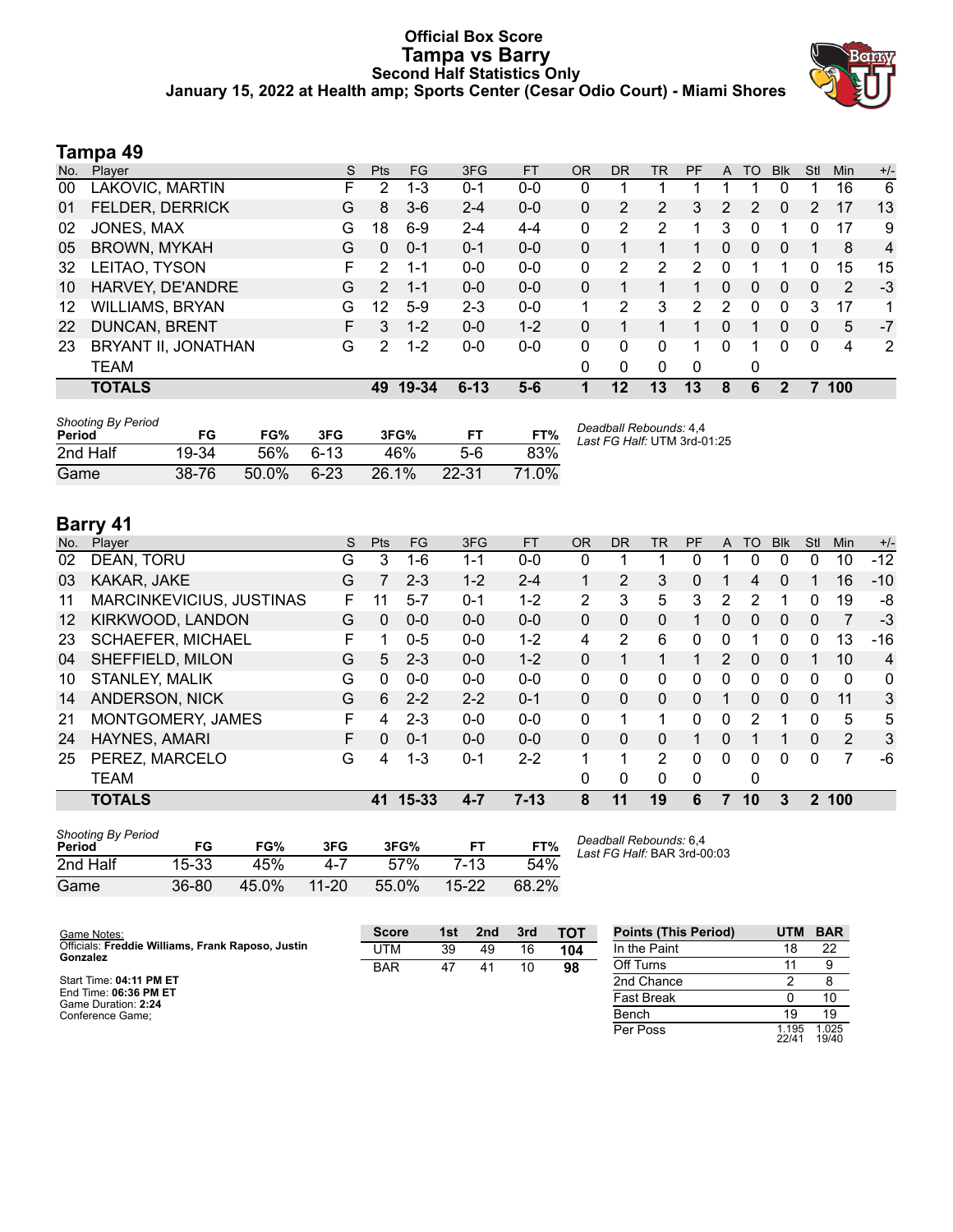# **Official Play-By-Play Tampa vs Barry Second Half January 15, 2022 at Health amp; Sports Center (Cesar Odio Court) - Miami Shores**



### **Period 2**

#### **Starters:**

**Tampa**: 0 LAKOVIC,MARTIN (F); 1 FELDER,DERRICK (G); 2 JONES,MAX (G); 5 BROWN,MYKAH (G); 32 LEITAO,TYSON (F);<br>**Barry**: 2 DEAN,TORU (G); 3 KAKAR,JAKE (G); 11 MARCINKEVICIUS,JUSTINAS (F); 12 KIRKWOOD,LANDON (G); 23 SCHAEFER,

| Time           | <b>VISITORS: Tampa</b>                                           | <b>Score</b> | <b>Margin</b>  | <b>HOME: Barry</b>                          |
|----------------|------------------------------------------------------------------|--------------|----------------|---------------------------------------------|
| 20:00          |                                                                  |              |                | SUB OUT: STANLEY, MALIK                     |
| 20:00          |                                                                  |              |                | SUB OUT: ANDERSON, NICK                     |
| 20:00          |                                                                  |              |                | SUB OUT: PEREZ, MARCELO                     |
| 20:00          |                                                                  |              |                | SUB IN: DEAN, TORU                          |
| 20:00          |                                                                  |              |                | SUB IN: KAKAR, JAKE                         |
| 20:00          |                                                                  |              |                | SUB IN: SCHAEFER, MICHAEL                   |
| 20:00          | SUB OUT: HARVEY, DE'ANDRE                                        |              |                |                                             |
| 20:00          | SUB OUT: WILLIAMS, BRYAN                                         |              |                |                                             |
| 20:00          | SUB OUT: BRYANT II, JONATHAN                                     |              |                |                                             |
| 20:00          | SUB IN: FELDER, DERRICK<br>SUB IN: BROWN, MYKAH                  |              |                |                                             |
| 20:00<br>20:00 | SUB IN: LEITAO, TYSON                                            |              |                |                                             |
| 19:41          |                                                                  |              |                | FOUL (PERSONAL) by KIRKWOOD, LANDON         |
| 19:40          | GOOD! FT by JONES, MAX                                           | 47-40        | H 7            |                                             |
| 19:40          |                                                                  |              |                | SUB OUT: KIRKWOOD, LANDON                   |
| 19:40          |                                                                  |              |                | SUB IN: PEREZ, MARCELO                      |
| 19:40          | GOOD! FT by JONES, MAX                                           | 47-41        | H <sub>6</sub> |                                             |
| 19:25          |                                                                  |              |                | MISSED LAYUP by SCHAEFER, MICHAEL           |
| 19:22          | REBOUND (DEF) by JONES, MAX                                      |              |                |                                             |
| 19:13          | FOUL (OFF) by FELDER, DERRICK                                    |              |                |                                             |
| 19:13          | TURNOVER (OFFENSIVE) by FELDER, DERRICK                          |              |                |                                             |
| 18:52          |                                                                  |              |                | MISSED JUMPER by DEAN, TORU                 |
| 18:50          | REBOUND (DEF) by FELDER, DERRICK                                 |              |                |                                             |
| 18:46          | GOOD! JUMPER by JONES, MAX                                       | 47-43        | H4             |                                             |
| 18:37          |                                                                  |              |                | MISSED JUMPER by DEAN, TORU                 |
| 18:33          | REBOUND (DEF) by LEITAO, TYSON                                   |              |                |                                             |
| 18:23          | MISSED LAYUP by LAKOVIC, MARTIN                                  |              |                |                                             |
| 18:20          |                                                                  |              |                | REBOUND (DEF) by SCHAEFER, MICHAEL          |
| 18:17          |                                                                  |              |                | MISSED LAYUP by DEAN, TORU                  |
| 18:17<br>18:12 | BLOCK by JONES, MAX<br>REBOUND (DEF) by FELDER, DERRICK          |              |                |                                             |
| 18:09          | GOOD! LAYUP by LAKOVIC, MARTIN                                   | 47-45        | H <sub>2</sub> |                                             |
| 18:09          | ASSIST by JONES, MAX                                             |              |                |                                             |
| 18:06          |                                                                  |              |                |                                             |
| 17:52          |                                                                  | 49-45        | H <sub>4</sub> | GOOD! LAYUP by MARCINKEVICIUS, JUSTINAS     |
| 17:33          | GOOD! 3PTR by JONES, MAX                                         | 49-48        | H <sub>1</sub> |                                             |
| 17:14          | FOUL (PERSONAL) by JONES, MAX                                    |              |                |                                             |
| 17:14          |                                                                  | 50-48        | H <sub>2</sub> | GOOD! FT by PEREZ, MARCELO                  |
| 17:14          |                                                                  | 51-48        | H <sub>3</sub> | GOOD! FT by PEREZ, MARCELO                  |
| 17:04          |                                                                  |              |                | FOUL (PERSONAL) by MARCINKEVICIUS, JUSTINAS |
| 17:04          | GOOD! FT by JONES, MAX                                           | 51-49        | H <sub>2</sub> |                                             |
| 17:04          | GOOD! FT by JONES, MAX                                           | 51-50        | H1             |                                             |
| 17:04          | SUB OUT: FELDER, DERRICK                                         |              |                |                                             |
| 17:04          | SUB IN: WILLIAMS, BRYAN                                          |              |                |                                             |
| 16:48          |                                                                  |              |                | MISSED JUMPER by PEREZ, MARCELO             |
| 16:43          |                                                                  |              |                | REBOUND (OFF) by PEREZ, MARCELO             |
| 16:36          |                                                                  | 53-50        | $H_3$          | GOOD! LAYUP by PEREZ, MARCELO [PNT]         |
| 16:36          |                                                                  |              |                | ASSIST by MARCINKEVICIUS, JUSTINAS          |
| 16:21<br>16:01 | GOOD! JUMPER by JONES, MAX<br>FOUL (PERSONAL) by WILLIAMS, BRYAN | 53-52        | H <sub>1</sub> |                                             |
| 16:01          |                                                                  |              |                |                                             |
| 15:57          |                                                                  | 55-52        | $H_3$          | GOOD! LAYUP by MARCINKEVICIUS, JUSTINAS     |
| 15:57          |                                                                  |              |                | ASSIST by DEAN, TORU                        |
| 15:51          | SUB OUT: BROWN, MYKAH                                            |              |                |                                             |
| 15:51          | SUB IN: FELDER, DERRICK                                          |              |                |                                             |
| 15:26          | GOOD! JUMPER by FELDER, DERRICK                                  | 55-54        | H <sub>1</sub> |                                             |
| 15:03          |                                                                  |              |                | TURNOVER (LOSTBALL) by SCHAEFER, MICHAEL    |
| 15:03          | STEAL by FELDER, DERRICK                                         |              |                |                                             |
| 14:58          | MISSED LAYUP by FELDER, DERRICK                                  |              |                |                                             |
| 14:53          |                                                                  |              |                | REBOUND (DEF) by KAKAR, JAKE                |
| 14:52          |                                                                  |              |                | TURNOVER (BADPASS) by KAKAR, JAKE           |
| 14:52          | STEAL by WILLIAMS, BRYAN                                         |              |                |                                             |
| 14:46          | GOOD! LAYUP by JONES, MAX                                        | 55-56        | V <sub>1</sub> |                                             |
| 14:46          | ASSIST by WILLIAMS, BRYAN                                        |              |                |                                             |
| 14:39          |                                                                  |              |                | MISSED LAYUP by DEAN, TORU                  |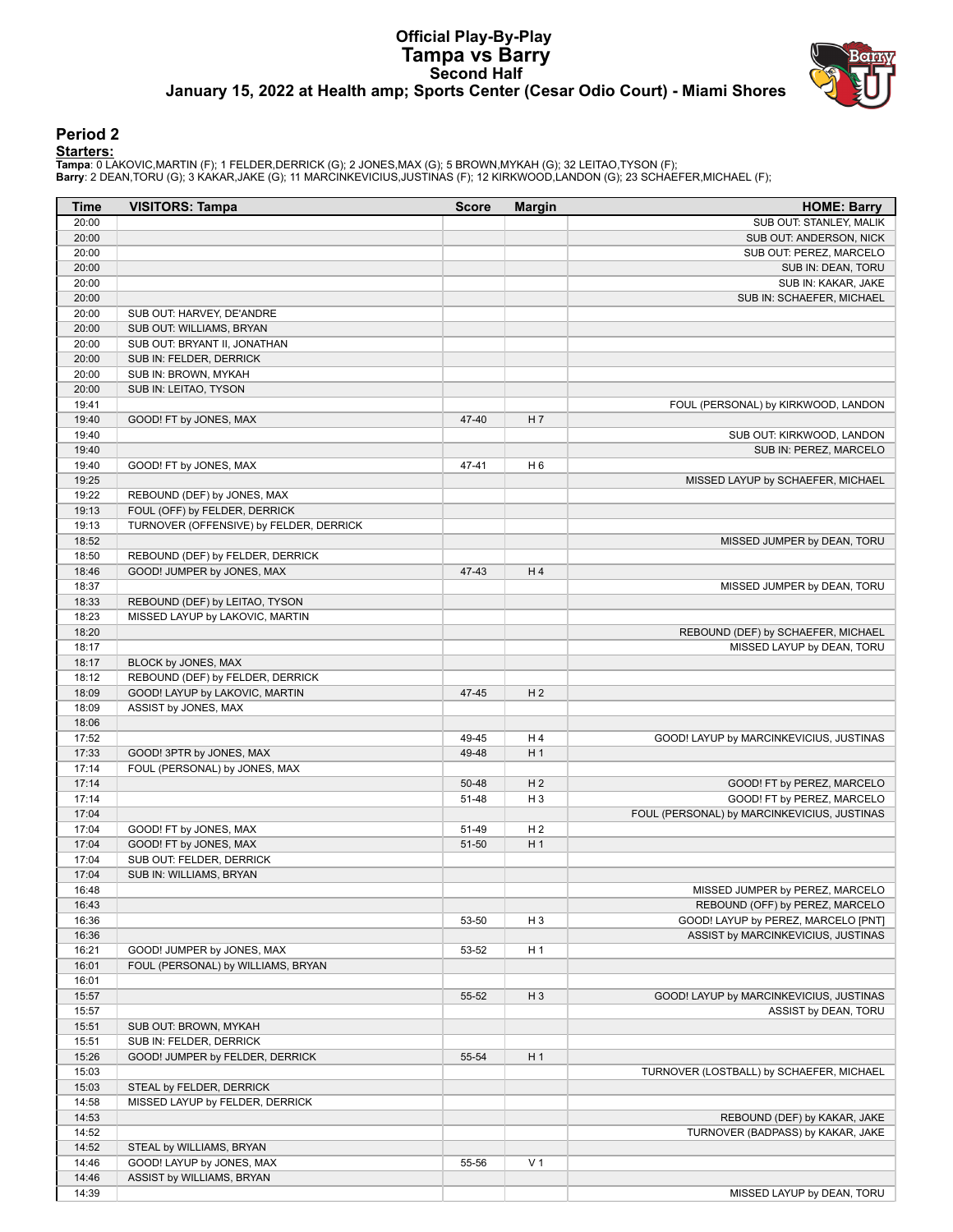| Time           | <b>VISITORS: Tampa</b>                           | <b>Score</b> | <b>Margin</b>        | <b>HOME: Barry</b>                            |
|----------------|--------------------------------------------------|--------------|----------------------|-----------------------------------------------|
| 14:35          | REBOUND (DEF) by WILLIAMS, BRYAN                 |              |                      |                                               |
| 14:26          | MISSED 3PTR by LAKOVIC, MARTIN                   |              |                      |                                               |
| 14:22          |                                                  |              |                      | REBOUND (DEF) by DEAN, TORU                   |
| 14:16          |                                                  |              |                      | MISSED 3PTR by KAKAR, JAKE                    |
| 14:04          |                                                  |              |                      | REBOUND (OFF) by MARCINKEVICIUS, JUSTINAS     |
| 14:03          |                                                  | 57-56        | H <sub>1</sub>       | GOOD! LAYUP by MARCINKEVICIUS, JUSTINAS       |
| 13:53          | MISSED 3PTR by FELDER, DERRICK                   |              |                      |                                               |
| 13:51          | TIMEOUT 30SEC                                    |              |                      |                                               |
| 13:49          |                                                  |              |                      | REBOUND (DEF) by TEAM                         |
| 13:48          |                                                  |              |                      | SUB OUT: DEAN, TORU                           |
| 13:48          |                                                  |              |                      | SUB OUT: PEREZ, MARCELO                       |
| 13:48          |                                                  |              |                      | SUB IN: SHEFFIELD, MILON                      |
| 13:48          |                                                  |              |                      | SUB IN: KIRKWOOD, LANDON                      |
| 13:40          | FOUL (PERSONAL) by FELDER, DERRICK               |              |                      |                                               |
| 13:40          |                                                  |              |                      | MISSED FT by KAKAR, JAKE                      |
| 13:40          |                                                  |              |                      | REBOUND (OFF) by TEAM                         |
| 13:40          |                                                  | 58-56        | H <sub>2</sub>       | GOOD! FT by KAKAR, JAKE                       |
| 13:40          | SUB OUT: LAKOVIC, MARTIN                         |              |                      |                                               |
| 13:40          | SUB OUT: JONES, MAX                              |              |                      |                                               |
| 13:40          | SUB IN: BROWN, MYKAH                             |              |                      |                                               |
| 13:40          | SUB IN: BRYANT II, JONATHAN                      |              |                      |                                               |
| 13:24          | MISSED 3PTR by BROWN, MYKAH                      |              |                      |                                               |
| 13:20          |                                                  |              |                      | REBOUND (DEF) by SCHAEFER, MICHAEL            |
| 13:20          | FOUL (PERSONAL) by WILLIAMS, BRYAN               |              |                      |                                               |
| 13:05          |                                                  |              |                      | TURNOVER (BADPASS) by KAKAR, JAKE             |
| 13:05          | STEAL by BROWN, MYKAH                            |              |                      |                                               |
| 12:58          | GOOD! LAYUP by BRYANT II, JONATHAN               | 58-58        | T                    |                                               |
| 12:50          |                                                  |              |                      | TURNOVER (LOSTBALL) by KAKAR, JAKE            |
| 12:50          | STEAL by FELDER, DERRICK                         |              |                      |                                               |
| 12:44          | MISSED LAYUP by BRYANT II, JONATHAN              |              |                      |                                               |
| 12:34          | REBOUND (OFF) by WILLIAMS, BRYAN                 |              |                      |                                               |
| 12:34          | GOOD! LAYUP by WILLIAMS, BRYAN                   | 58-60        | V <sub>2</sub><br>T. |                                               |
| 12:31          |                                                  | 60-60        |                      | GOOD! LAYUP by MARCINKEVICIUS, JUSTINAS [PNT] |
| 12:20          | SUB OUT: BROWN, MYKAH                            |              |                      |                                               |
| 12:20<br>12:18 | SUB IN: JONES, MAX                               |              |                      |                                               |
| 12:18          | GOOD! 3PTR by JONES, MAX                         | 60-63        | $V_3$                |                                               |
| 12:07          | ASSIST by FELDER, DERRICK<br>SUB OUT: JONES, MAX |              |                      |                                               |
| 12:07          |                                                  |              |                      |                                               |
| 12:06          | SUB IN: BROWN, MYKAH                             |              |                      | MISSED LAYUP by SCHAEFER, MICHAEL             |
| 12:01          |                                                  |              |                      | REBOUND (OFF) by SCHAEFER, MICHAEL            |
| 12:01          |                                                  |              |                      | MISSED LAYUP by SCHAEFER, MICHAEL             |
| 12:00          |                                                  |              |                      | REBOUND (OFF) by SCHAEFER, MICHAEL            |
| 11:59          |                                                  |              |                      | MISSED LAYUP by SCHAEFER, MICHAEL             |
| 11:59          |                                                  |              |                      | REBOUND (OFF) by SCHAEFER, MICHAEL            |
| 11:59          | FOUL (PERSONAL) by LEITAO, TYSON                 |              |                      |                                               |
| 11:59          | SUB OUT: FELDER, DERRICK                         |              |                      |                                               |
| 11:59          | SUB OUT: LEITAO, TYSON                           |              |                      |                                               |
| 11:59          | SUB IN: HARVEY, DE'ANDRE                         |              |                      |                                               |
| 11:59          | SUB IN: DUNCAN, BRENT                            |              |                      |                                               |
| 11:57          |                                                  |              |                      | SUB OUT: SHEFFIELD, MILON                     |
| 11:57          |                                                  |              |                      | SUB OUT: SCHAEFER, MICHAEL                    |
| 11:57          |                                                  |              |                      | SUB IN: ANDERSON, NICK                        |
| 11:57          |                                                  |              |                      | SUB IN: HAYNES, AMARI                         |
| 11:49          |                                                  |              |                      | SUB OUT: KAKAR, JAKE                          |
| 11:49          |                                                  |              |                      | SUB IN: SHEFFIELD, MILON                      |
| 11:49          |                                                  |              |                      | FOUL (OFF) by HAYNES, AMARI                   |
| 11:49          |                                                  |              |                      | TURNOVER (OFFENSIVE) by HAYNES, AMARI         |
| 11:49          |                                                  |              |                      |                                               |
| 11:39          | MISSED LAYUP by WILLIAMS, BRYAN                  |              |                      |                                               |
| 11:39          |                                                  |              |                      | BLOCK by HAYNES, AMARI                        |
| 11:32          |                                                  |              |                      | REBOUND (DEF) by SHEFFIELD, MILON             |
| 11:32          |                                                  | 62-63        | V <sub>1</sub>       | GOOD! LAYUP by SHEFFIELD, MILON [FB]          |
| 11:32          | FOUL (PERSONAL) by BRYANT II, JONATHAN           |              |                      |                                               |
| 11:32          |                                                  |              |                      | MISSED FT by SHEFFIELD, MILON                 |
| 11:31          | REBOUND (DEF) by HARVEY, DE'ANDRE                |              |                      |                                               |
| 11:08          | GOOD! LAYUP by WILLIAMS, BRYAN                   | 62-65        | $V_3$                |                                               |
| 11:03          |                                                  | 65-65        | T                    | GOOD! 3PTR by ANDERSON, NICK [FB]             |
| 11:03          |                                                  |              |                      | ASSIST by SHEFFIELD, MILON                    |
| 10:44          | GOOD! JUMPER by HARVEY, DE'ANDRE                 | 65-67        | V <sub>2</sub>       |                                               |
| 10:28          |                                                  |              |                      | MISSED JUMPER by HAYNES, AMARI                |
| 10:24          | REBOUND (DEF) by BROWN, MYKAH                    |              |                      |                                               |
| 10:20          | TURNOVER (LOSTBALL) by BRYANT II, JONATHAN       |              |                      |                                               |
| 10:20          |                                                  |              |                      | STEAL by SHEFFIELD, MILON                     |
| 10:16          |                                                  | 67-67        | T                    | GOOD! LAYUP by SHEFFIELD, MILON [FB]          |
| 10:16          | FOUL (PERSONAL) by HARVEY, DE'ANDRE              |              |                      |                                               |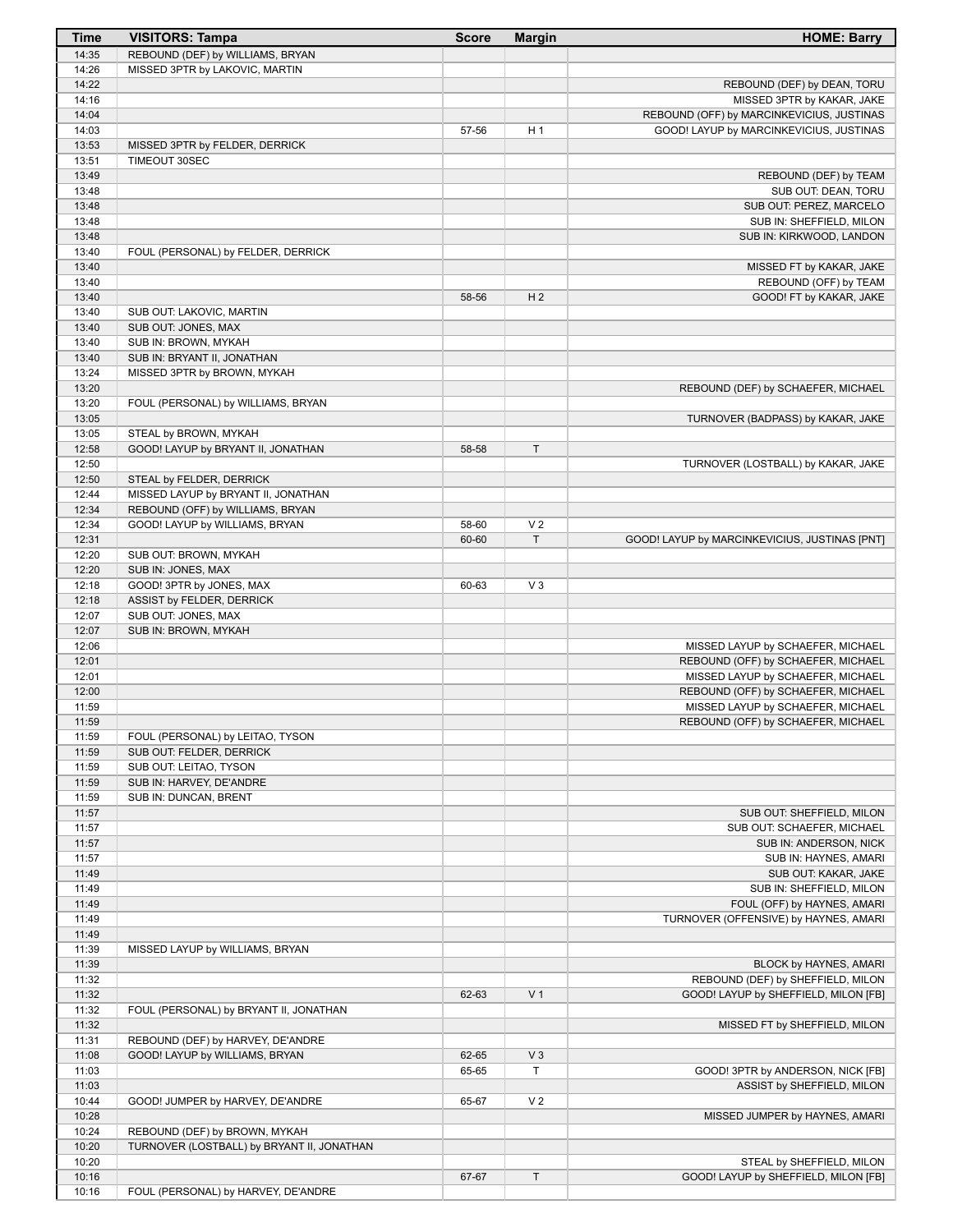| Time           | <b>VISITORS: Tampa</b>                        | <b>Score</b> | <b>Margin</b>  | <b>HOME: Barry</b>                          |
|----------------|-----------------------------------------------|--------------|----------------|---------------------------------------------|
| 10:16          |                                               |              |                | SUB OUT: HAYNES, AMARI                      |
| 10:16          |                                               |              |                | SUB IN: MONTGOMERY, JAMES                   |
| 10:16          |                                               | 68-67        | H <sub>1</sub> | GOOD! FT by SHEFFIELD, MILON [FB]           |
| 09:59          |                                               |              |                | FOUL (PERSONAL) by MARCINKEVICIUS, JUSTINAS |
| 09:58          | GOOD! FT by DUNCAN, BRENT                     | 68-68        | $\mathsf{T}$   |                                             |
| 09:58          | SUB OUT: HARVEY, DE'ANDRE                     |              |                |                                             |
| 09:58          | SUB OUT: BRYANT II, JONATHAN                  |              |                |                                             |
| 09:58          | SUB IN: LAKOVIC, MARTIN                       |              |                |                                             |
| 09:58          | SUB IN: JONES, MAX                            |              |                |                                             |
| 09:56          | MISSED FT by DUNCAN, BRENT                    |              |                |                                             |
| 09:55          |                                               |              |                | REBOUND (DEF) by MARCINKEVICIUS, JUSTINAS   |
| 09:49          | FOUL (PERSONAL) by BROWN, MYKAH               |              |                |                                             |
| 09:49          | SUB OUT: BROWN, MYKAH                         |              |                |                                             |
| 09:49          | SUB IN: FELDER, DERRICK                       |              |                |                                             |
| 09:48          |                                               |              |                | MISSED FT by ANDERSON, NICK                 |
| 09:46          | REBOUND (DEF) by DUNCAN, BRENT                |              |                |                                             |
| 09:30          | MISSED 3PTR by WILLIAMS, BRYAN                |              |                |                                             |
| 09:27          |                                               |              |                | REBOUND (DEF) by TEAM                       |
| 09:12          |                                               | 70-68        | H <sub>2</sub> | GOOD! LAYUP by MONTGOMERY, JAMES            |
| 09:12<br>08:43 | GOOD! LAYUP by DUNCAN, BRENT                  | 70-70        | $\mathsf{T}$   | ASSIST by ANDERSON, NICK                    |
| 08:43          | ASSIST by FELDER, DERRICK                     |              |                |                                             |
| 08:29          |                                               |              |                | TURNOVER (BADPASS) by MONTGOMERY, JAMES     |
| 08:11          | MISSED 3PTR by FELDER, DERRICK                |              |                |                                             |
| 08:08          |                                               |              |                | REBOUND (DEF) by MARCINKEVICIUS, JUSTINAS   |
| 08:08          | FOUL (PERSONAL) by DUNCAN, BRENT              |              |                |                                             |
| 08:08          |                                               |              |                | MISSED FT by MARCINKEVICIUS, JUSTINAS       |
| 08:08          |                                               |              |                | REBOUND (OFF) by TEAM                       |
| 08:08          |                                               | 71-70        | H <sub>1</sub> | GOOD! FT by MARCINKEVICIUS, JUSTINAS [FB]   |
| 08:02          | MISSED 3PTR by JONES, MAX                     |              |                |                                             |
| 07:59          |                                               |              |                | REBOUND (DEF) by MONTGOMERY, JAMES          |
| 07:50          |                                               |              |                | MISSED 3PTR by MARCINKEVICIUS, JUSTINAS     |
| 07:47          | REBOUND (DEF) by WILLIAMS, BRYAN              |              |                |                                             |
| 07:43          | GOOD! LAYUP by WILLIAMS, BRYAN [PNT]          | 71-72        | V <sub>1</sub> |                                             |
| 07:43          |                                               |              |                |                                             |
| 07:43          |                                               |              |                | SUB OUT: KIRKWOOD, LANDON                   |
| 07:43          |                                               |              |                | SUB IN: KAKAR, JAKE                         |
| 07:22          |                                               | 74-72        | H <sub>2</sub> | GOOD! 3PTR by KAKAR, JAKE                   |
| 07:22          |                                               |              |                | ASSIST by MARCINKEVICIUS, JUSTINAS          |
| 07:08          | MISSED DUNK by DUNCAN, BRENT                  |              |                |                                             |
| 07:08          |                                               |              |                | BLOCK by MONTGOMERY, JAMES                  |
| 07:01          |                                               |              |                | REBOUND (DEF) by MARCINKEVICIUS, JUSTINAS   |
| 06:56          |                                               | 76-72        | H <sub>4</sub> | GOOD! LAYUP by MONTGOMERY, JAMES [PNT]      |
| 06:53          | TURNOVER (OUTOFBOUNDS) by DUNCAN, BRENT       |              |                |                                             |
| 06:53          | SUB OUT: DUNCAN, BRENT                        |              |                |                                             |
| 06:53          | SUB IN: LEITAO, TYSON                         |              |                |                                             |
| 06:52          |                                               | 79-72        | H7             | GOOD! 3PTR by ANDERSON, NICK                |
| 06:52          |                                               |              |                | ASSIST by SHEFFIELD, MILON                  |
| 06:40          | TURNOVER (BADPASS) by LAKOVIC, MARTIN         |              |                |                                             |
| 06:40          |                                               |              |                | STEAL by KAKAR, JAKE                        |
| 06:34          |                                               |              |                | MISSED LAYUP by SHEFFIELD, MILON            |
| 06:26          |                                               |              |                | REBOUND (OFF) by KAKAR, JAKE                |
| 06:26          |                                               | 81-72        | H <sub>9</sub> | GOOD! LAYUP by KAKAR, JAKE                  |
| 06:24<br>06:13 | TIMEOUT 30SEC<br>GOOD! LAYUP by LEITAO, TYSON | 81-74        | H7             |                                             |
| 06:13          | ASSIST by WILLIAMS, BRYAN                     |              |                |                                             |
| 05:47          |                                               |              |                | TURNOVER (LOSTBALL) by MONTGOMERY, JAMES    |
| 05:47          | STEAL by WILLIAMS, BRYAN                      |              |                |                                             |
| 05:43          |                                               |              |                | FOUL (PERSONAL) by SHEFFIELD, MILON         |
| 05:19          | GOOD! 3PTR by FELDER, DERRICK                 | 81-77        | H <sub>4</sub> |                                             |
| 05:12          |                                               |              |                | MISSED LAYUP by MONTGOMERY, JAMES           |
| 05:08          | REBOUND (DEF) by JONES, MAX                   |              |                |                                             |
| 05:02          | MISSED LAYUP by WILLIAMS, BRYAN               |              |                |                                             |
| 05:00          |                                               |              |                | REBOUND (DEF) by KAKAR, JAKE                |
| 05:00          | FOUL (PERSONAL) by LEITAO, TYSON              |              |                |                                             |
| 05:00          |                                               | 82-77        | H <sub>5</sub> | GOOD! FT by KAKAR, JAKE [FB]                |
| 05:00          |                                               |              |                | SUB OUT: SHEFFIELD, MILON                   |
| 05:00          |                                               |              |                | SUB OUT: MONTGOMERY, JAMES                  |
| 05:00          |                                               |              |                | SUB IN: DEAN, TORU                          |
| 05:00          |                                               |              |                | SUB IN: SCHAEFER, MICHAEL                   |
| 05:00          |                                               |              |                | MISSED FT by KAKAR, JAKE                    |
| 04:58          | REBOUND (DEF) by LEITAO, TYSON                |              |                |                                             |
| 04:47          | GOOD! 3PTR by WILLIAMS, BRYAN                 | 82-80        | H <sub>2</sub> |                                             |
| 04:47          | ASSIST by JONES, MAX                          |              |                |                                             |
| 04:35          |                                               | 85-80        | H <sub>5</sub> | GOOD! 3PTR by DEAN, TORU                    |
| 04:35          |                                               |              |                | ASSIST by KAKAR, JAKE                       |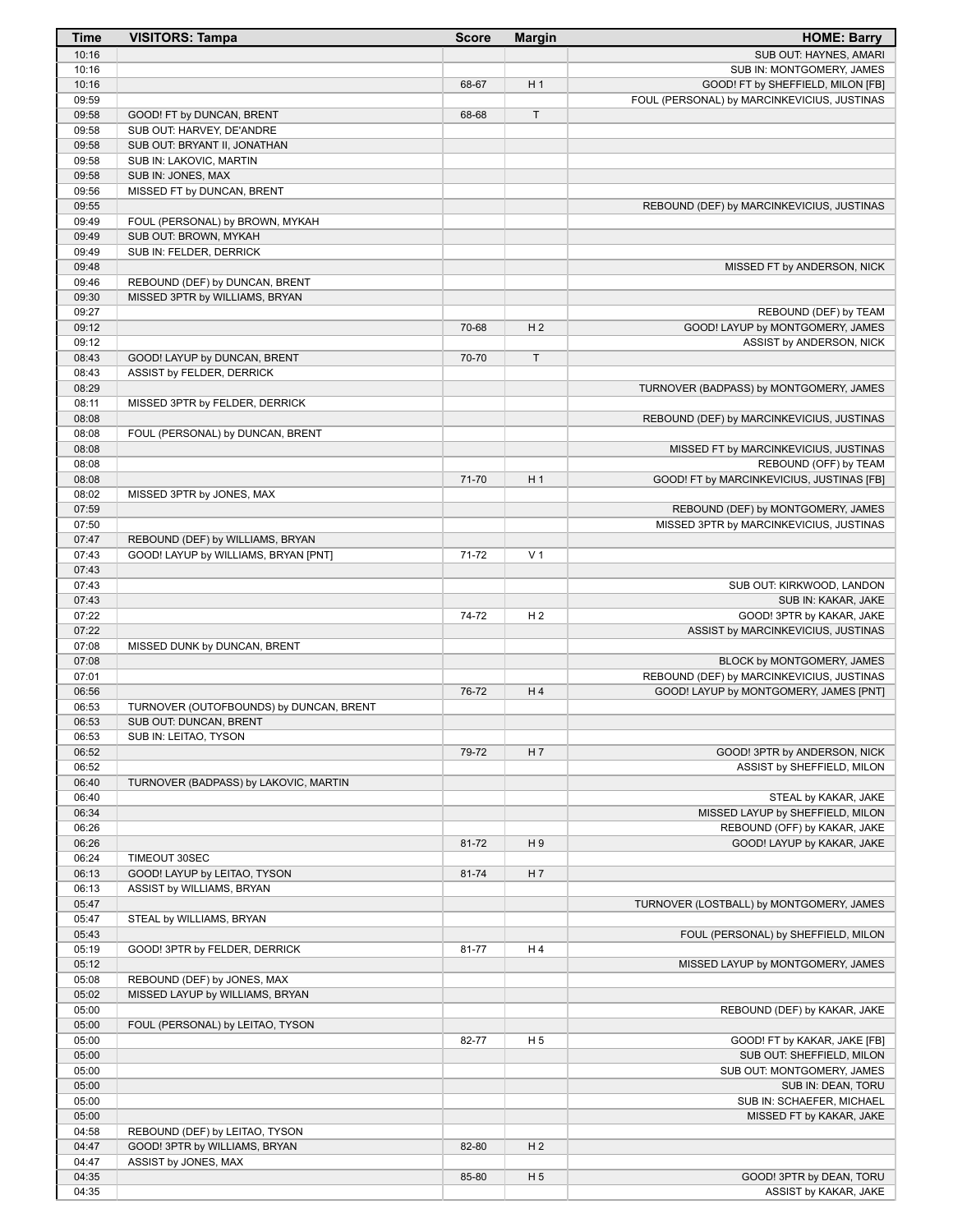| <b>Time</b> | <b>VISITORS: Tampa</b>                  | <b>Score</b> | <b>Margin</b>  | <b>HOME: Barry</b>                              |
|-------------|-----------------------------------------|--------------|----------------|-------------------------------------------------|
| 04:18       | GOOD! 3PTR by WILLIAMS, BRYAN           | 85-83        | H <sub>2</sub> |                                                 |
| 04:18       | ASSIST by JONES, MAX                    |              |                |                                                 |
| 03:56       |                                         |              |                | MISSED JUMPER by DEAN, TORU                     |
| 03:52       |                                         |              |                | REBOUND (OFF) by SCHAEFER, MICHAEL              |
| 03:40       |                                         |              |                | TURNOVER (LOSTBALL) by MARCINKEVICIUS, JUSTINAS |
| 03:40       |                                         |              |                |                                                 |
| 03:27       | TURNOVER (LOSTBALL) by LEITAO, TYSON    |              |                |                                                 |
| 03:11       | FOUL (PERSONAL) by LAKOVIC, MARTIN      |              |                |                                                 |
| 03:11       |                                         |              |                | MISSED FT by SCHAEFER, MICHAEL                  |
| 03:11       |                                         |              |                | REBOUND (OFF) by TEAM                           |
| 03:11       |                                         | 86-83        | $H_3$          | GOOD! FT by SCHAEFER, MICHAEL                   |
| 02:54       | MISSED JUMPER by WILLIAMS, BRYAN        |              |                |                                                 |
| 02:54       |                                         |              |                | BLOCK by MARCINKEVICIUS, JUSTINAS               |
| 02:53       | REBOUND (OFF) by TEAM                   |              |                |                                                 |
| 02:48       | MISSED 3PTR by JONES, MAX               |              |                |                                                 |
| 02:45       |                                         |              |                | REBOUND (DEF) by TEAM                           |
| 02:23       |                                         |              |                | MISSED LAYUP by SCHAEFER, MICHAEL               |
| 02:23       | BLOCK by LEITAO, TYSON                  |              |                |                                                 |
| 02:12       |                                         |              |                | REBOUND (OFF) by MARCINKEVICIUS, JUSTINAS       |
| 02:12       |                                         | 88-83        | H <sub>5</sub> | GOOD! LAYUP by MARCINKEVICIUS, JUSTINAS         |
| 02:04       | GOOD! 3PTR by FELDER, DERRICK           | 88-86        | H <sub>2</sub> |                                                 |
| 02:04       | ASSIST by LAKOVIC, MARTIN               |              |                |                                                 |
|             |                                         |              |                |                                                 |
| 01:37       |                                         |              |                | TURNOVER (BADPASS) by MARCINKEVICIUS, JUSTINAS  |
| 01:37       | STEAL by WILLIAMS, BRYAN                |              | T              |                                                 |
| 01:28       | GOOD! LAYUP by JONES, MAX               | 88-88        |                |                                                 |
| 01:18       |                                         |              |                | MISSED LAYUP by MARCINKEVICIUS, JUSTINAS        |
| 01:15       | REBOUND (DEF) by LAKOVIC, MARTIN        |              |                |                                                 |
| 01:15       |                                         |              |                | FOUL (PERSONAL) by MARCINKEVICIUS, JUSTINAS     |
| 01:15       |                                         |              |                | SUB OUT: DEAN, TORU                             |
| 01:15       |                                         |              |                | SUB OUT: ANDERSON, NICK                         |
| 01:15       |                                         |              |                | SUB IN: SHEFFIELD, MILON                        |
| 01:15       |                                         |              |                | SUB IN: PEREZ, MARCELO                          |
| 01:15       |                                         |              |                | SUB OUT: MARCINKEVICIUS, JUSTINAS               |
| 01:15       |                                         |              |                | SUB IN: KIRKWOOD, LANDON                        |
| 01:15       | SUB OUT: LAKOVIC, MARTIN                |              |                |                                                 |
| 01:15       | SUB IN: BRYANT II, JONATHAN             |              |                |                                                 |
| 00:59       | MISSED LAYUP by JONES, MAX              |              |                |                                                 |
| 00:53       |                                         |              |                | REBOUND (DEF) by PEREZ, MARCELO                 |
| 00:50       |                                         |              |                | <b>TIMEOUT TEAM</b>                             |
| 00:50       | SUB OUT: BRYANT II, JONATHAN            |              |                |                                                 |
| 00:50       | SUB IN: LAKOVIC, MARTIN                 |              |                |                                                 |
| 00:39       |                                         |              |                | TURNOVER (LOSTBALL) by KAKAR, JAKE              |
| 00:39       | STEAL by LAKOVIC, MARTIN                |              |                |                                                 |
| 00:17       | FOUL (OFF) by FELDER, DERRICK           |              |                |                                                 |
| 00:17       | TURNOVER (OFFENSIVE) by FELDER, DERRICK |              |                |                                                 |
| 00:17       |                                         |              |                | SUB OUT: KIRKWOOD, LANDON                       |
| 00:17       |                                         |              |                | SUB OUT: SCHAEFER, MICHAEL                      |
| 00:17       |                                         |              |                | SUB IN: MARCINKEVICIUS, JUSTINAS                |
| 00:17       |                                         |              |                | SUB IN: ANDERSON, NICK                          |
| 00:16       |                                         |              |                | TIMEOUT 30SEC                                   |
| 00:03       |                                         |              |                | MISSED 3PTR by PEREZ, MARCELO                   |
| 00:00       | REBOUND (DEF) by TEAM                   |              |                |                                                 |

# **Tampa 88, Barry 88**

| <b>Points (This Period)</b> | <b>UTM</b>     | <b>BAR</b>     |
|-----------------------------|----------------|----------------|
| In the Paint                | 18             | 22             |
| Off Turns                   | 11             |                |
| 2nd Chance                  | 2              |                |
| <b>Fast Break</b>           |                | 10             |
| Bench                       | 19             | 19             |
| Per Poss                    | 1.195<br>22/41 | 1.025<br>19/40 |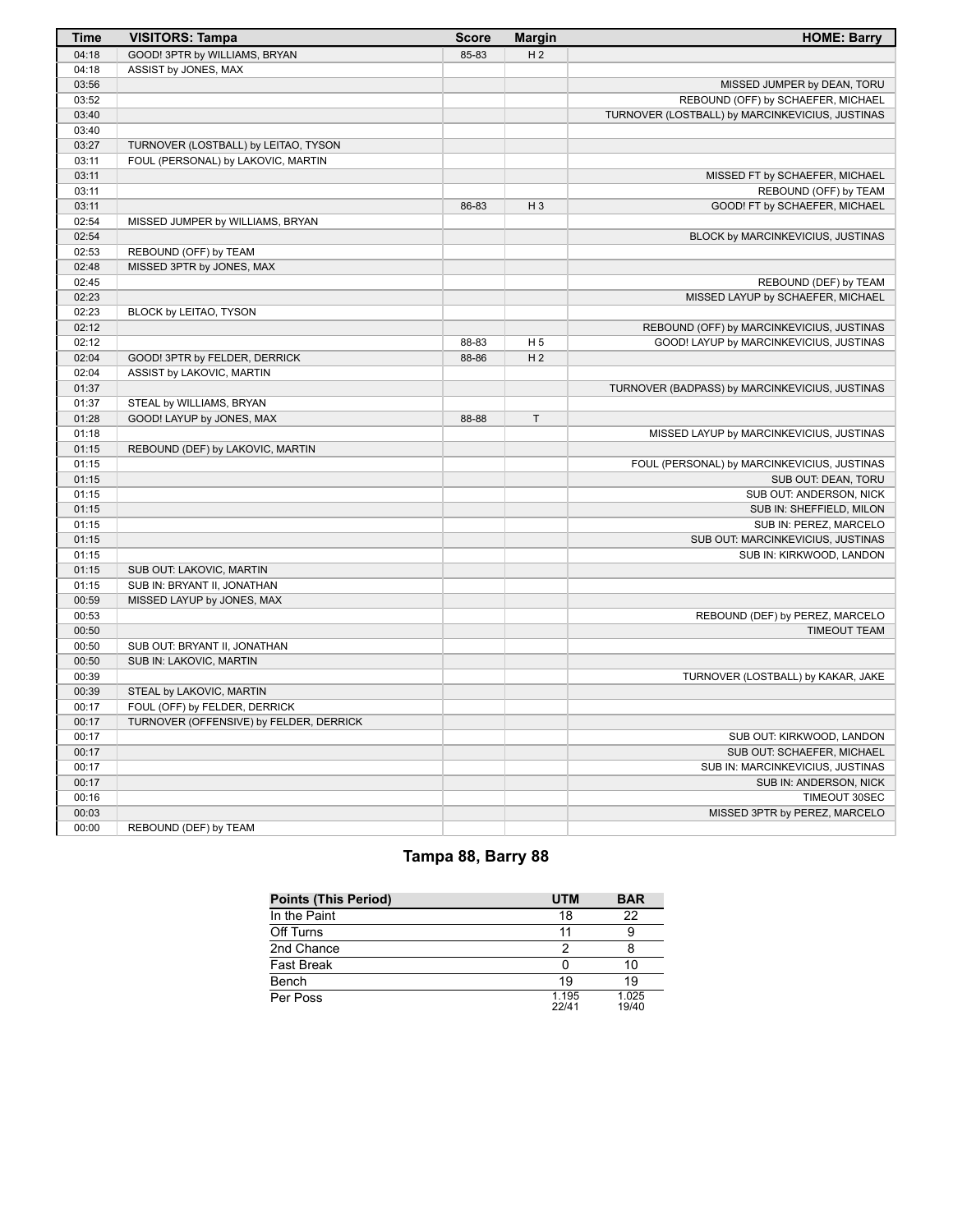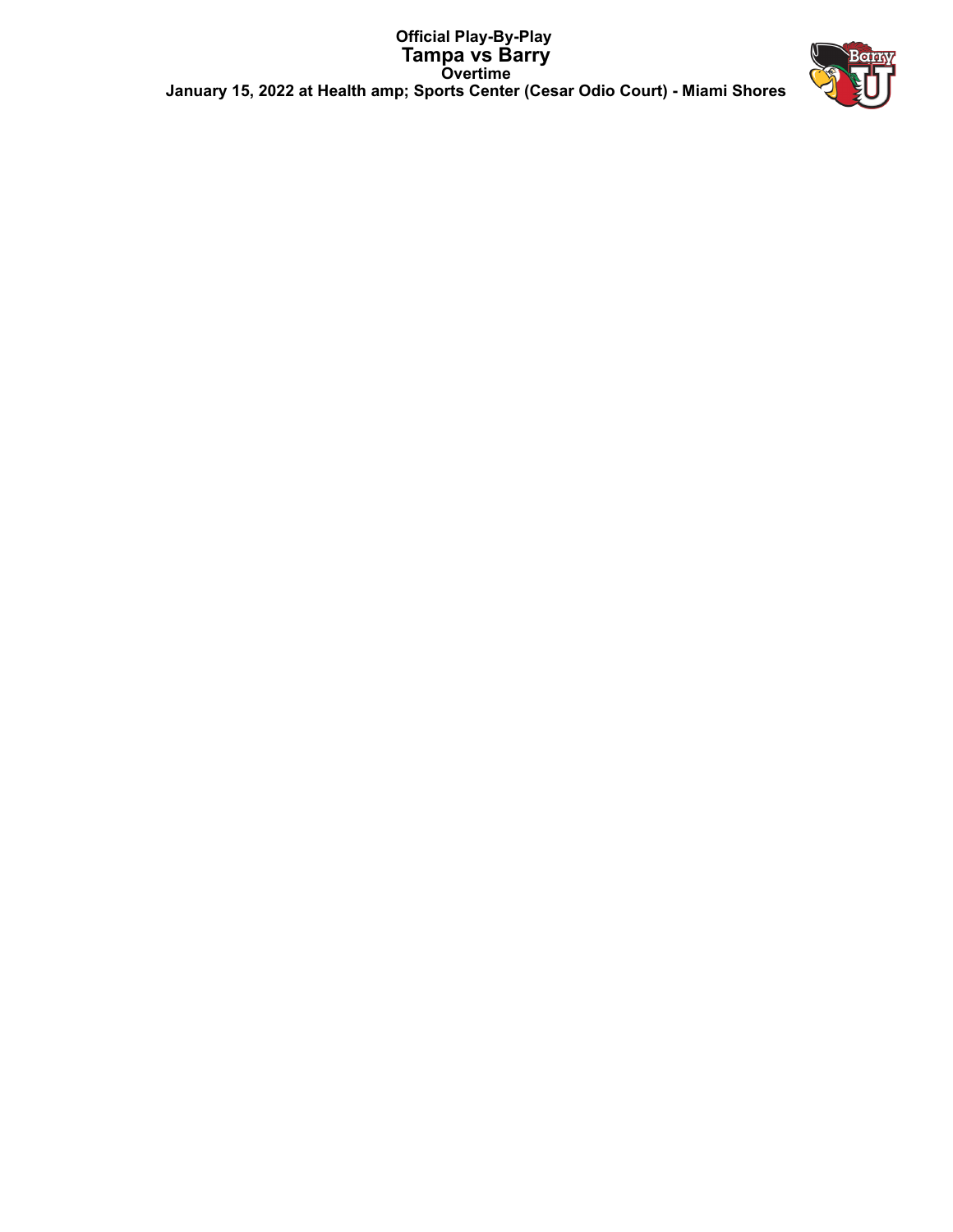# **Period 3**

<mark>Starters:</mark><br>Tampa: 0 LAKOVIC,MARTIN (F); 1 FELDER,DERRICK (G); 2 JONES,MAX (G); 5 BROWN,MYKAH (G); 32 LEITAO,TYSON (F);<br>**Barry**: 2 DEAN,TORU (G); 3 KAKAR,JAKE (G); 11 MARCINKEVICIUS,JUSTINAS (F); 12 KIRKWOOD,LANDON (G); 23

| <b>Time</b>    | <b>VISITORS: Tampa</b>                                | <b>Score</b>   | <b>Margin</b>                 | <b>HOME: Barry</b>                            |
|----------------|-------------------------------------------------------|----------------|-------------------------------|-----------------------------------------------|
| 05:00          |                                                       |                |                               | SUB OUT: SHEFFIELD, MILON                     |
| 05:00          |                                                       |                |                               | SUB OUT: PEREZ, MARCELO                       |
| 05:00          |                                                       |                |                               | SUB IN: DEAN, TORU                            |
| 05:00          |                                                       |                |                               | SUB IN: SCHAEFER, MICHAEL                     |
| 05:00          | SUB OUT: WILLIAMS, BRYAN                              |                |                               |                                               |
| 05:00          | SUB IN: BROWN, MYKAH                                  |                |                               |                                               |
| 04:53          | GOOD! JUMPER by JONES, MAX                            | 88-90          | V <sub>2</sub>                |                                               |
| 04:35          |                                                       | 90-90          | $\top$                        | GOOD! LAYUP by MARCINKEVICIUS, JUSTINAS [PNT] |
| 04:10          | MISSED 3PTR by LAKOVIC, MARTIN                        |                |                               |                                               |
| 04:07          | REBOUND (OFF) by JONES, MAX                           |                |                               |                                               |
| 04:05<br>03:47 | GOOD! LAYUP by JONES, MAX                             | 90-92<br>92-92 | V <sub>2</sub><br>$\mathsf T$ | GOOD! LAYUP by DEAN, TORU                     |
| 03:14          |                                                       |                |                               | FOUL (PERSONAL) by KAKAR, JAKE                |
| 03:13          | GOOD! FT by JONES, MAX                                | 92-93          | V <sub>1</sub>                |                                               |
| 03:13          | GOOD! FT by JONES, MAX                                | 92-94          | V <sub>2</sub>                |                                               |
| 03:13          | MISSED FT by JONES, MAX                               |                |                               |                                               |
| 03:12          |                                                       |                |                               | REBOUND (DEF) by MARCINKEVICIUS, JUSTINAS     |
| 02:55          |                                                       |                |                               | MISSED 3PTR by KAKAR, JAKE                    |
| 02:53          | REBOUND (DEF) by JONES, MAX                           |                |                               |                                               |
| 02:50          |                                                       |                |                               | FOUL (PERSONAL) by DEAN, TORU                 |
| 02:50          | MISSED FT by JONES, MAX                               |                |                               |                                               |
| 02:48          |                                                       |                |                               | REBOUND (DEF) by MARCINKEVICIUS, JUSTINAS     |
| 02:39          |                                                       | 95-94          | H <sub>1</sub>                | GOOD! 3PTR by ANDERSON, NICK                  |
| 02:39          |                                                       |                |                               | ASSIST by DEAN, TORU                          |
| 02:20          |                                                       |                |                               | FOUL (PERSONAL) by KAKAR, JAKE                |
| 02:15          | <b>TIMEOUT TEAM</b>                                   |                |                               |                                               |
| 02:15          | GOOD! FT by JONES, MAX                                | 95-95          | Т                             |                                               |
| 02:15          | GOOD! FT by JONES, MAX                                | 95-96          | V <sub>1</sub>                |                                               |
| 02:15          | SUB OUT: BROWN, MYKAH                                 |                |                               |                                               |
| 02:15<br>01:57 | SUB IN: WILLIAMS, BRYAN                               |                |                               | MISSED LAYUP by DEAN, TORU                    |
| 01:57          | BLOCK by WILLIAMS, BRYAN                              |                |                               |                                               |
| 01:57          |                                                       |                |                               | REBOUND (OFF) by TEAM                         |
| 01:44          |                                                       |                |                               | MISSED JUMPER by MARCINKEVICIUS, JUSTINAS     |
| 01:43          | REBOUND (DEF) by TEAM                                 |                |                               |                                               |
| 01:25          | GOOD! LAYUP by JONES, MAX                             | 95-98          | $V_3$                         |                                               |
| 01:12          | FOUL (PERSONAL) by JONES, MAX                         |                |                               |                                               |
| 01:12          |                                                       | 96-98          | V <sub>2</sub>                | GOOD! FT by ANDERSON, NICK                    |
| 01:12          |                                                       |                |                               | SUB OUT: KAKAR, JAKE                          |
| 01:12          |                                                       |                |                               | SUB IN: KIRKWOOD, LANDON                      |
| 01:12          |                                                       |                |                               | MISSED FT by ANDERSON, NICK                   |
| 01:10          | REBOUND (DEF) by WILLIAMS, BRYAN                      |                |                               |                                               |
| 00:44          | MISSED JUMPER by LAKOVIC, MARTIN                      |                |                               |                                               |
| 00:43          | REBOUND (OFF) by LEITAO, TYSON                        |                |                               |                                               |
| 00:43          |                                                       |                |                               | FOUL (PERSONAL) by DEAN, TORU                 |
| 00:43          | GOOD! FT by LEITAO, TYSON                             | 96-99          | $V_3$                         |                                               |
| 00:43          |                                                       |                |                               | SUB OUT: DEAN, TORU                           |
| 00:43          |                                                       |                |                               | SUB IN: SHEFFIELD, MILON                      |
| 00:43          | GOOD! FT by LEITAO, TYSON<br>SUB OUT: WILLIAMS, BRYAN | 96-100         | V <sub>4</sub>                |                                               |
| 00:43<br>00:43 | SUB IN: BROWN, MYKAH                                  |                |                               |                                               |
| 00:32          |                                                       |                |                               | MISSED JUMPER by ANDERSON, NICK               |
| 00:28          | REBOUND (DEF) by FELDER, DERRICK                      |                |                               |                                               |
| 00:28          |                                                       |                |                               | FOUL (PERSONAL) by KIRKWOOD, LANDON           |
| 00:28          | GOOD! FT by FELDER, DERRICK                           | 96-101         | V <sub>5</sub>                |                                               |
| 00:28          |                                                       |                |                               | SUB OUT: SHEFFIELD, MILON                     |
| 00:28          |                                                       |                |                               | SUB OUT: SCHAEFER, MICHAEL                    |
| 00:28          |                                                       |                |                               | SUB IN: DEAN, TORU                            |
| 00:28          |                                                       |                |                               | SUB IN: KAKAR, JAKE                           |
| 00:28          | GOOD! FT by FELDER, DERRICK                           | 96-102         | $V_6$                         |                                               |
| 00:28          | SUB OUT: BROWN, MYKAH                                 |                |                               |                                               |
| 00:28          | SUB IN: WILLIAMS, BRYAN                               |                |                               |                                               |
| 00:19          |                                                       |                |                               | MISSED 3PTR by KAKAR, JAKE                    |
| 00:14          | REBOUND (DEF) by FELDER, DERRICK                      |                |                               |                                               |
| 00:09          |                                                       |                |                               | FOUL (PERSONAL) by DEAN, TORU                 |
| 00:09          |                                                       |                |                               | SUB OUT: DEAN, TORU                           |
| 00:09          |                                                       |                |                               | SUB IN: SHEFFIELD, MILON                      |
| 00:09          | GOOD! FT by WILLIAMS, BRYAN                           | 96-103         | V <sub>7</sub>                |                                               |
| 00:09          | GOOD! FT by WILLIAMS, BRYAN                           | 96-104         | V8                            |                                               |
| 00:09          | SUB OUT: WILLIAMS, BRYAN                              |                |                               |                                               |
| 00:09          | SUB IN: BROWN, MYKAH                                  |                |                               |                                               |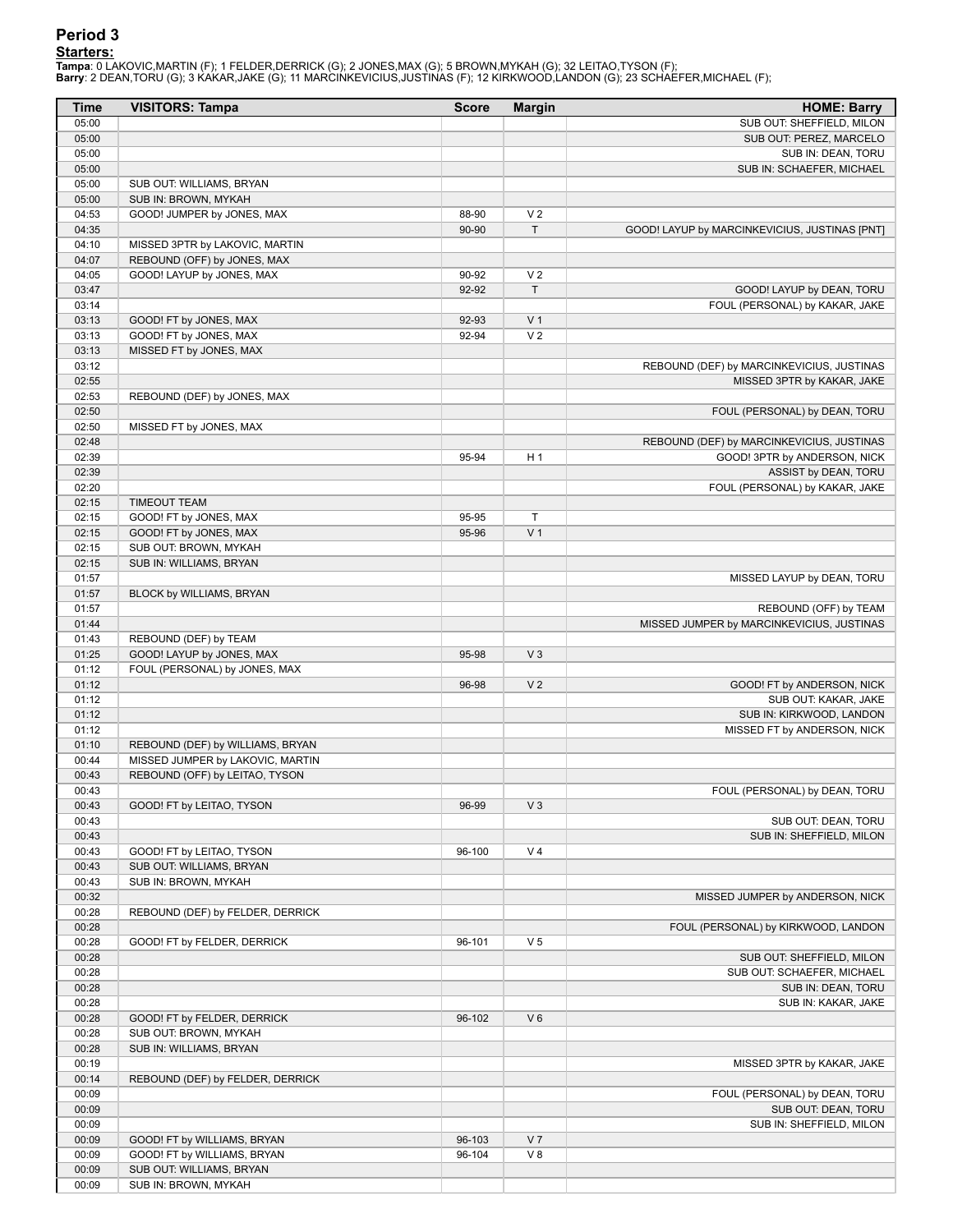| Time  | <b>VISITORS: Tampa</b> | Score  | <b>Margin</b> | <b>HOME: Barry</b>                       |
|-------|------------------------|--------|---------------|------------------------------------------|
| 00:03 |                        | 98-104 | $V_6$         | GOOD! LAYUP by SHEFFIELD. MILON IFB/PNTI |

# **Tampa 104, Barry 98**

| <b>Points (This Period)</b> | <b>UTM</b>   | <b>BAR</b>    |
|-----------------------------|--------------|---------------|
| In the Paint                |              |               |
| Off Turns                   |              |               |
| 2nd Chance                  |              |               |
| Fast Break                  |              |               |
| Bench                       |              |               |
| Per Poss                    | 2.000<br>8/8 | 1.000<br>5/10 |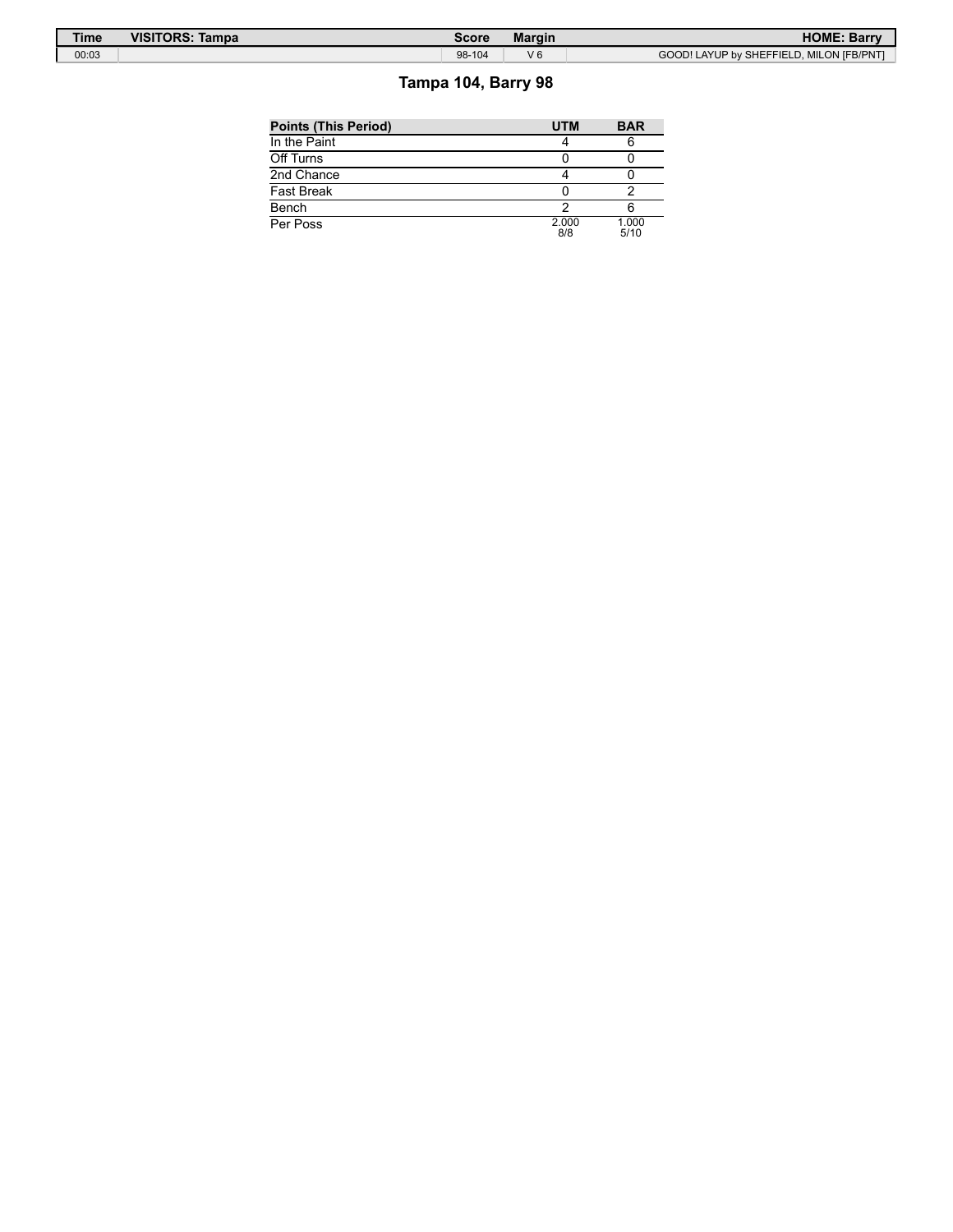# **Official Scoring/Possession Reference Chart Tampa vs Barry Period 1 January 15, 2022 at Health amp; Sports Center (Cesar Odio Court) - Miami Shores**



# **Period 1**

#### **Starters:**

**Tampa**: 0 LAKOVIC,MARTIN (F); 1 FELDER,DERRICK (G); 2 JONES,MAX (G); 5 BROWN,MYKAH (G); 32 LEITAO,TYSON (F);<br>**Barry**: 2 DEAN,TORU (G); 3 KAKAR,JAKE (G); 11 MARCINKEVICIUS,JUSTINAS (F); 12 KIRKWOOD,LANDON (G); 23 SCHAEFER,

| Time  | <b>VISITORS: Tampa</b>                   | <b>Score</b> | <b>Margin</b>  | <b>HOME: Barry</b>                       |
|-------|------------------------------------------|--------------|----------------|------------------------------------------|
| 18:43 | GOOD! LAYUP by LAKOVIC, MARTIN [FB]      | $0 - 2$      | V <sub>2</sub> |                                          |
| 18:31 |                                          | $3 - 2$      | H 1            | GOOD! 3PTR by KIRKWOOD, LANDON           |
| 18:19 | GOOD! FT by JONES, MAX                   | $3-3$        | T.             |                                          |
| 18:10 |                                          | $6 - 3$      | H <sub>3</sub> | GOOD! 3PTR by KIRKWOOD, LANDON           |
| 17:28 |                                          | $8 - 3$      | H <sub>5</sub> | GOOD! LAYUP by SCHAEFER, MICHAEL         |
| 17:20 | GOOD! FT by JONES, MAX [FB]              | 8-4          | H4             |                                          |
| 17:20 | GOOD! FT by JONES, MAX [FB]              | $8-5$        | $H_3$          |                                          |
| 16:59 |                                          | $10-5$       | H <sub>5</sub> | GOOD! LAYUP by MARCINKEVICIUS, JUSTINAS  |
| 16:37 | GOOD! LAYUP by LEITAO, TYSON             | $10 - 7$     | $H_3$          |                                          |
| 16:17 |                                          | $12 - 7$     | H <sub>5</sub> | GOOD! LAYUP by MARCINKEVICIUS, JUSTINAS  |
| 15:34 |                                          | $15 - 7$     | H <sub>8</sub> | GOOD! 3PTR by KAKAR, JAKE                |
| 15:24 | GOOD! LAYUP by JONES, MAX [PNT]          | $15-9$       | H 6            |                                          |
| 15:07 | GOOD! LAYUP by FELDER, DERRICK           | $15 - 11$    | H 4            |                                          |
| 15:01 |                                          | $16 - 11$    | H <sub>5</sub> | GOOD! FT by HAYNES, AMARI [FB]           |
| 15:01 |                                          | $17 - 11$    | H <sub>6</sub> | GOOD! FT by HAYNES, AMARI [FB]           |
| 14:46 | GOOD! LAYUP by LEITAO, TYSON [PNT]       | $17-13$      | H 4            |                                          |
| 14:33 |                                          | 19-13        | H <sub>6</sub> | GOOD! JUMPER by ANDERSON, NICK           |
| 13:23 | GOOD! LAYUP by FELDER, DERRICK [FB]      | 19-15        | H 4            |                                          |
| 12:20 | GOOD! JUMPER by WILLIAMS, BRYAN          | 19-17        | H <sub>2</sub> |                                          |
| 10:26 |                                          | $20 - 17$    | $H_3$          | GOOD! FT by KAKAR, JAKE                  |
| 10:26 |                                          | $21 - 17$    | H 4            | GOOD! FT by KAKAR, JAKE                  |
| 09:53 | GOOD! LAYUP by DUNCAN, BRENT             | $21 - 19$    | H <sub>2</sub> |                                          |
| 09:14 |                                          | 24-19        | H <sub>5</sub> | GOOD! 3PTR by DEAN, TORU                 |
| 08:58 | GOOD! LAYUP by JONES, MAX                | 24-21        | $H_3$          |                                          |
| 08:11 |                                          | 26-21        | H <sub>5</sub> | GOOD! JUMPER by MARCINKEVICIUS, JUSTINAS |
| 07:47 | GOOD! LAYUP by BRYANT II, JONATHAN [PNT] | 26-23        | $H_3$          |                                          |
| 07:17 |                                          | 29-23        | H <sub>6</sub> | GOOD! 3PTR by STANLEY, MALIK             |
| 06:51 |                                          | $31 - 23$    | H <sub>8</sub> | GOOD! LAYUP by STANLEY, MALIK [FB]       |
| 05:33 | GOOD! LAYUP by FELDER, DERRICK           | 31-25        | H <sub>6</sub> |                                          |
| 04:51 |                                          | 33-25        | H <sub>8</sub> | GOOD! LAYUP by KIRKWOOD, LANDON          |
| 03:43 | GOOD! JUMPER by FELDER, DERRICK [PNT]    | 33-27        | H 6            |                                          |
| 03:43 | GOOD! FT by FELDER, DERRICK              | 33-28        | H 5            |                                          |
| 03:30 |                                          | $35 - 28$    | H 7            | GOOD! LAYUP by STANLEY, MALIK            |
| 02:57 |                                          | 37-28        | H 9            | GOOD! LAYUP by KIRKWOOD, LANDON [FB]     |
| 02:57 |                                          | 38-28        | H 10           | GOOD! FT by KIRKWOOD, LANDON [FB]        |
| 02:44 | GOOD! LAYUP by WILLIAMS, BRYAN [PNT]     | 38-30        | H <sub>8</sub> |                                          |
| 02:29 | GOOD! FT by BROWN, MYKAH [FB]            | 38-31        | H 7            |                                          |
| 02:16 |                                          | 40-31        | H 9            | GOOD! JUMPER by KAKAR, JAKE              |
| 02:00 | GOOD! FT by LEITAO, TYSON                | 40-32        | H <sub>8</sub> |                                          |
| 01:40 |                                          | 42-32        | H 10           | GOOD! LAYUP by MARCINKEVICIUS, JUSTINAS  |
| 01:37 | GOOD! JUMPER by JONES, MAX               | 42-34        | H <sub>8</sub> |                                          |
| 01:37 | GOOD! FT by JONES, MAX                   | 42-35        | H 7            |                                          |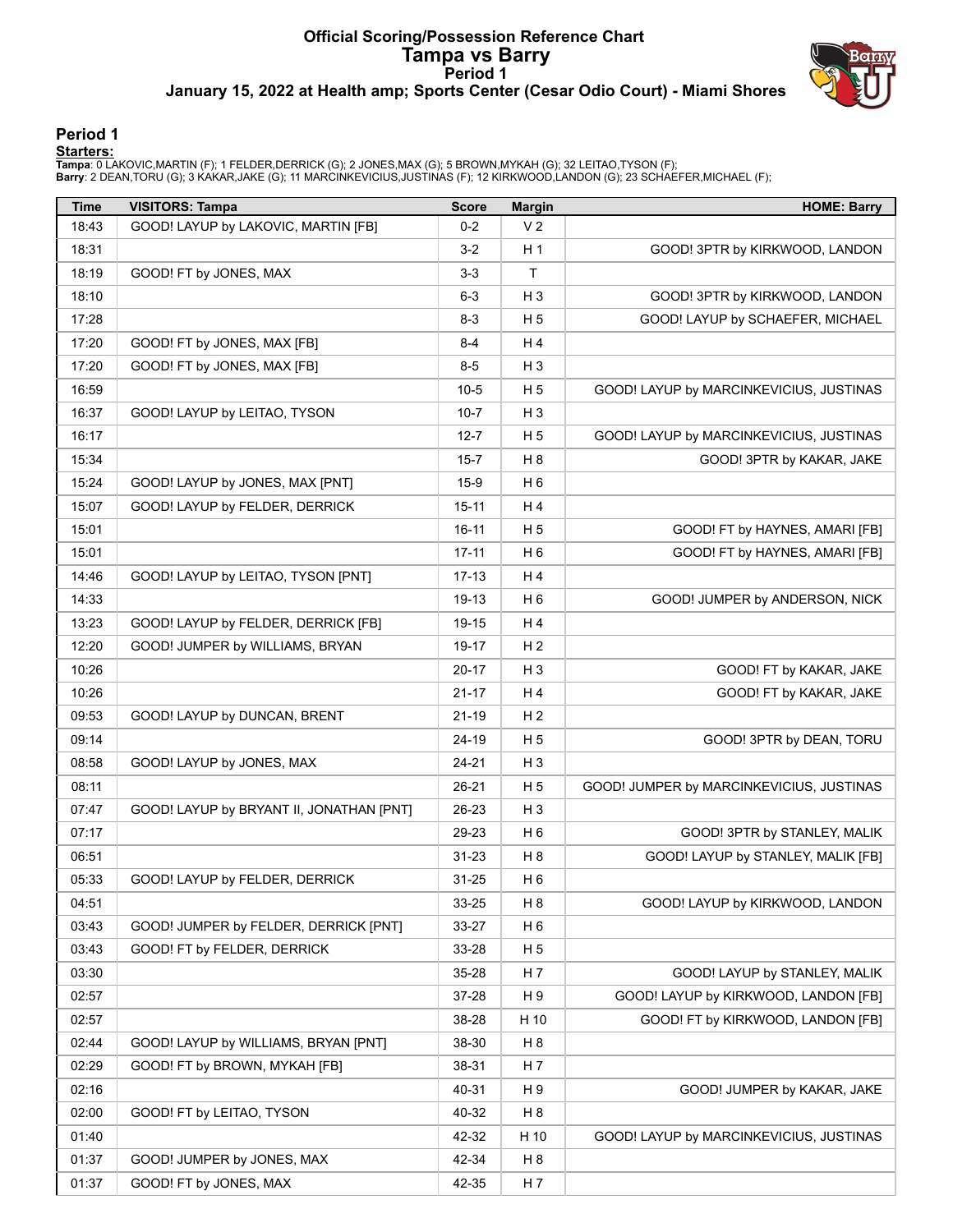| <b>Time</b> | <b>VISITORS: Tampa</b>          | <b>Score</b> | <b>Margin</b> | <b>HOME: Barry</b>                |
|-------------|---------------------------------|--------------|---------------|-----------------------------------|
| 01:25       |                                 | 43-35        | H 8           | GOOD! FT by DEAN, TORU            |
| 01:25       |                                 | 44-35        | H 9           | GOOD! FT by DEAN, TORU            |
| 00:54       | GOOD! LAYUP by LAKOVIC, MARTIN  | 44-37        | H 7           |                                   |
| 00:22       |                                 | 47-37        | H 10          | GOOD! 3PTR by ANDERSON, NICK [FB] |
| 00:00       | GOOD! LAYUP by HARVEY, DE'ANDRE | 47-39        | H 8           |                                   |

**Tampa 39, Barry 47**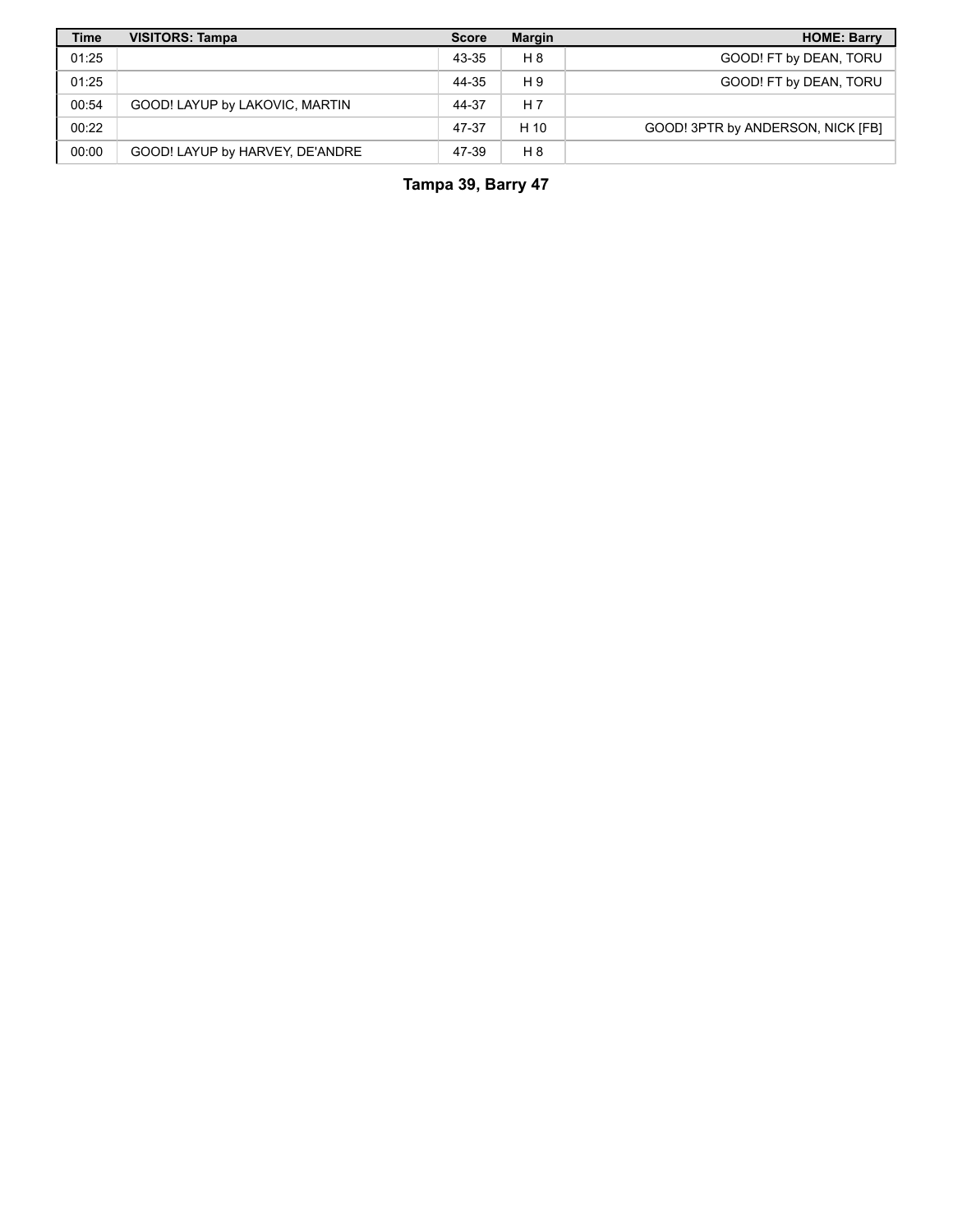# **Official Scoring/Possession Reference Chart Tampa vs Barry Period 2 January 15, 2022 at Health amp; Sports Center (Cesar Odio Court) - Miami Shores**



# **Period 2**

**Starters:**

**Tampa**: 0 LAKOVIC,MARTIN (F); 1 FELDER,DERRICK (G); 2 JONES,MAX (G); 5 BROWN,MYKAH (G); 32 LEITAO,TYSON (F);<br>**Barry**: 2 DEAN,TORU (G); 3 KAKAR,JAKE (G); 11 MARCINKEVICIUS,JUSTINAS (F); 12 KIRKWOOD,LANDON (G); 23 SCHAEFER,

| <b>Time</b> | <b>VISITORS: Tampa</b>               | <b>Score</b> | <b>Margin</b>  | <b>HOME: Barry</b>                               |
|-------------|--------------------------------------|--------------|----------------|--------------------------------------------------|
| 19:40       | GOOD! FT by JONES, MAX               | 47-40        | H 7            |                                                  |
| 19:40       | GOOD! FT by JONES, MAX               | 47-41        | H 6            |                                                  |
| 18:46       | GOOD! JUMPER by JONES, MAX           | 47-43        | H 4            |                                                  |
| 18:09       | GOOD! LAYUP by LAKOVIC, MARTIN       | 47-45        | H <sub>2</sub> |                                                  |
| 17:52       |                                      | 49-45        | H4             | GOOD! LAYUP by MARCINKEVICIUS, JUSTINAS          |
| 17:33       | GOOD! 3PTR by JONES, MAX             | 49-48        | H <sub>1</sub> |                                                  |
| 17:14       |                                      | 50-48        | H <sub>2</sub> | GOOD! FT by PEREZ, MARCELO                       |
| 17:14       |                                      | 51-48        | H <sub>3</sub> | GOOD! FT by PEREZ, MARCELO                       |
| 17:04       | GOOD! FT by JONES, MAX               | 51-49        | H <sub>2</sub> |                                                  |
| 17:04       | GOOD! FT by JONES, MAX               | 51-50        | H <sub>1</sub> |                                                  |
| 16:36       |                                      | 53-50        | $H_3$          | GOOD! LAYUP by PEREZ, MARCELO [PNT]              |
| 16:21       | GOOD! JUMPER by JONES, MAX           | 53-52        | H <sub>1</sub> |                                                  |
| 15:57       |                                      | 55-52        | $H_3$          | GOOD! LAYUP by MARCINKEVICIUS, JUSTINAS          |
| 15:26       | GOOD! JUMPER by FELDER, DERRICK      | 55-54        | H <sub>1</sub> |                                                  |
| 14:46       | GOOD! LAYUP by JONES, MAX            | 55-56        | V <sub>1</sub> |                                                  |
| 14:03       |                                      | 57-56        | H <sub>1</sub> | GOOD! LAYUP by MARCINKEVICIUS, JUSTINAS          |
| 13:40       |                                      | 58-56        | H <sub>2</sub> | GOOD! FT by KAKAR, JAKE                          |
| 12:58       | GOOD! LAYUP by BRYANT II, JONATHAN   | 58-58        | $\mathsf{T}$   |                                                  |
| 12:34       | GOOD! LAYUP by WILLIAMS, BRYAN       | 58-60        | V <sub>2</sub> |                                                  |
| 12:31       |                                      | 60-60        | T              | GOOD! LAYUP by MARCINKEVICIUS, JUSTINAS<br>[PNT] |
| 12:18       | GOOD! 3PTR by JONES, MAX             | 60-63        | $V_3$          |                                                  |
| 11:32       |                                      | 62-63        | V <sub>1</sub> | GOOD! LAYUP by SHEFFIELD, MILON [FB]             |
| 11:08       | GOOD! LAYUP by WILLIAMS, BRYAN       | 62-65        | $V_3$          |                                                  |
| 11:03       |                                      | 65-65        | T.             | GOOD! 3PTR by ANDERSON, NICK [FB]                |
| 10:44       | GOOD! JUMPER by HARVEY, DE'ANDRE     | 65-67        | V <sub>2</sub> |                                                  |
| 10:16       |                                      | 67-67        | T              | GOOD! LAYUP by SHEFFIELD, MILON [FB]             |
| 10:16       |                                      | 68-67        | H <sub>1</sub> | GOOD! FT by SHEFFIELD, MILON [FB]                |
| 09:58       | GOOD! FT by DUNCAN, BRENT            | 68-68        | T              |                                                  |
| 09:12       |                                      | 70-68        | H <sub>2</sub> | GOOD! LAYUP by MONTGOMERY, JAMES                 |
| 08:43       | GOOD! LAYUP by DUNCAN, BRENT         | 70-70        | T              |                                                  |
| 08:08       |                                      | 71-70        | H <sub>1</sub> | GOOD! FT by MARCINKEVICIUS, JUSTINAS [FB]        |
| 07:43       | GOOD! LAYUP by WILLIAMS, BRYAN [PNT] | 71-72        | V <sub>1</sub> |                                                  |
| 07:22       |                                      | 74-72        | H <sub>2</sub> | GOOD! 3PTR by KAKAR, JAKE                        |
| 06:56       |                                      | 76-72        | H 4            | GOOD! LAYUP by MONTGOMERY, JAMES [PNT]           |
| 06:52       |                                      | 79-72        | H 7            | GOOD! 3PTR by ANDERSON, NICK                     |
| 06:26       |                                      | 81-72        | H 9            | GOOD! LAYUP by KAKAR, JAKE                       |
| 06:13       | GOOD! LAYUP by LEITAO, TYSON         | 81-74        | H 7            |                                                  |
| 05:19       | GOOD! 3PTR by FELDER, DERRICK        | 81-77        | H 4            |                                                  |
| 05:00       |                                      | 82-77        | H <sub>5</sub> | GOOD! FT by KAKAR, JAKE [FB]                     |
| 04:47       | GOOD! 3PTR by WILLIAMS, BRYAN        | 82-80        | H <sub>2</sub> |                                                  |
| 04:35       |                                      | 85-80        | H <sub>5</sub> | GOOD! 3PTR by DEAN, TORU                         |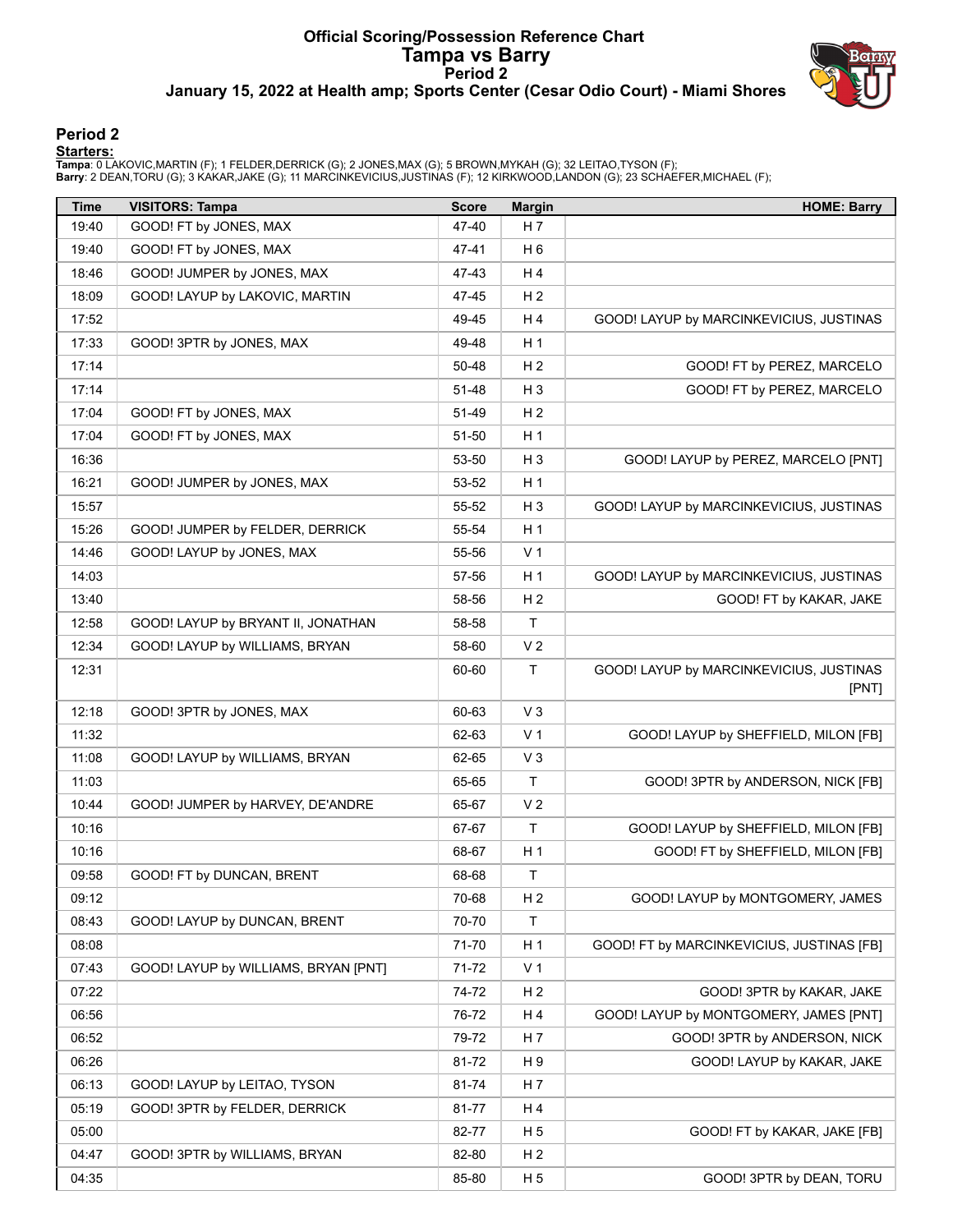| <b>Time</b> | <b>VISITORS: Tampa</b>        | <b>Score</b> | <b>Margin</b>  | <b>HOME: Barry</b>                      |
|-------------|-------------------------------|--------------|----------------|-----------------------------------------|
| 04:18       | GOOD! 3PTR by WILLIAMS, BRYAN | 85-83        | H <sub>2</sub> |                                         |
| 03:11       |                               | 86-83        | H <sub>3</sub> | GOOD! FT by SCHAEFER, MICHAEL           |
| 02:12       |                               | 88-83        | H 5            | GOOD! LAYUP by MARCINKEVICIUS, JUSTINAS |
| 02:04       | GOOD! 3PTR by FELDER, DERRICK | 88-86        | H <sub>2</sub> |                                         |
| 01:28       | GOOD! LAYUP by JONES, MAX     | 88-88        |                |                                         |

**Tampa 88, Barry 88**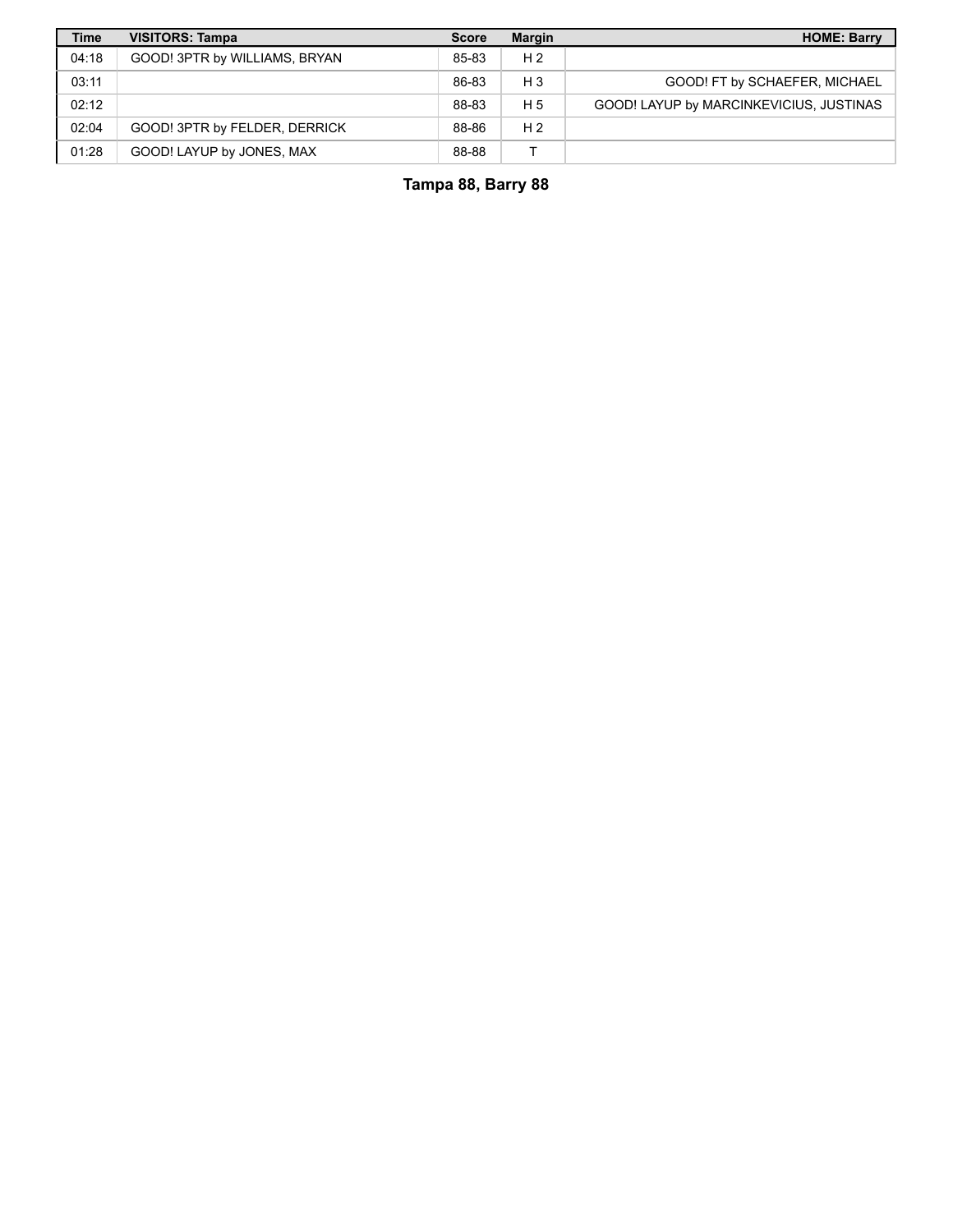# **Official Scoring/Possession Reference Chart Tampa vs Barry Period 3 January 15, 2022 at Health amp; Sports Center (Cesar Odio Court) - Miami Shores**



# **Period 3**

#### **Starters:**

**Tampa**: 0 LAKOVIC,MARTIN (F); 1 FELDER,DERRICK (G); 2 JONES,MAX (G); 5 BROWN,MYKAH (G); 32 LEITAO,TYSON (F);<br>**Barry**: 2 DEAN,TORU (G); 3 KAKAR,JAKE (G); 11 MARCINKEVICIUS,JUSTINAS (F); 12 KIRKWOOD,LANDON (G); 23 SCHAEFER,

| <b>Time</b> | <b>VISITORS: Tampa</b>      | <b>Score</b> | <b>Margin</b>  | <b>HOME: Barry</b>                       |
|-------------|-----------------------------|--------------|----------------|------------------------------------------|
| 04:53       | GOOD! JUMPER by JONES, MAX  | 88-90        | V <sub>2</sub> |                                          |
| 04:35       |                             | $90 - 90$    | T.             | GOOD! LAYUP by MARCINKEVICIUS, JUSTINAS  |
|             |                             |              |                | [PNT]                                    |
| 04:05       | GOOD! LAYUP by JONES, MAX   | 90-92        | V <sub>2</sub> |                                          |
| 03:47       |                             | 92-92        | T              | GOOD! LAYUP by DEAN, TORU                |
| 03:13       | GOOD! FT by JONES, MAX      | 92-93        | V <sub>1</sub> |                                          |
| 03:13       | GOOD! FT by JONES, MAX      | 92-94        | V <sub>2</sub> |                                          |
| 02:39       |                             | 95-94        | H <sub>1</sub> | GOOD! 3PTR by ANDERSON, NICK             |
| 02:15       | GOOD! FT by JONES, MAX      | 95-95        | Τ              |                                          |
| 02:15       | GOOD! FT by JONES, MAX      | 95-96        | V <sub>1</sub> |                                          |
| 01:25       | GOOD! LAYUP by JONES, MAX   | 95-98        | $V_3$          |                                          |
| 01:12       |                             | 96-98        | V <sub>2</sub> | GOOD! FT by ANDERSON, NICK               |
| 00:43       | GOOD! FT by LEITAO, TYSON   | 96-99        | $V_3$          |                                          |
| 00:43       | GOOD! FT by LEITAO, TYSON   | 96-100       | V <sub>4</sub> |                                          |
| 00:28       | GOOD! FT by FELDER, DERRICK | 96-101       | V <sub>5</sub> |                                          |
| 00:28       | GOOD! FT by FELDER, DERRICK | 96-102       | $V_6$          |                                          |
| 00:09       | GOOD! FT by WILLIAMS, BRYAN | 96-103       | V <sub>7</sub> |                                          |
| 00:09       | GOOD! FT by WILLIAMS, BRYAN | 96-104       | V8             |                                          |
| 00:03       |                             | 98-104       | $V_6$          | GOOD! LAYUP by SHEFFIELD, MILON [FB/PNT] |

**Tampa 104, Barry 98**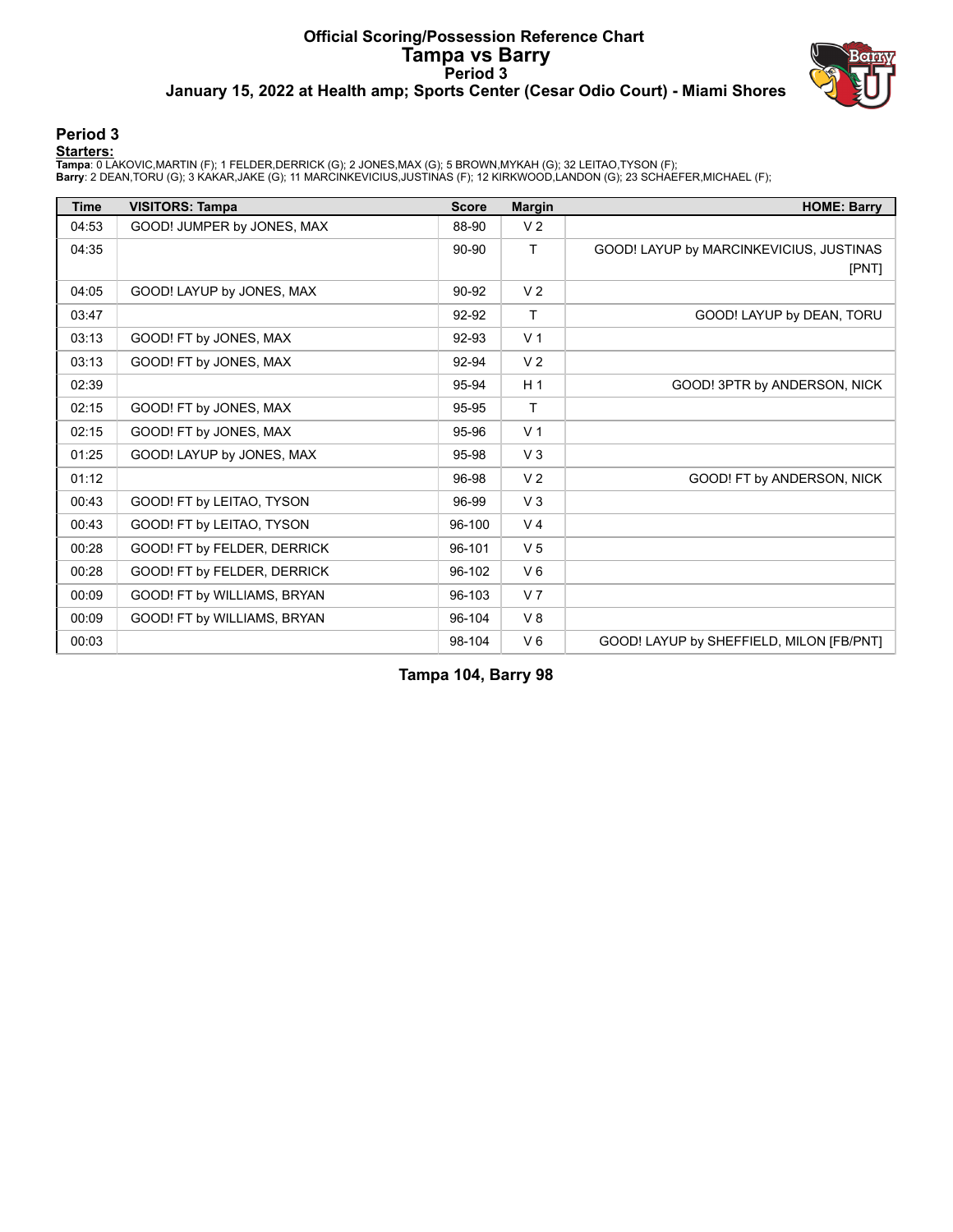#### **Official Substitutions Log Tampa vs Barry Period 1 January 15, 2022 at Health amp; Sports Center (Cesar Odio Court) - Miami Shores**



| <b>VISITORS: Tampa</b>          | Time           | <b>Score</b> | <b>HOME: Barry</b>                              |
|---------------------------------|----------------|--------------|-------------------------------------------------|
| 0 LAKOVIC, MARTIN               |                |              | 2 DEAN, TORU                                    |
| 1 FELDER, DERRICK               |                |              | 3 KAKAR, JAKE                                   |
| 2 JONES, MAX                    |                |              | 11 MARCINKEVICIUS, JUSTINAS                     |
| 5 BROWN, MYKAH                  |                |              | 12 KIRKWOOD, LANDON                             |
| 32 LEITAO, TYSON                |                |              | 23 SCHAEFER, MICHAEL                            |
|                                 | 15:52          | $7 - 12$     | SUB OUT: KIRKWOOD,LANDON                        |
|                                 | 15:52          |              | SUB OUT: SCHAEFER, MICHAEL                      |
|                                 | 15:52          |              | SUB IN: ANDERSON, NICK                          |
|                                 | 15:52          |              | SUB IN: HAYNES, AMARI                           |
| SUB OUT: 5 BROWN, MYKAH         | 15:01          | $11 - 15$    |                                                 |
| SUB IN: 12 WILLIAMS, BRYAN      | 15:01          |              |                                                 |
|                                 | 15:01          |              | SUB OUT: KAKAR, JAKE                            |
|                                 | 15:01          |              | SUB IN: PEREZ, MARCELO                          |
|                                 | 15:01          |              | SUB OUT: MARCINKEVICIUS, JUSTINAS               |
| SUB OUT: 2 JONES, MAX           | 15:01<br>14:15 | 13-19        | SUB IN: MONTGOMERY, JAMES                       |
| SUB IN: 4 KARNES, KALEB         | 14:15          |              |                                                 |
|                                 | 14:15          |              |                                                 |
|                                 | 14:15          |              | SUB OUT: DEAN, TORU<br>SUB IN: SHEFFIELD, MILON |
| SUB OUT: 4 KARNES, KALEB        | 14:15          |              |                                                 |
| SUB IN: 2 JONES.MAX             | 14:15          |              |                                                 |
|                                 | 14:03          | 13-19        | SUB OUT: HAYNES, AMARI                          |
|                                 | 14:03          |              | SUB IN: MARCINKEVICIUS, JUSTINAS                |
| SUB OUT: 32 LEITAO, TYSON       | 12:55          | $15-19$      |                                                 |
| SUB IN: 22 DUNCAN.BRENT         | 12:55          |              |                                                 |
|                                 | 12:41          | $15-19$      | SUB OUT: SHEFFIELD, MILON                       |
|                                 | 12:41          |              | SUB OUT: MONTGOMERY, JAMES                      |
|                                 | 12:41          |              | SUB OUT: PEREZ, MARCELO                         |
|                                 | 12:41          |              | SUB IN: DEAN, TORU                              |
|                                 | 12:41          |              | SUB IN: KIRKWOOD,LANDON                         |
|                                 | 12:41          |              | SUB IN: SCHAEFER, MICHAEL                       |
|                                 | 11:13          | $17-19$      | SUB OUT: ANDERSON, NICK                         |
|                                 | 11:13          |              | SUB IN: KAKAR, JAKE                             |
| SUB OUT: 0 LAKOVIC, MARTIN      | 11:13          |              |                                                 |
| SUB IN: 23 BRYANT II, JONATHAN  | 11:13          |              |                                                 |
| SUB OUT: 1 FELDER, DERRICK      | 10:26          | 17-20        |                                                 |
| SUB IN: 5 BROWN, MYKAH          | 10:26          |              |                                                 |
|                                 | 10:26          |              | SUB OUT: MARCINKEVICIUS, JUSTINAS               |
|                                 | 10:26          |              | SUB IN: HAYNES, AMARI                           |
|                                 | 08:21          | $21 - 24$    | SUB OUT: DEAN, TORU                             |
|                                 | 08:21          |              | SUB OUT: KAKAR, JAKE                            |
|                                 | 08:21          |              | SUB OUT: KIRKWOOD, LANDON                       |
|                                 | 08:21          |              | SUB OUT: SCHAEFER, MICHAEL                      |
|                                 | 08:21          |              | SUB OUT: HAYNES, AMARI                          |
|                                 | 08:21          |              | SUB IN: STANLEY, MALIK                          |
|                                 | 08:21          |              | SUB IN: MARCINKEVICIUS, JUSTINAS                |
|                                 | 08:21          |              | SUB IN: ANDERSON, NICK                          |
|                                 | 08:21          |              | SUB IN: MONTGOMERY, JAMES                       |
|                                 | 08:21          |              | SUB IN: PEREZ, MARCELO                          |
| SUB OUT: 2 JONES, MAX           | 08:21          |              |                                                 |
| SUB OUT: 22 DUNCAN, BRENT       | 08:21          |              |                                                 |
| SUB IN: 0 LAKOVIC, MARTIN       | 08:21          |              |                                                 |
| SUB IN: 10 HARVEY, DE'ANDRE     | 08:21          |              |                                                 |
| SUB OUT: 12 WILLIAMS, BRYAN     | 07:34          | 23-26        |                                                 |
| SUB OUT: 23 BRYANT II, JONATHAN | 07:34          |              |                                                 |
| SUB IN: 1 FELDER, DERRICK       | 07:34          |              |                                                 |
| SUB IN: 32 LEITAO, TYSON        | 07:34          |              |                                                 |
| SUB OUT: 10 HARVEY, DE'ANDRE    | 06:17          | 23-31        |                                                 |
| SUB IN: 2 JONES, MAX            | 06:17          |              |                                                 |
|                                 | 05:11          | 25-31        | SUB OUT: MARCINKEVICIUS, JUSTINAS               |
|                                 | 05:11          |              | SUB IN: KAKAR, JAKE                             |
|                                 | 05:11          |              | SUB OUT: MONTGOMERY, JAMES                      |
|                                 | 05:11          |              | SUB IN: KIRKWOOD, LANDON                        |
|                                 | 05:10          | 25-31        | SUB OUT: KAKAR, JAKE                            |
|                                 | 05:10          |              | SUB IN: MARCINKEVICIUS, JUSTINAS                |
|                                 | 04:12          | 25-33        | SUB OUT: PEREZ, MARCELO                         |
|                                 | 04:12          |              | SUB IN: SCHAEFER, MICHAEL                       |
|                                 | 04:12          |              | SUB OUT: MARCINKEVICIUS, JUSTINAS               |
|                                 | 04:12          |              | SUB IN: KAKAR, JAKE                             |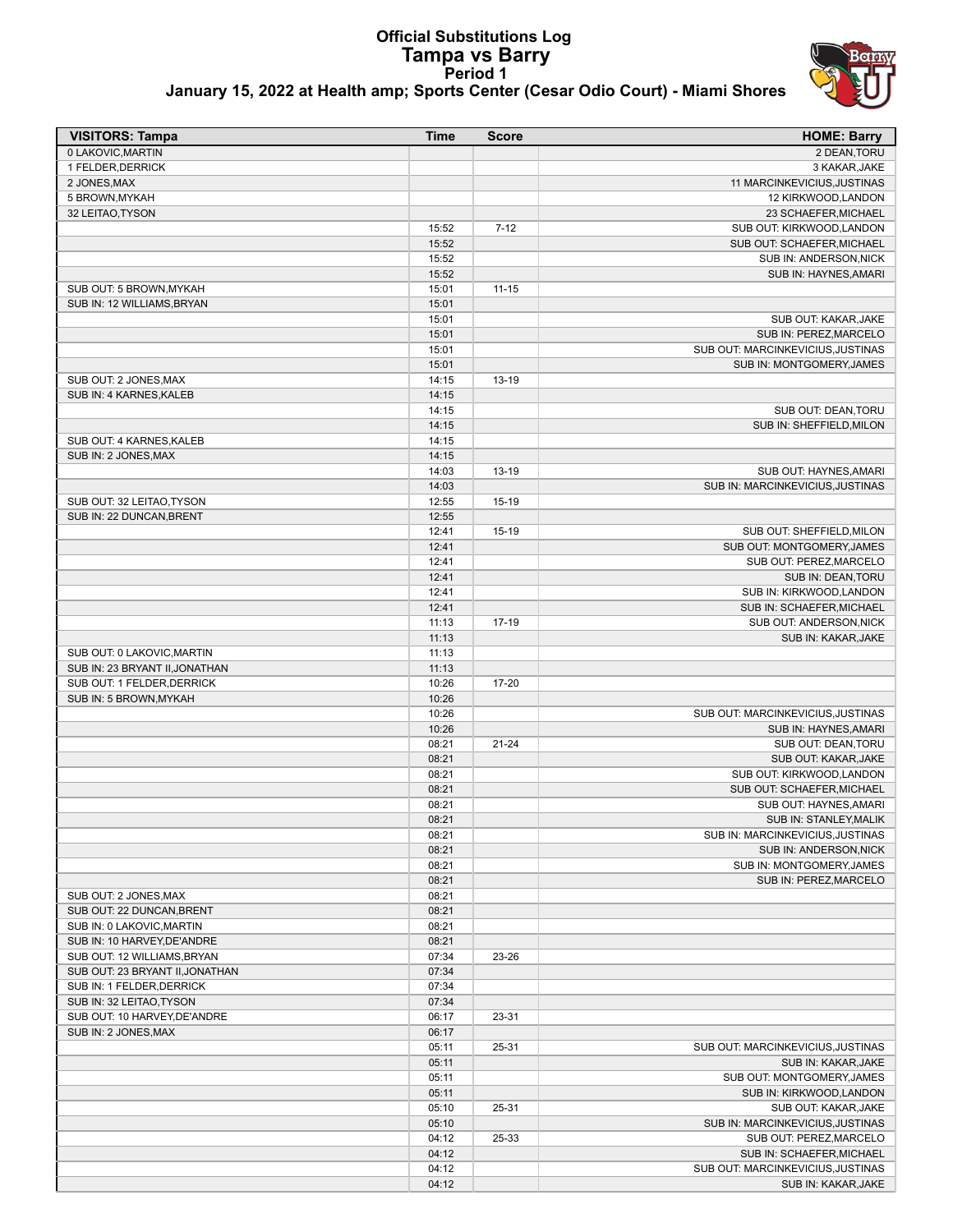| <b>VISITORS: Tampa</b>         | Time  | <b>Score</b> | <b>HOME: Barry</b>               |
|--------------------------------|-------|--------------|----------------------------------|
| SUB OUT: 0 LAKOVIC, MARTIN     | 03:43 | 28-33        |                                  |
| SUB IN: 23 BRYANT II, JONATHAN | 03:43 |              |                                  |
|                                | 02:57 | 28-37        | SUB OUT: STANLEY, MALIK          |
|                                | 02:57 |              | SUB OUT: SCHAEFER, MICHAEL       |
|                                | 02:57 |              | SUB IN: DEAN, TORU               |
|                                | 02:57 |              | SUB IN: MARCINKEVICIUS, JUSTINAS |
| SUB OUT: 1 FELDER, DERRICK     | 02:57 |              |                                  |
| SUB IN: 12 WILLIAMS, BRYAN     | 02:57 |              |                                  |
|                                | 02:57 |              | SUB OUT: ANDERSON, NICK          |
|                                | 02:57 |              | SUB IN: PEREZ, MARCELO           |
|                                | 02:00 | $31 - 40$    | SUB OUT: KAKAR, JAKE             |
|                                | 02:00 |              | SUB IN: ANDERSON, NICK           |
| SUB OUT: 32 LEITAO, TYSON      | 01:37 | $35 - 42$    |                                  |
| SUB IN: 0 LAKOVIC, MARTIN      | 01:37 |              |                                  |
| SUB OUT: 5 BROWN, MYKAH        | 01:25 | $35-43$      |                                  |
| SUB IN: 10 HARVEY, DE'ANDRE    | 01:25 |              |                                  |
|                                | 01:25 |              | SUB OUT: DEAN, TORU              |
|                                | 01:25 |              | SUB IN: STANLEY, MALIK           |

**Tampa 39, Barry 47**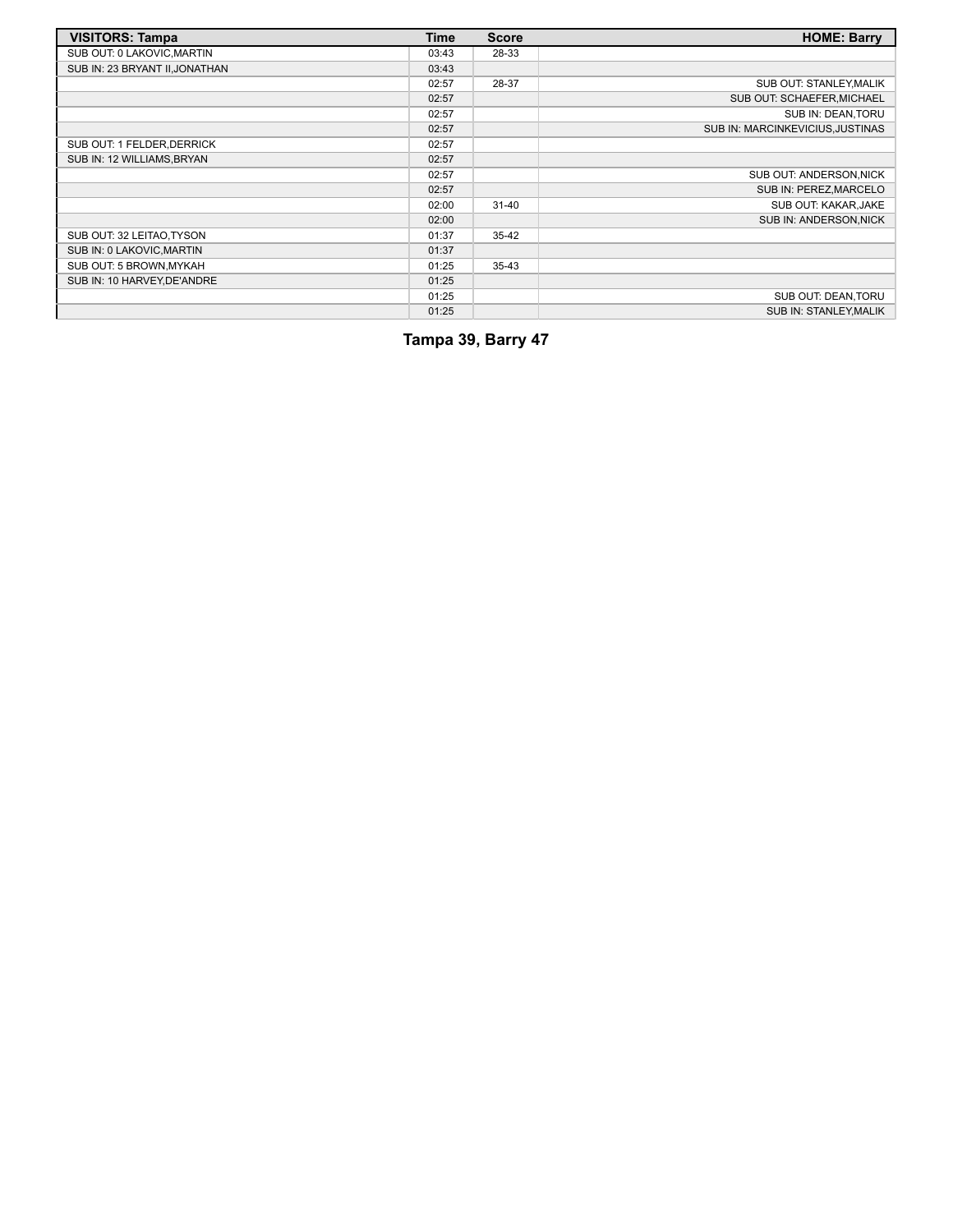#### **Official Substitutions Log Tampa vs Barry Period 2 January 15, 2022 at Health amp; Sports Center (Cesar Odio Court) - Miami Shores**



| <b>VISITORS: Tampa</b>                               | Time           | <b>Score</b>             | <b>HOME: Barry</b>                |
|------------------------------------------------------|----------------|--------------------------|-----------------------------------|
| 0 LAKOVIC, MARTIN                                    |                |                          | 2 DEAN, TORU                      |
| 1 FELDER, DERRICK                                    |                |                          | 3 KAKAR, JAKE                     |
| 2 JONES, MAX                                         |                |                          | 11 MARCINKEVICIUS, JUSTINAS       |
| 5 BROWN, MYKAH                                       |                |                          | 12 KIRKWOOD, LANDON               |
| 32 LEITAO, TYSON                                     |                |                          | 23 SCHAEFER, MICHAEL              |
|                                                      | 20:00          | $\overline{\phantom{a}}$ | SUB OUT: STANLEY, MALIK           |
|                                                      | 20:00          |                          | SUB OUT: ANDERSON, NICK           |
|                                                      | 20:00          |                          | SUB OUT: PEREZ, MARCELO           |
|                                                      | 20:00          |                          | SUB IN: DEAN, TORU                |
|                                                      | 20:00          |                          | SUB IN: KAKAR, JAKE               |
|                                                      | 20:00          |                          | SUB IN: SCHAEFER, MICHAEL         |
| SUB OUT: 10 HARVEY, DE'ANDRE                         | 20:00          |                          |                                   |
| SUB OUT: 12 WILLIAMS, BRYAN                          | 20:00          |                          |                                   |
| SUB OUT: 23 BRYANT II, JONATHAN                      | 20:00          |                          |                                   |
| SUB IN: 1 FELDER, DERRICK                            | 20:00          |                          |                                   |
| SUB IN: 5 BROWN, MYKAH                               | 20:00          |                          |                                   |
| SUB IN: 32 LEITAO, TYSON                             | 20:00          |                          |                                   |
|                                                      | 19:40          | 40-47                    | SUB OUT: KIRKWOOD, LANDON         |
|                                                      | 19:40          |                          | SUB IN: PEREZ, MARCELO            |
| SUB OUT: 1 FELDER DERRICK                            | 17:04          | 50-51                    |                                   |
| SUB IN: 12 WILLIAMS, BRYAN                           | 17:04          |                          |                                   |
| SUB OUT: 5 BROWN, MYKAH                              | 15:51          | 52-55                    |                                   |
| SUB IN: 1 FELDER, DERRICK                            | 15:51          |                          |                                   |
|                                                      | 13:48          | 56-57                    | SUB OUT: DEAN.TORU                |
|                                                      | 13:48          |                          | SUB OUT: PEREZ, MARCELO           |
|                                                      | 13:48          |                          | SUB IN: SHEFFIELD, MILON          |
|                                                      | 13:48          |                          | SUB IN: KIRKWOOD, LANDON          |
| SUB OUT: 0 LAKOVIC, MARTIN                           | 13:40          | 56-58                    |                                   |
| SUB OUT: 2 JONES, MAX                                | 13:40          |                          |                                   |
| SUB IN: 5 BROWN, MYKAH                               | 13:40          |                          |                                   |
| SUB IN: 23 BRYANT II, JONATHAN                       | 13:40          |                          |                                   |
| SUB OUT: 5 BROWN, MYKAH                              | 12:20          | 60-60                    |                                   |
| SUB IN: 2 JONES, MAX<br>SUB OUT: 2 JONES, MAX        | 12:20<br>12:07 |                          |                                   |
|                                                      | 12:07          | 63-60                    |                                   |
| SUB IN: 5 BROWN, MYKAH<br>SUB OUT: 1 FELDER, DERRICK | 11:59          | 63-60                    |                                   |
| SUB OUT: 32 LEITAO, TYSON                            | 11:59          |                          |                                   |
| SUB IN: 10 HARVEY, DE'ANDRE                          | 11:59          |                          |                                   |
| SUB IN: 22 DUNCAN.BRENT                              | 11:59          |                          |                                   |
|                                                      | 11:57          | 63-60                    | SUB OUT: SHEFFIELD, MILON         |
|                                                      | 11:57          |                          | SUB OUT: SCHAEFER, MICHAEL        |
|                                                      | 11:57          |                          | SUB IN: ANDERSON, NICK            |
|                                                      | 11:57          |                          | SUB IN: HAYNES, AMARI             |
|                                                      | 11:49          | 63-60                    | SUB OUT: KAKAR, JAKE              |
|                                                      | 11:49          |                          | SUB IN: SHEFFIELD, MILON          |
|                                                      | 10:16          | 67-67                    | SUB OUT: HAYNES, AMARI            |
|                                                      | 10:16          |                          | SUB IN: MONTGOMERY, JAMES         |
| SUB OUT: 10 HARVEY, DE'ANDRE                         | 09:58          | 68-68                    |                                   |
| SUB OUT: 23 BRYANT II, JONATHAN                      | 09:58          |                          |                                   |
| SUB IN: 0 LAKOVIC, MARTIN                            | 09:58          |                          |                                   |
| SUB IN: 2 JONES, MAX                                 | 09:58          |                          |                                   |
| SUB OUT: 5 BROWN, MYKAH                              | 09:49          | 68-68                    |                                   |
| SUB IN: 1 FELDER, DERRICK                            | 09:49          |                          |                                   |
|                                                      | 07:43          | 72-71                    | SUB OUT: KIRKWOOD,LANDON          |
|                                                      | 07:43          |                          | SUB IN: KAKAR, JAKE               |
| SUB OUT: 22 DUNCAN, BRENT                            | 06:53          | 72-76                    |                                   |
| SUB IN: 32 LEITAO, TYSON                             | 06:53          |                          |                                   |
|                                                      | 05:00          | 77-82                    | SUB OUT: SHEFFIELD, MILON         |
|                                                      | 05:00          |                          | SUB OUT: MONTGOMERY, JAMES        |
|                                                      | 05:00          |                          | SUB IN: DEAN, TORU                |
|                                                      | 05:00          |                          | SUB IN: SCHAEFER, MICHAEL         |
|                                                      | 01:15          | 88-88                    | SUB OUT: DEAN, TORU               |
|                                                      | 01:15          |                          | SUB OUT: ANDERSON, NICK           |
|                                                      | 01:15          |                          | SUB IN: SHEFFIELD, MILON          |
|                                                      | 01:15          |                          | SUB IN: PEREZ, MARCELO            |
|                                                      | 01:15          |                          | SUB OUT: MARCINKEVICIUS, JUSTINAS |
|                                                      | 01:15          |                          | SUB IN: KIRKWOOD, LANDON          |
| SUB OUT: 0 LAKOVIC, MARTIN                           | 01:15          |                          |                                   |
| SUB IN: 23 BRYANT II, JONATHAN                       | 01:15          |                          |                                   |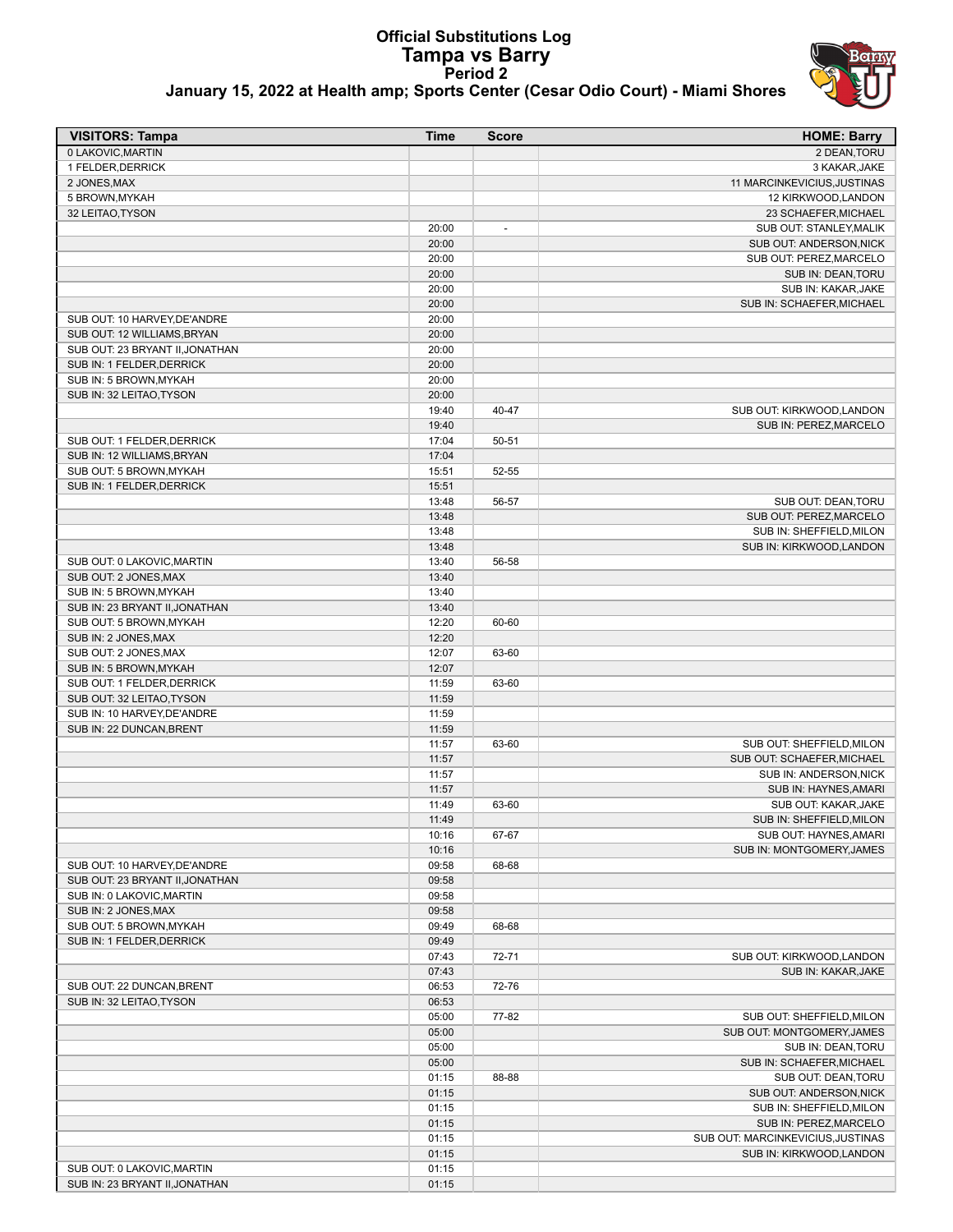| <b>VISITORS: Tampa</b>          | <b>Time</b> | <b>Score</b> | <b>HOME: Barry</b>               |
|---------------------------------|-------------|--------------|----------------------------------|
| SUB OUT: 23 BRYANT II, JONATHAN | 00:50       | 88-88        |                                  |
| SUB IN: 0 LAKOVIC, MARTIN       | 00:50       |              |                                  |
|                                 | 00:17       | 88-88        | SUB OUT: KIRKWOOD,LANDON         |
|                                 | 00:17       |              | SUB OUT: SCHAEFER, MICHAEL       |
|                                 | 00:17       |              | SUB IN: MARCINKEVICIUS, JUSTINAS |
|                                 | 00:17       |              | SUB IN: ANDERSON, NICK           |

**Tampa 88, Barry 88**